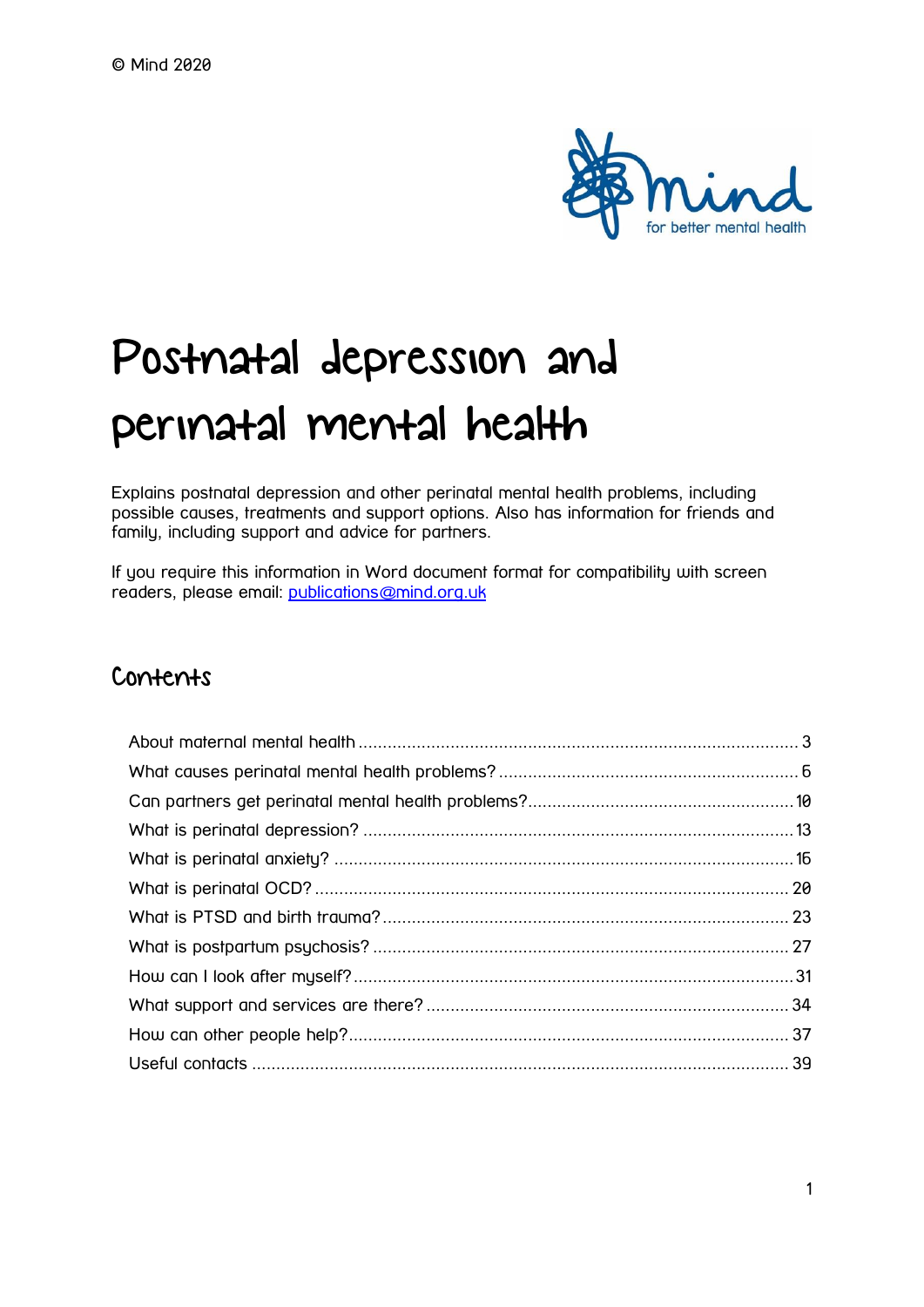© Mind 2020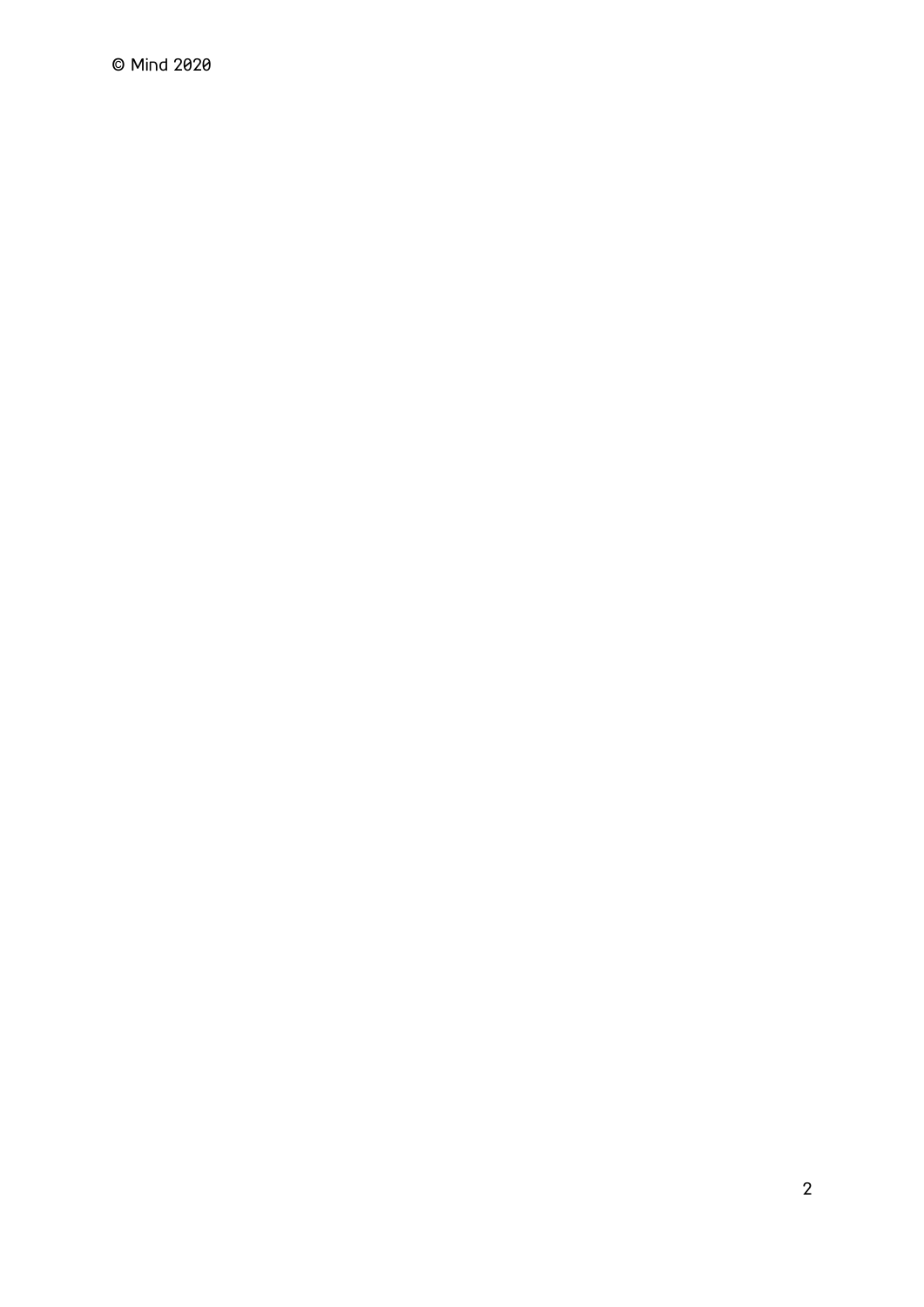# <span id="page-2-0"></span>About maternal mental health

### What are perinatal mental health problems?

A 'perinatal' mental health problem is one that you experience any time from becoming pregnant up to a year after you give birth.

Having a baby is a big life event. It's natural to experience a range of emotions during pregnancy and after giving birth. But if any difficult feelings start to have a big effect on your day-to-day life, you might be experiencing a perinatal mental health problem.

This may be new mental health problem, or an episode of a problem you've experienced in the past.

#### What does 'perinatal' mean?

'Perinatal' means the period of time covering your pregnancy and up to roughly a year after giving birth. It's made up of two parts:

- peri meaning 'around'
- natal meaning 'birth'

You might have also heard terms used to describe the time specifically before or after giving birth, such as:

- postnatal or postpartum meaning 'after birth'
- antenatal or prenatal meaning 'before birth'

There's no right or wrong word to describe the period of time around pregnancy and after birth, and you might hear your doctor or midwife use any of these.

### Information for partners

If your partner is pregnant or recently gave birth, you may also experience mental health problems around this time.

See our page on [partners' mental health,](https://www.mind.org.uk/information-support/types-of-mental-health-problems/postnatal-depression-and-perinatal-mental-health/partners/) including ways to find help and support.

### How homophobia impacted my mental health

"My pregnancy turned into the hardest time of my life. I was in a constant state of agitation... My whole body was consumed."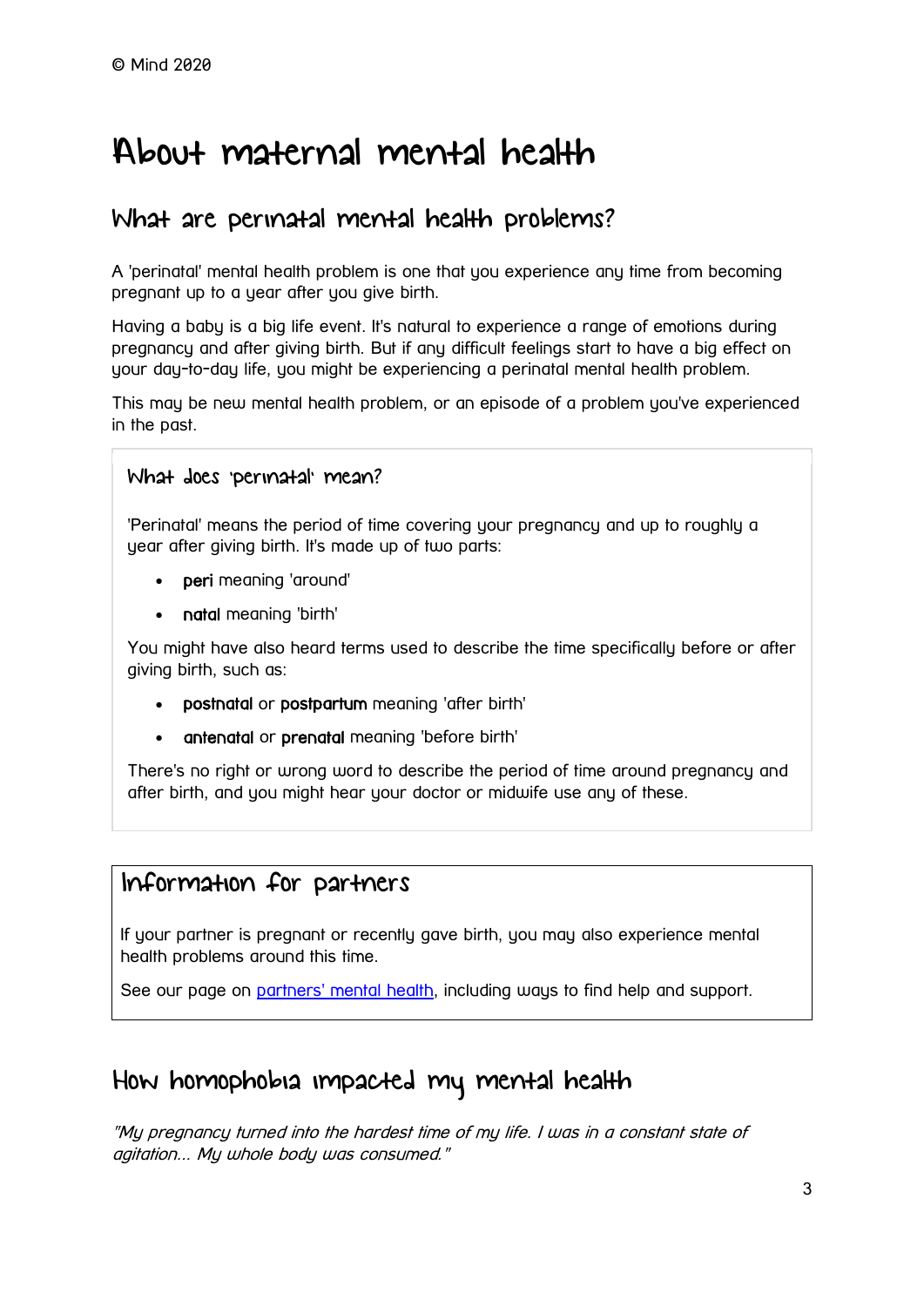#### [Read Lowri's story](https://www.mind.org.uk/information-support/your-stories/how-homophobia-impacted-my-mental-health/)

### Common perinatal mental health problems

These information pages cover some of the most common perinatal mental health problems:

- [Perinatal depression](https://www.mind.org.uk/information-support/types-of-mental-health-problems/postnatal-depression-and-perinatal-mental-health/postnatal-and-antenatal-depression/)
- [Perinatal anxiety](https://www.mind.org.uk/information-support/types-of-mental-health-problems/postnatal-depression-and-perinatal-mental-health/perinatal-anxiety/)
- [Perinatal OCD](https://www.mind.org.uk/information-support/types-of-mental-health-problems/postnatal-depression-and-perinatal-mental-health/perinatal-ocd/)
- [Postpartum psychosis](https://www.mind.org.uk/information-support/types-of-mental-health-problems/postnatal-depression-and-perinatal-mental-health/postpartum-psychosis/)
- [Postpartum PTSD](https://www.mind.org.uk/information-support/types-of-mental-health-problems/postnatal-depression-and-perinatal-mental-health/ptsd-and-birth-trauma/)

Some women also experience eating problems during and after pregnancy. Pregnancy charity Tommy's has specific information about [eating disorders in pregnancy.](https://www.tommys.org/pregnancy-information/im-pregnant/mental-wellbeing/specific-mental-health-conditions/eating-disorders) It may also help to read our pages on [eating problems.](https://www.mind.org.uk/information-support/types-of-mental-health-problems/eating-problems/)

"It took a lot of courage to tell my midwife that I was experiencing suicidal thoughts and had sought help from my GP."

### Managing existing mental health problems during

### pregnancy

If you have a mental health problem and you get pregnant, it's a good idea to talk to your doctor as soon as possible. You can also speak to your doctor about your mental health if you are planning to become pregnant in the future.

Your doctor can help you make plans to manage your mental health during pregnancy. They can also help you think about any extra support you might need.

You might find it helpful to read our information on [how to talk to your GP](https://www.mind.org.uk/information-support/guides-to-support-and-services/seeking-help-for-a-mental-health-problem/talking-to-your-gp/) before having this conversation.

"I had been diagnosed with PTSD prior to my pregnancy. When I became pregnant with my daughter I had 'crisis' episodes and was referred to a consultant who helped me to identify my triggers."

#### If I became unwell last time I was pregnant, will it happen again?

If you have experienced a mental health problem during or after a previous pregnancy, there is more risk of you becoming unwell again. But this doesn't mean you definitely will.

If you became unwell during a previous pregnancy, you might worry about having another baby. But you may feel more confident about how to look after yourself. And you may know how to spot any signs that you are becoming unwell.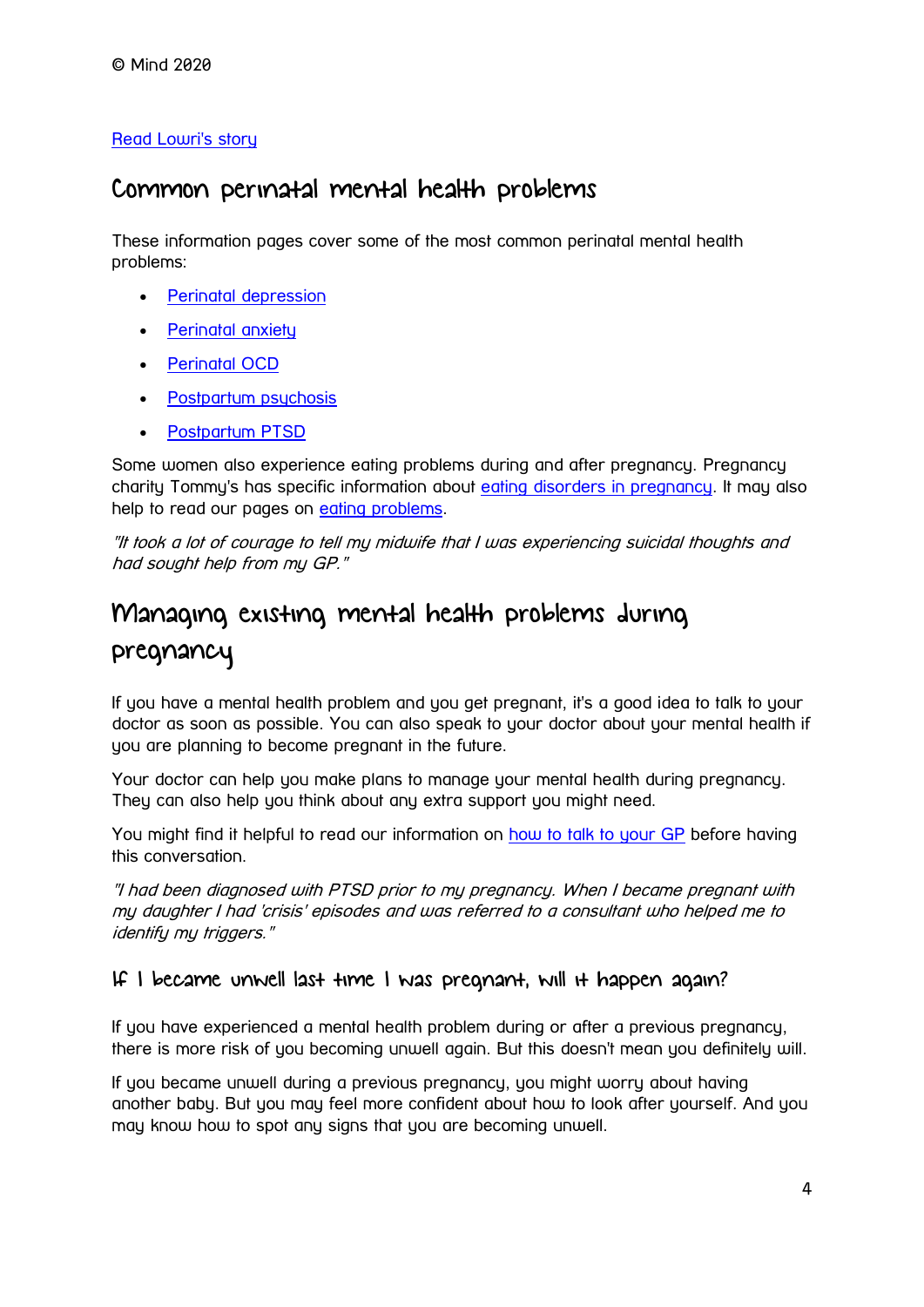If you do become pregnant again, it's important to talk to your doctor about how you can look after your mental health. You should also think about what kind of support you might need.

See our page on perinatal [support and services](https://www.mind.org.uk/information-support/types-of-mental-health-problems/postnatal-depression-and-perinatal-mental-health/support-and-services/) for information about what support is available during pregnancy.

"I found it hard because, whilst people talk about postnatal depression, there is very little discussion of mental ill health in pregnancy and it is supposed to be such a joyful time."

### Managing mental health problems with a new baby

If you recently had a baby and you're struggling with your mental health, it may seem difficult to talk openly about how you're feeling. You might feel:

- pressure to be happy and excited
- like you have to be on top of everything
- worried you're a bad parent if you're struggling with your mental health
- worried that someone will take your baby away from you if you are open about how you're feeling.

But if you are finding things difficult, it is important to know that having these feelings is not your fault. You can ask for help or support if you need it.

If you need support, our page on perinatal [support and services](https://www.mind.org.uk/information-support/types-of-mental-health-problems/postnatal-depression-and-perinatal-mental-health/support-and-services/) outlines the different options. This includes health professionals, charities and other organisations who may be able to help.

Our page on [how you can look after your mental health when becoming a parent](https://www.mind.org.uk/information-support/types-of-mental-health-problems/postnatal-depression-and-perinatal-mental-health/self-care/) also has ideas that you can try for yourself.

And our page [for friends and family](https://www.mind.org.uk/information-support/types-of-mental-health-problems/postnatal-depression-and-perinatal-mental-health/for-friends-and-family/) has tips for the people around you to support you during this time.

#### Will I hurt my baby?

If you experience thoughts about harming your baby, this can be very frightening. But it's important to remember that having these thoughts doesn't actually mean you are going to harm your child.

You might be afraid to tell anyone about these feelings. But the more you can bring your feelings out into the open and talk about them, the sooner you can get support. This could be talking to a family member or friend, or to a health professional like your doctor or midwife.

### Dealing with postnatal depression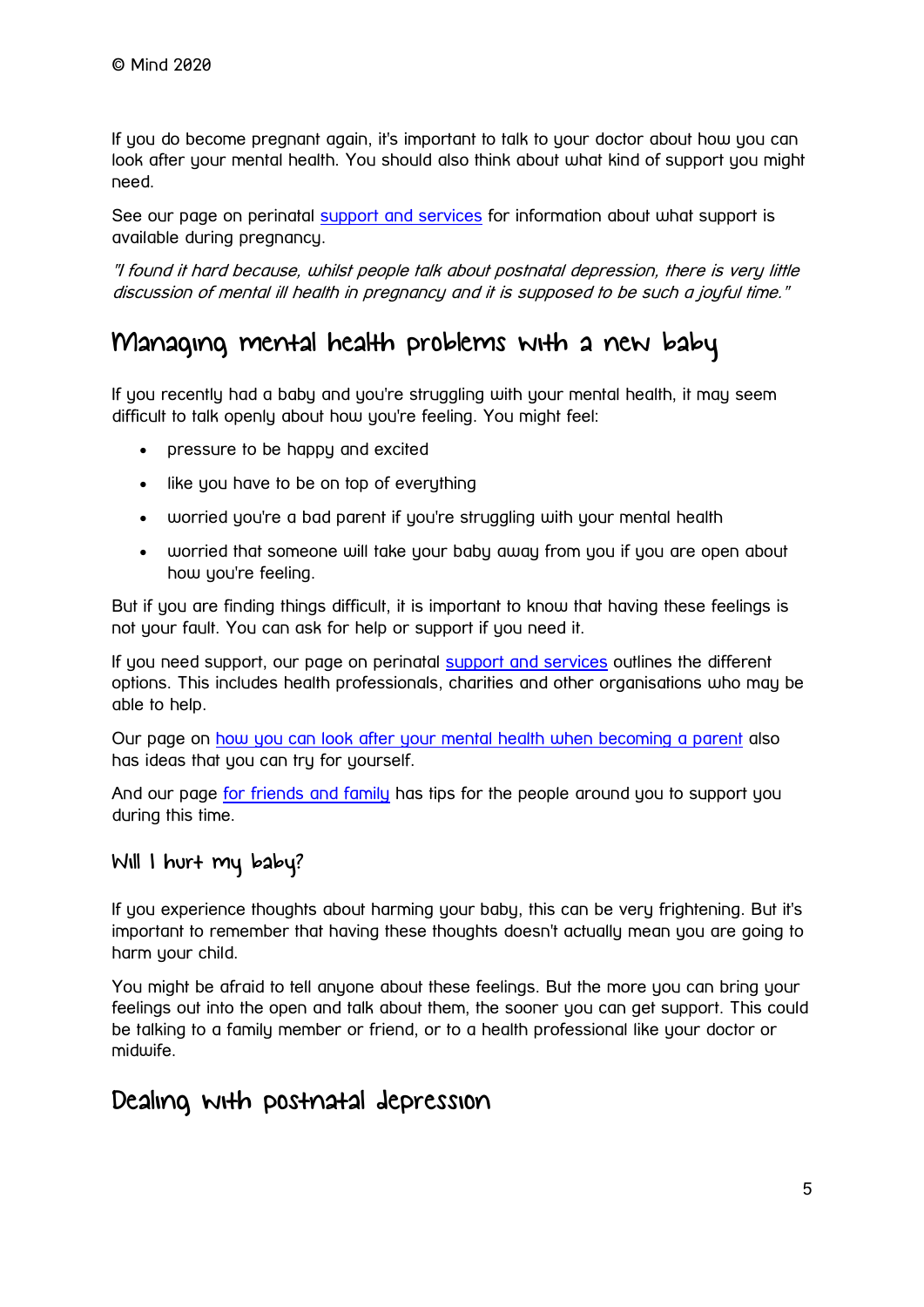"Hearing the doctor say she thought I had postnatal depression was initially a shock, but it started to make sense."

[Read Karen's story](https://www.mind.org.uk/information-support/your-stories/dealing-with-postnatal-depression/)

# <span id="page-5-0"></span>What causes perinatal mental health problems?

There are many reasons that you might develop a mental health problem. Nobody knows exactly why they happen. This includes mental health problems you develop while pregnant or after giving birth, known as 'perinatal' mental health problems.

Some perinatal mental health problems have clearer causes. For example, difficult experiences while giving birth can cause [postnatal PTSD.](https://www.mind.org.uk/information-support/types-of-mental-health-problems/postnatal-depression-and-perinatal-mental-health/ptsd-and-birth-trauma/)

But for many people, it can be a combination of factors that cause a perinatal mental health problem.

These factors might include:

- [previous experience of mental health problems](https://www.mind.org.uk/information-support/types-of-mental-health-problems/postnatal-depression-and-perinatal-mental-health/causes/#PreviousExperienceOfMentalHealthProblems)
- [biological causes](https://www.mind.org.uk/information-support/types-of-mental-health-problems/postnatal-depression-and-perinatal-mental-health/causes/#BiologicalCauses)
- [lack of support](https://www.mind.org.uk/information-support/types-of-mental-health-problems/postnatal-depression-and-perinatal-mental-health/causes/#LackOfSupport)
- [difficult childhood experiences](https://www.mind.org.uk/information-support/types-of-mental-health-problems/postnatal-depression-and-perinatal-mental-health/causes/#DifficultChildhoodExperiences)
- [experience of abuse](https://www.mind.org.uk/information-support/types-of-mental-health-problems/postnatal-depression-and-perinatal-mental-health/causes/#ExperienceOfAbuse)
- [low self-esteem](https://www.mind.org.uk/information-support/types-of-mental-health-problems/postnatal-depression-and-perinatal-mental-health/causes/#LowSelfEsteem)
- [stressful living conditions](https://www.mind.org.uk/information-support/types-of-mental-health-problems/postnatal-depression-and-perinatal-mental-health/causes/#StressfulLivingConditions)
- [major life events](https://www.mind.org.uk/information-support/types-of-mental-health-problems/postnatal-depression-and-perinatal-mental-health/causes/#MajorLifeEvents)

We also have information about [the effect of infant loss on your mental health.](https://www.mind.org.uk/information-support/types-of-mental-health-problems/postnatal-depression-and-perinatal-mental-health/causes/#InfantLossAndMentalHealth)

### Previous experience of mental health problems

Your experience of mental health will be personal to you, as will your experience of being pregnant and having a child.

But if you've had mental health problems in the past, being pregnant or having a baby can increase the risk of those problems happening again. This includes any previous perinatal mental health problems.

It is important to understand what might trigger another episode of any previous problems, as well as what support you may need during this time. You can speak to your doctor about this.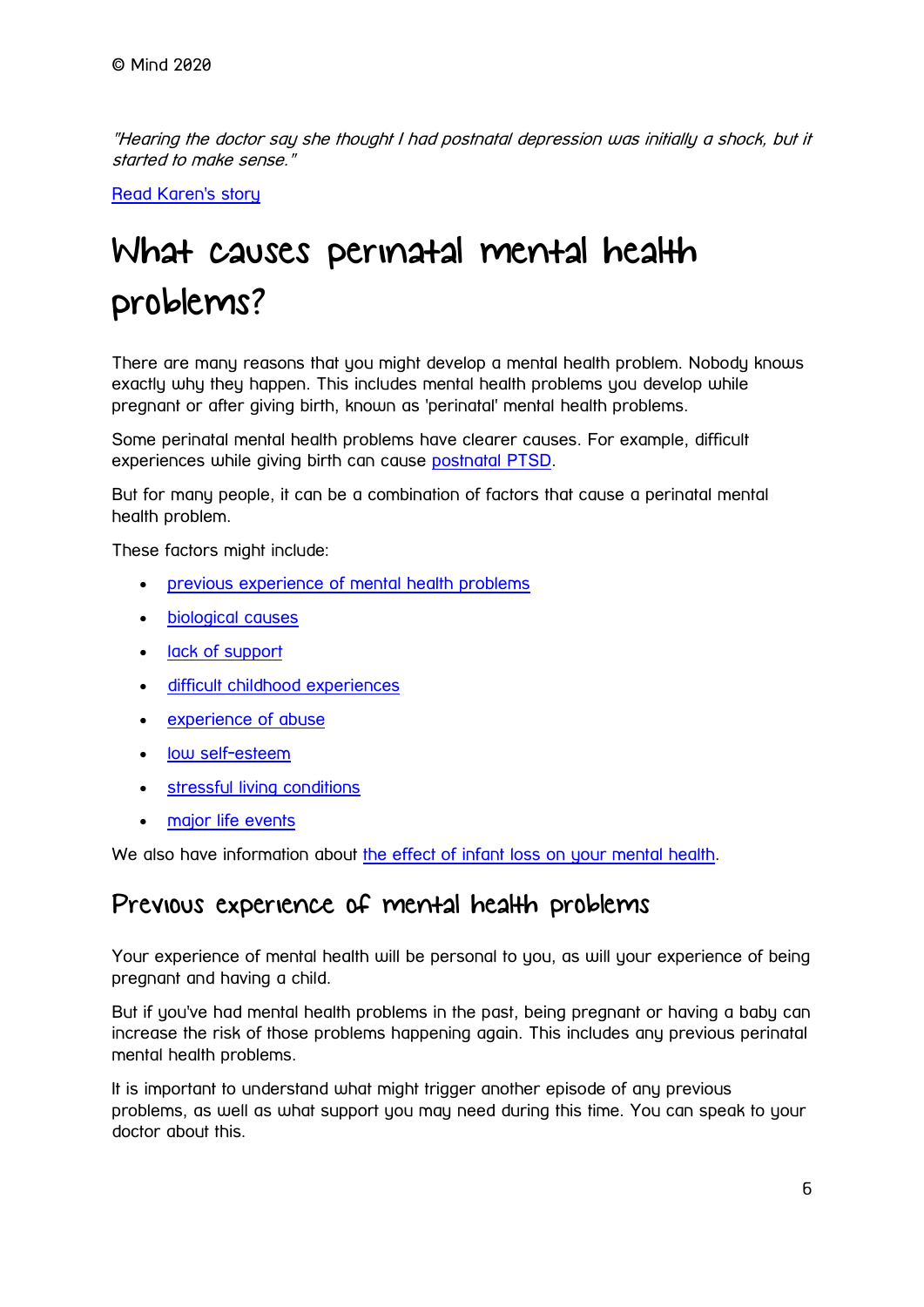See our page on [types of mental health problems](https://www.mind.org.uk/information-support/types-of-mental-health-problems/) for more information about any specific problems you have experienced.

### Biological causes

Some people think it is likely that perinatal mental health problems have a biological cause. This includes changes in your body during and after pregnancy, such as changes to your hormones.

Some studies show that changes to your hormones during pregnancy and after giving birth can cause differences in your mood. But not everyone who gets pregnant and experiences these changes goes on to develop a perinatal mental health problem. So changes in hormones are unlikely to be the only cause if you do develop a problem.

### Lack of support

Having a baby is a major life event and can be stressful, exhausting and overwhelming. If you don't have people around who can help, like a partner or family members, this can affect how well you cope. It may mean that you are more likely to develop a mental health problem during this time.

The charity [Gingerbread](https://www.gingerbread.org.uk/) provides advice and practical support for single parent families. And our page of [useful contacts](https://www.mind.org.uk/information-support/types-of-mental-health-problems/postnatal-depression-and-perinatal-mental-health/useful-contacts/) has details of other organisations who can help you find support.

### Difficult childhood experiences

Some of us have difficult experiences in our childhood, such as:

- physical, sexual or emotional abuse
- neglect
- the loss of someone close to you
- traumatic events
- an unstable family situation.

Some research shows that these experiences could make you more vulnerable to mental health problems later in life.

These experiences can have a big effect on how you feel about becoming a parent. For example, if you experienced abuse while growing up, you may now struggle to relate to other people. This may include finding it difficult to relate to your baby.

If your own parents did not have good parenting skills, you may find it hard to adapt to your new role as a parent. For example, you may feel unsure of how to interpret your baby's needs. You may even fear that you are going to harm your baby somehow, because you aren't sure how to take care of them.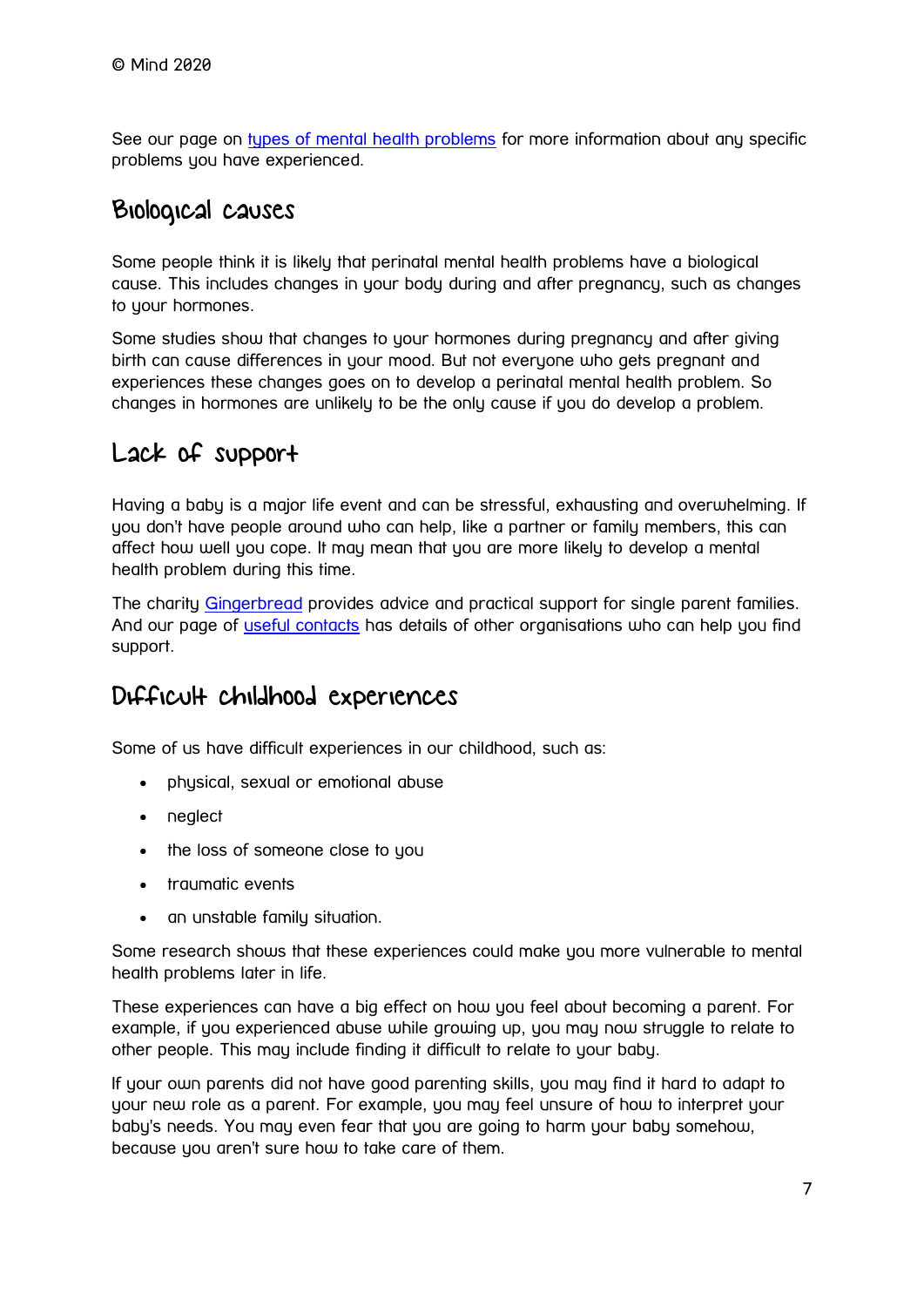[NAPAC](https://napac.org.uk/) supports anyone who's experienced abuse in childhood, including sexual, physical or emotional abuse, and neglect.

"I have PTSD due to trauma experienced in childhood... I worked so hard to fight my anxiety and accept my experiences, and to realise that these were very different to the circumstances in which I would be bringing up my daughter."

### Experience of abuse

Experiencing abuse can sometimes cause:

- [anxiety](https://www.mind.org.uk/information-support/types-of-mental-health-problems/anxiety-and-panic-attacks/)
- [depression](https://www.mind.org.uk/information-support/types-of-mental-health-problems/depression/)
- [low self-esteem](https://www.mind.org.uk/information-support/types-of-mental-health-problems/self-esteem/)
- [post-traumatic stress disorder \(PTSD\).](https://www.mind.org.uk/information-support/types-of-mental-health-problems/post-traumatic-stress-disorder-ptsd/)

So if you have experience of abuse, you may be more likely to develop perinatal mental health problems.

Different types of abuse include:

- domestic violence
- verbal abuse
- emotional abuse
- sexual assault and rape
- violent assault
- financial abuse for example, if a partner tries to have power over you by stopping you having control over your own money.

See our pages on [abuse](https://www.mind.org.uk/information-support/guides-to-support-and-services/abuse/) for details of organisations who support people with experience of abuse.

### Low self-esteem

If your self-esteem is low, you may doubt your ability to cope as a parent. For example, when your baby cries you may think it is because of something you've done wrong, or because of something important you haven't done.

The way you think about yourself can put you at risk of developing perinatal mental health problems like [depression](https://www.mind.org.uk/information-support/types-of-mental-health-problems/postnatal-depression-and-perinatal-mental-health/postnatal-and-antenatal-depression/) and [anxiety.](https://www.mind.org.uk/information-support/types-of-mental-health-problems/postnatal-depression-and-perinatal-mental-health/perinatal-anxiety/)

See our pages on [self-esteem](https://www.mind.org.uk/information-support/types-of-mental-health-problems/self-esteem/) for more information, including ways to improve your selfesteem. Some of these tips might feel difficult while you are pregnant or have a new baby, but even small changes can make a big difference to how you feel.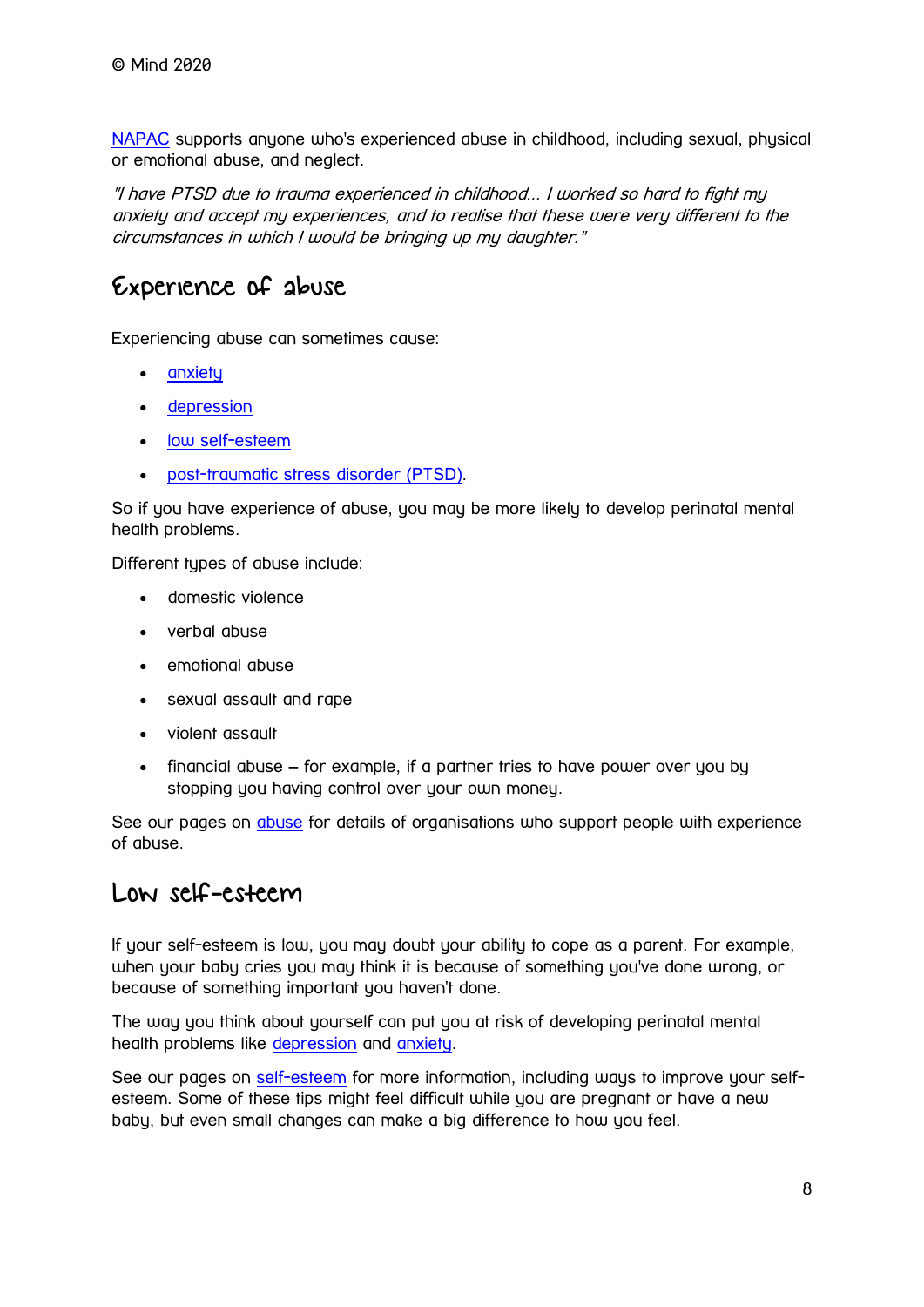"I was angry, sad, irrational, indifferent towards my husband... I lied and said things were better than the reality out of fear of being laughed at and being judged as a bad mother."

### Stressful living conditions

It can be difficult for anyone to deal with stressful living conditions. If you are pregnant or recently had a baby, this may feel even harder. These conditions can make you more likely to develop a perinatal mental health problem.

For example, you may be struggling with:

- money problems
- insecure or poor housing
- insecure employment.

These problems can be even more difficult if you live alone, with little or no support from other people.

Living with these conditions might make you may worry that you are unable to provide your baby with everything that they need. Or you might feel like you are failing your baby.

We have information on [housing and mental health,](https://www.mind.org.uk/information-support/guides-to-support-and-services/housing/housing-and-mental-health/) and [money and mental health,](https://www.mind.org.uk/information-support/tips-for-everyday-living/money-and-mental-health/) which you may find helpful.

"I had a difficult labour with my first baby and many significant life changes, which I can now see all contributed to my depression."

### Major life events

Major life events can be difficult to deal with, and may increase the level of stress in your life.

Examples of major life events include:

- an illness or death in the family
- the break-up of a relationship
- moving house
- losing your job.

If you experience any of these events while you are pregnant or after having a baby, you may be more likely to develop a perinatal mental health problem.

Having a baby is also a major life event in itself, and is likely to involve many changes in your life. It may cause you to leave your job and lose your financial independence.

Or you may need to give up social activities, and find it difficult to spend time with friends. Being responsible for a baby means that your day is likely to revolve around your child's needs rather than yours.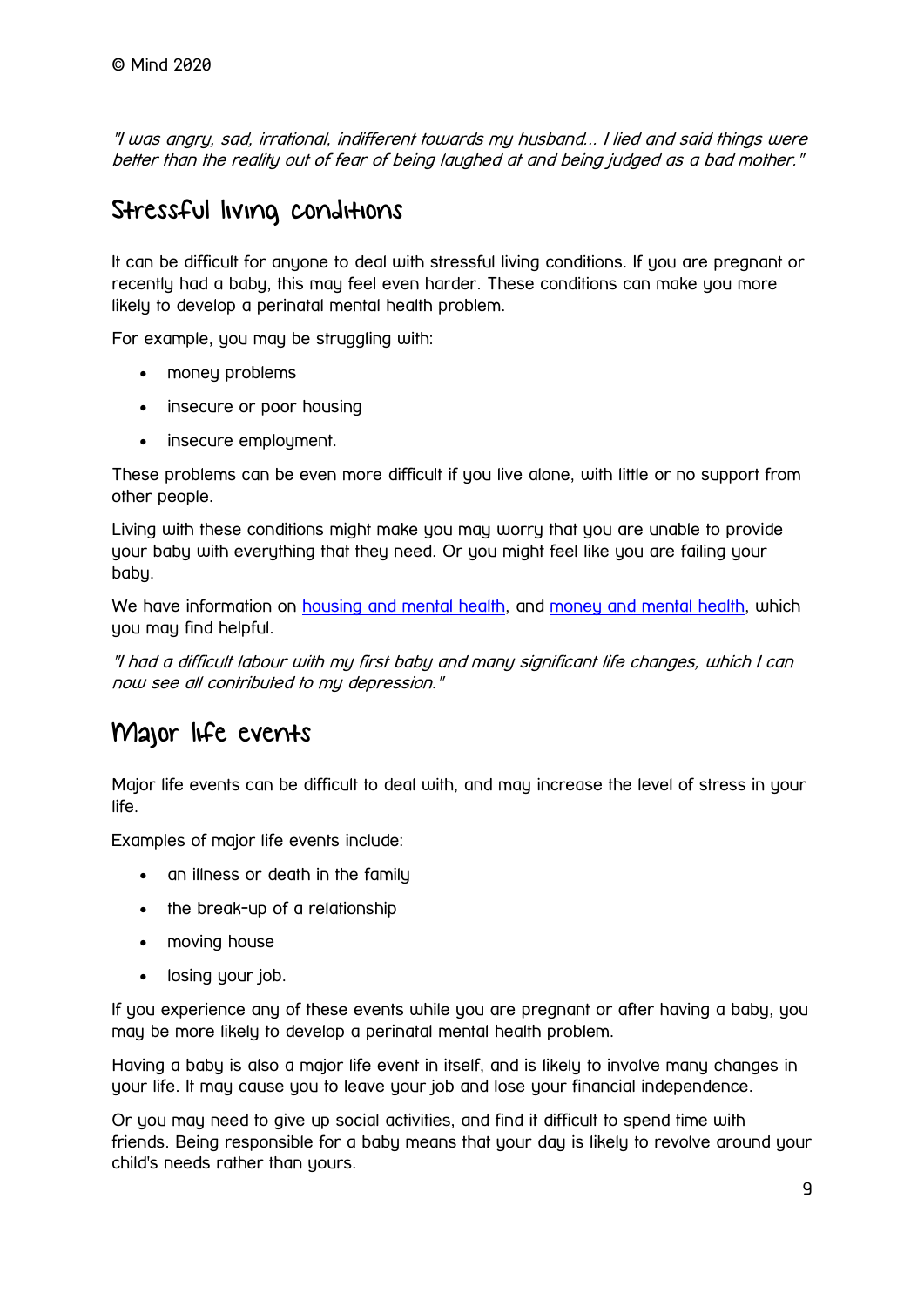These changes to your life might mean you are more likely to develop a mental health problem.

### Infant loss and mental health

Experiencing infant loss can be extremely traumatic and can have a big effect on your mental health. This includes losing your baby through miscarriage, still birth or sudden infant death syndrome (SIDS).

It's important to remember that you don't have to cope alone, and there is support out there. You can find more information about infant loss from these other organisations:

- [The Lullaby Trust](http://www.lullabytrust.org.uk/)
- [Tommy's](https://www.tommys.org/)
- **[The Miscarriage Association](http://www.miscarriageassociation.org.uk/)**
- **[Sands](https://www.sands.org.uk/)**

Or see our page on [bereavement](https://www.mind.org.uk/information-support/guides-to-support-and-services/bereavement/) to find support for coping with your loss.

# <span id="page-9-0"></span>Can partners get postnatal mental health problems?

If your partner is pregnant or recently gave birth, you might feel the focus should be their health. But partners can also develop mental health problems around this time too. This can include feelings of [depression](https://www.mind.org.uk/information-support/types-of-mental-health-problems/depression/) and [anxiety.](https://www.mind.org.uk/information-support/types-of-mental-health-problems/anxiety-and-panic-attacks/)

Since it's connected to becoming a parent, some doctors might say you're experiencing postnatal depression - or paternal depression. Others might say the term 'postnatal' only applies if you're the one who gave birth.

But no matter how you label your mental health problems as a partner, you're not alone and you deserve support.

This section covers:

- [Why might partners experience mental health problems?](https://www.mind.org.uk/information-support/types-of-mental-health-problems/postnatal-depression-and-perinatal-mental-health/partners/#WhyMightPartnersExperienceMentalHealthProblems)
- [Signs and symptoms of mental health problems](https://www.mind.org.uk/information-support/types-of-mental-health-problems/postnatal-depression-and-perinatal-mental-health/partners/#SignsAndSymptomsOfMentalHealthProblems)
- [Support for partners](https://www.mind.org.uk/information-support/types-of-mental-health-problems/postnatal-depression-and-perinatal-mental-health/partners/#SupportForPartners)

"Overall it was a horrific time in our lives, for a total of around 18 months from falling pregnant to coming out the other side, which really put a massive strain on our relationship. Looking back, I'm not sure how we managed to get through it all."

### Why might partners experience mental health problems?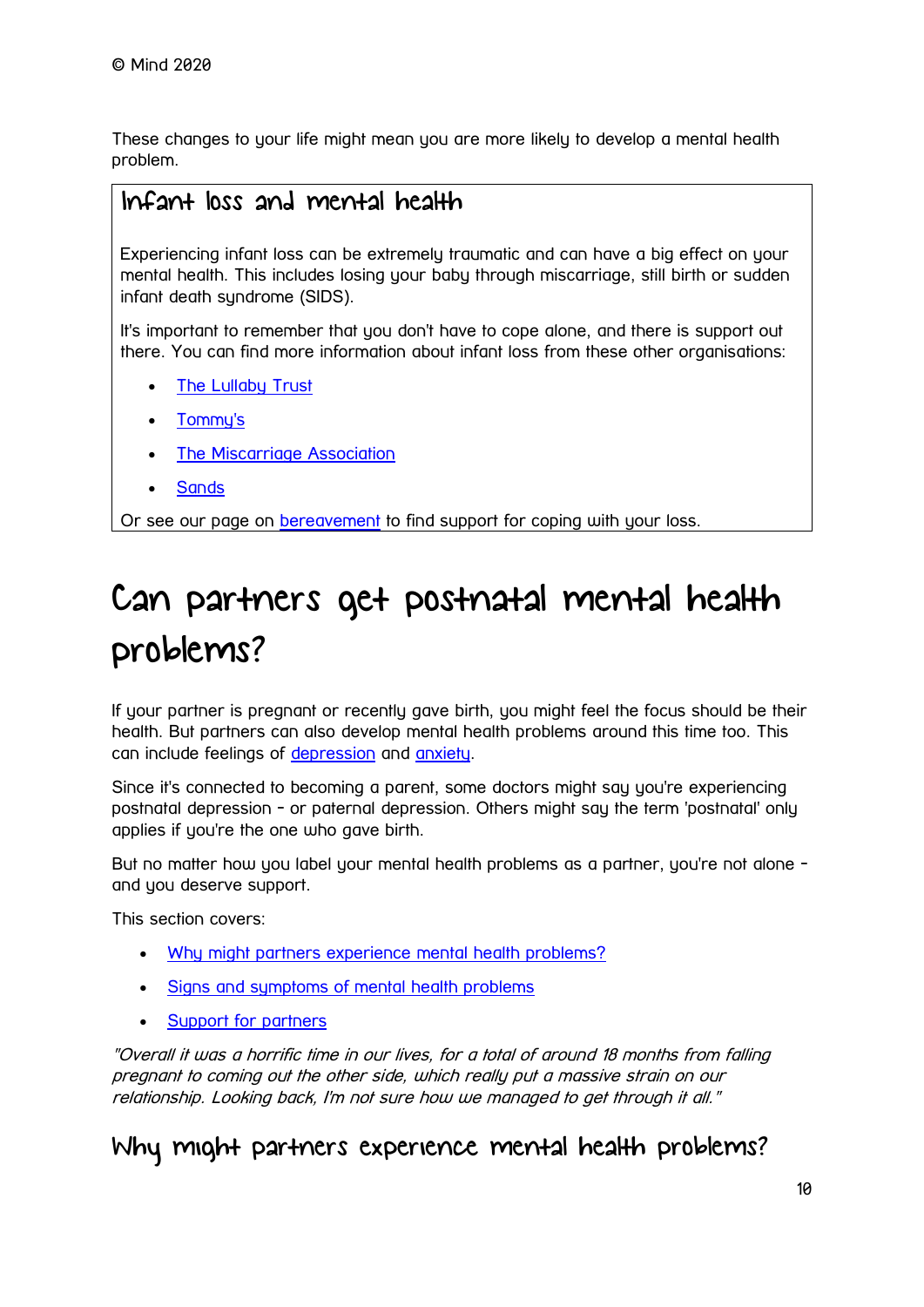There are many reasons that you might experience mental health problems while your partner is pregnant or after they give birth.

But these problems are more likely if you:

- don't have good support networks in place
- are struggling with other stressful life events like moving house, losing your job or a [bereavement](https://www.mind.org.uk/information-support/guides-to-support-and-services/bereavement/)
- have poor living conditions or are living in poverty
- experienced [abuse](https://www.mind.org.uk/information-support/guides-to-support-and-services/abuse/) in your childhood.

You might also be coping with:

- extra responsibilities around the house
- [financial pressures](https://www.mind.org.uk/information-support/tips-for-everyday-living/money-and-mental-health/)
- a chanaina relationship with your partner
- [lack of sleep](https://www.mind.org.uk/information-support/types-of-mental-health-problems/sleep-problems/)
- looking after several children.

Your partner may also experience mental health problems during their pregnancy or after giving birth. This can make it even harder for you to cope with the normal struggles of becoming a parent.

### Depression as a new dad

"I was barely even past a week into my journey as a father and I was already on medication and signed off work."

[Read Ross' story](https://www.mind.org.uk/information-support/your-stories/depression-as-a-new-dad/)

### Signs and symptoms of mental health problems

Everybody reacts to becoming a parent in different ways. But there are some common signs that you may be experiencing a mental health problem. These include:

- fear, confusion, helplessness and uncertainty about the future
- guilt, for example because you weren't the person who had to give birth
- withdrawal from family life, work and social situations
- indecisiveness
- frustration, irritability, cynicism and anger
- hostility or indifference to your partner
- hostility or indifference to your baby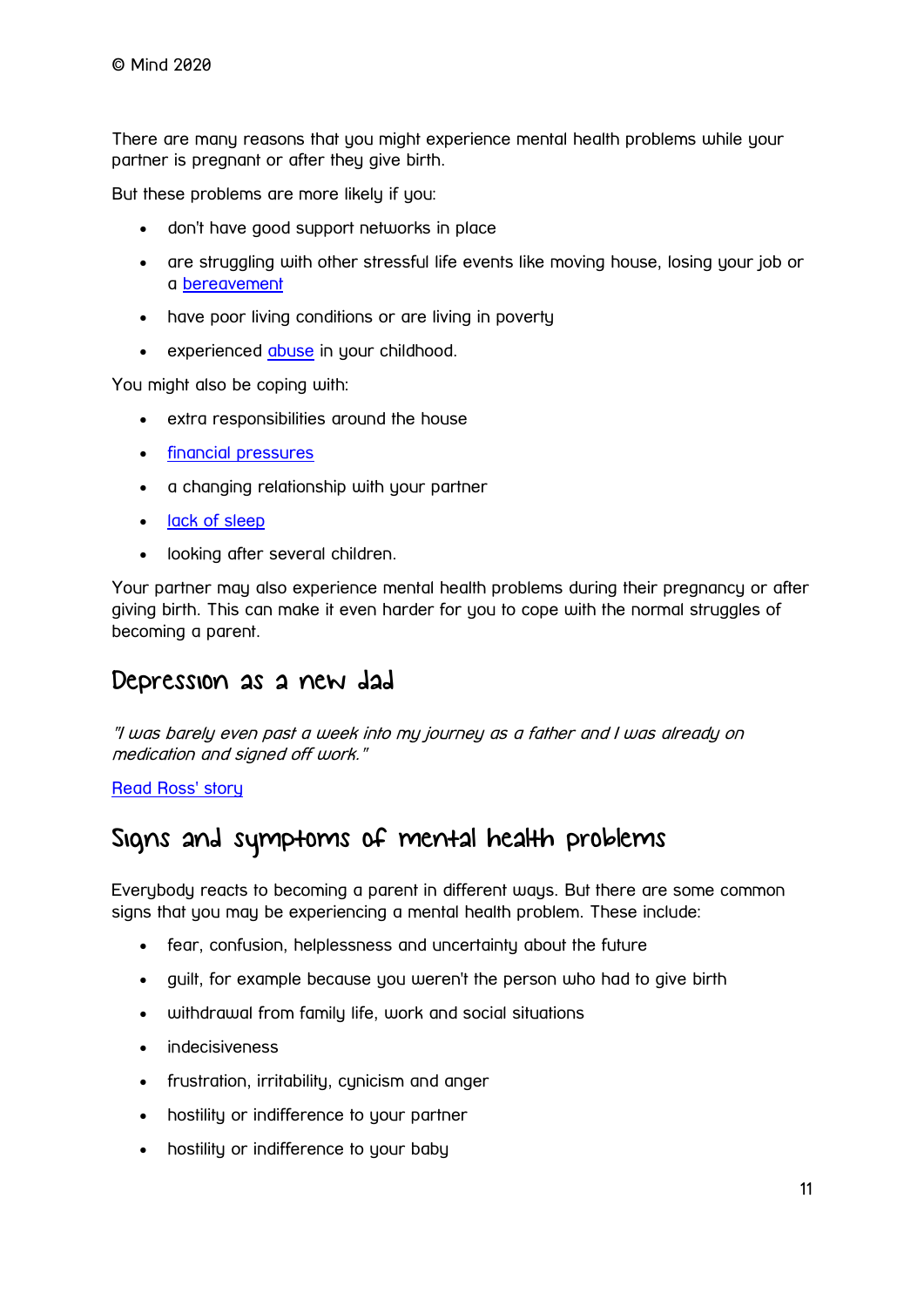- using more [alcohol or recreational drugs](https://www.mind.org.uk/information-support/types-of-mental-health-problems/drugs-recreational-drugs-alcohol/) than usual
- finding it [hard to sleep,](https://www.mind.org.uk/information-support/types-of-mental-health-problems/sleep-problems/) even when you have the chance
- physical symptoms like indigestion, changes in appetite and weight, diarrhoea, constipation, headaches, toothaches and nausea.

If you think you're experiencing mental health problems, it is possible to manage these feelings with the right support.

### Support for partners

There are a few different ways that you can get support for your mental health:

#### Speak to your doctor about your mental health

You can speak to your doctor any time you experience mental health problems. This includes during the time that your partner is pregnant or after your child is born.

Your doctor can refer you to local support services or talking therapies. They can also prescribe you medication for your mental health.

#### Contact a specialist organisation

There are several organisations who specialise in helping and supporting partners during this time:

- [PANDAS Dads](https://www.facebook.com/pandasdads/) offers information for men experiencing postnatal depression.
- [National Childbirth Trust](https://www.nct.org.uk/local-activities-and-meet-ups) offers information, support and events to support new parents in their local area.
- [The Birth Trauma Association](http://www.birthtraumaassociation.org.uk/) has information and support for partners of someone who's experienced a difficult birth.
- The [Fatherhood Institute](http://fatherhoodinstitute.org/) works on policy and research to support fathers.
- [Postpartum Men](http://postpartummen.com/) offers support and information for fathers experiencing postnatal depression, including an online peer support forum.
- [Pink Parents](http://www.pinkparents.org.uk/) offers support for gay and lesbian parents.

See our [useful contacts](https://www.mind.org.uk/information-support/types-of-mental-health-problems/postnatal-depression-and-perinatal-mental-health/useful-contacts/) page for other organisations who may be able to help.

#### Self-care

There are a few different ways that you can look after your own mental health if you are feel like you are struggling. See our page on [ways to look after your mental health when](https://www.mind.org.uk/information-support/types-of-mental-health-problems/postnatal-depression-and-perinatal-mental-health/self-care/)  [becoming a parent](https://www.mind.org.uk/information-support/types-of-mental-health-problems/postnatal-depression-and-perinatal-mental-health/self-care/) for ideas that may help.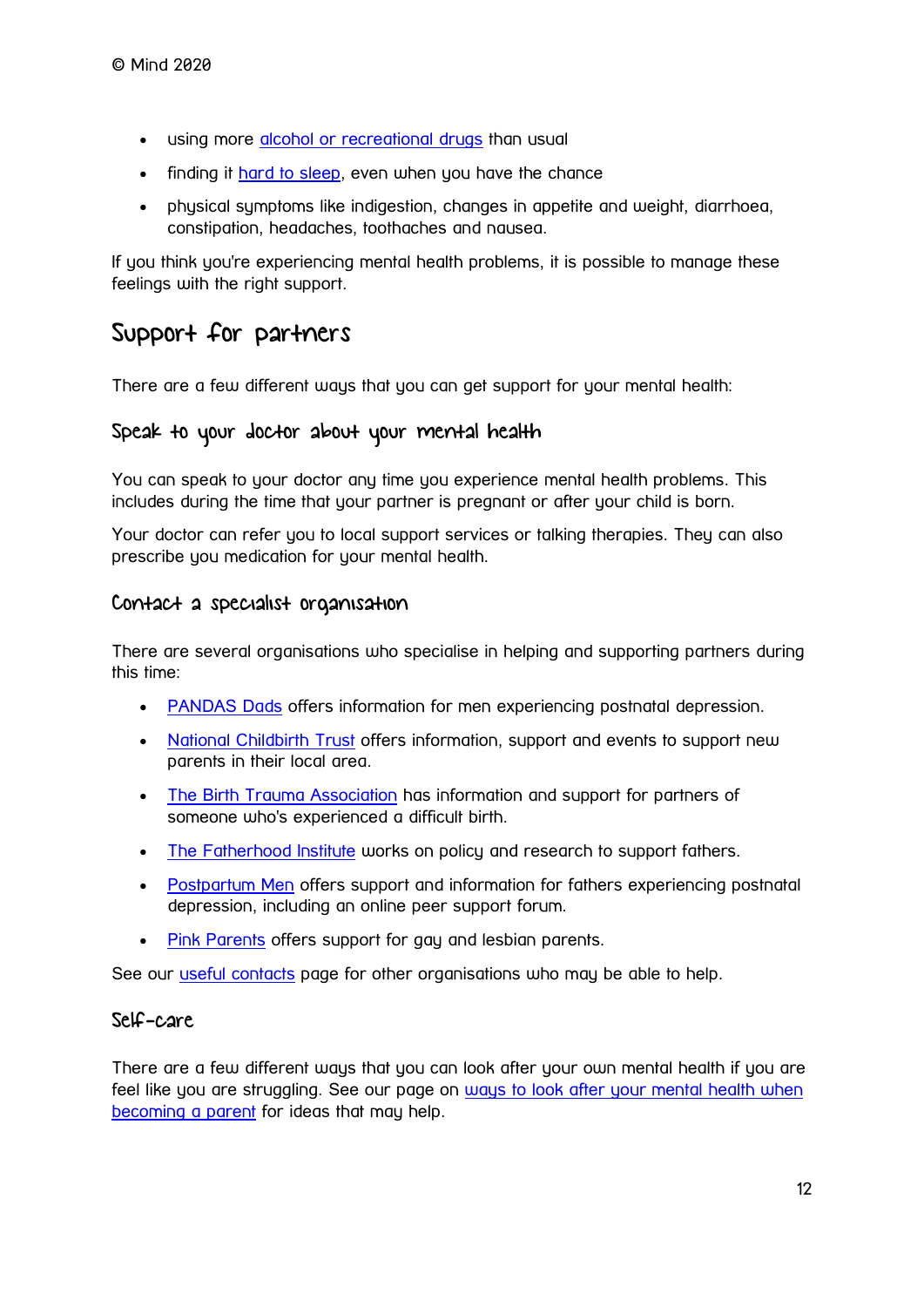We also have pages about different [types of mental health problem](https://www.mind.org.uk/information-support/types-of-mental-health-problems/) that you may experience. These pages include specific self-care tips and treatment and support options.

# <span id="page-12-0"></span>What is perinatal depression?

If you experience depression while you are pregnant or after giving birth, this may be known as:

- $antenard depression while you are pregnant$
- postnatal depression (PND) during roughly the first year after giving birth
- peringtal depression any time from becoming pregnant to around one year after giving birth.

Lots of people are aware of postnatal depression. But it is less known that many people experience antenatal depression, and some people may experience both.

The information on this page is about perinatal depression, so it is relevant if you are experiencing either antenatal or postnatal depression. It covers:

- [Signs and symptoms of perinatal depression](https://www.mind.org.uk/information-support/types-of-mental-health-problems/postnatal-depression-and-perinatal-mental-health/postnatal-and-antenatal-depression/#SignsAndSymptomsOfPerinatalDepression)
- [Treatments for perinatal depression](https://www.mind.org.uk/information-support/types-of-mental-health-problems/postnatal-depression-and-perinatal-mental-health/postnatal-and-antenatal-depression/#TreatmentsForPerinatalDepression)
- [Self-care for perinatal depression](https://www.mind.org.uk/information-support/types-of-mental-health-problems/postnatal-depression-and-perinatal-mental-health/postnatal-and-antenatal-depression/#SelfCareForPerinatalDepression)

#### What's the difference between the 'baby blues' and postnatal depression?

The 'baby blues' is a brief period of low mood, feeling emotional and tearful around three to 10 days after you give birth. You are likely to be coping with lots of new demands and getting little sleep, so it is natural to feel emotional and overwhelmed. This feeling usually only lasts for a few days and is generally quite manageable.

Postnatal depression is a much deeper and longer-term depression. This usually develops within six weeks of giving birth and it can be gradual or sudden. It can range from being mild to veru severe.

### Signs and symptoms of perinatal depression

These are some of the common signs and symptoms of perinatal depression:

#### How you might feel

If you have perinatal depression, you might feel:

- down, upset or tearful
- restless, agitated or irritable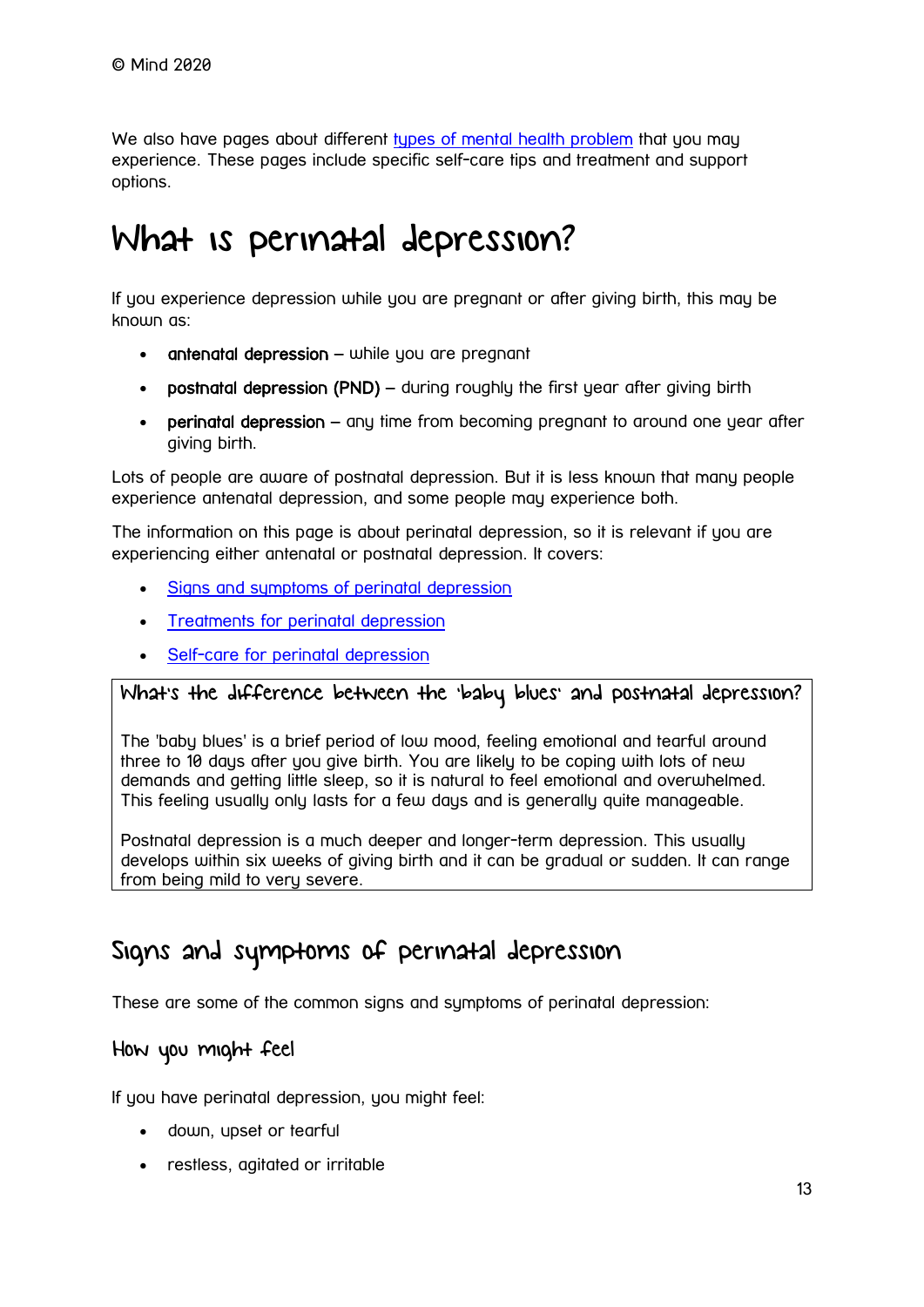- guilty, worthless and down on yourself
- empty and numb
- isolated and unable to relate to other people
- finding no pleasure in life or things you usually enjoy
- a sense of unreality
- no self-confidence or self-esteem
- hopeless and despairing
- hostile or indifferent to your partner
- hostile or indifferent to your baby
- [suicidal feelings.](https://www.mind.org.uk/information-support/types-of-mental-health-problems/suicidal-feelings/)

"I found it hard because whilst people talk about postnatal depression there is very little discussion of mental ill health in pregnancy and it's supposed to be such a joyful time."

#### How you might behave

If you have perinatal depression, you might find that you:

- lose concentration
- find it [hard to sleep,](https://www.mind.org.uk/information-support/types-of-mental-health-problems/sleep-problems/) even when you have the chance
- have a reduced appetite
- lack interest in sex.

Some of these experiences are common during pregnancy and after becoming a parent. But it's still important to mention them to your doctor if you're concerned you might be experiencing perinatal depression.

"I felt selfish and guilty for feeling negative and low. This made me isolate myself further and compounded the problem."

### Treatments for perinatal depression

There are various treatments that you may be offered for perinatal depression. Your doctor should discuss these options with you, so you can make a decision together about the best treatment for you:

#### Talking therapy

The talking therapies you may be offered include [cognitive behavioural therapy](https://www.mind.org.uk/information-support/drugs-and-treatments/cognitive-behavioural-therapy-cbt/)  [\(CBT\)](https://www.mind.org.uk/information-support/drugs-and-treatments/cognitive-behavioural-therapy-cbt/) or [interpersonal therapy \(IPT\).](https://www.mind.org.uk/information-support/drugs-and-treatments/talking-therapy-and-counselling/) These are short-term therapies recommended to treat depression.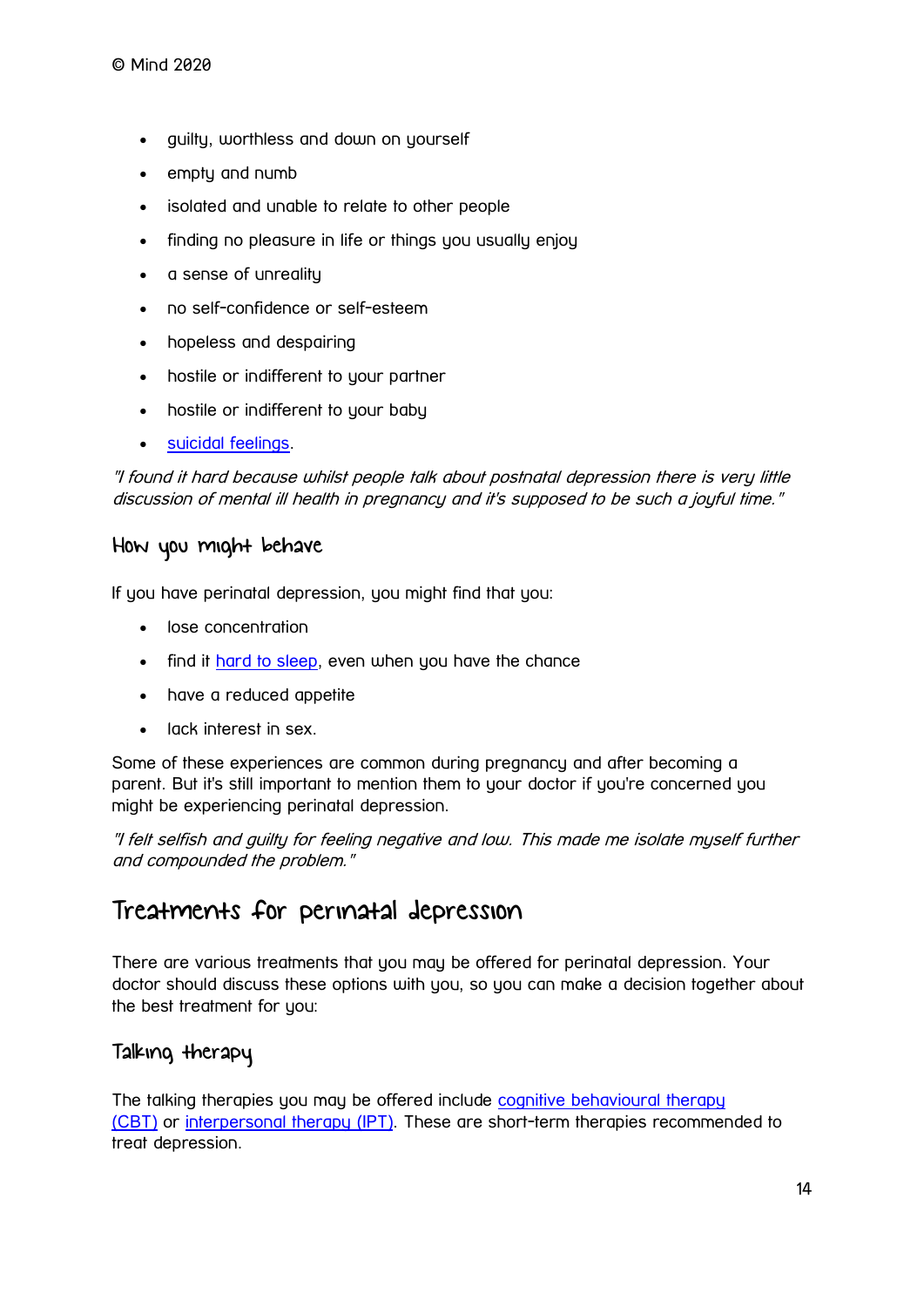#### Medication

This is most likely to be an antidepressant. If you have any concerns about taking medication, you can talk to your doctor or pharmacist. We also have information about [taking antidepressants while pregnant or breastfeeding.](https://www.mind.org.uk/information-support/drugs-and-treatments/antidepressants/antidepressants-in-pregnancy/)

#### A combination of talking therapy and medication

Some people find that taking medication helps them feel stable enough to get the most out of a talking therapy. But other people find medication or talking therapies are more helpful on their own.

Sometimes there may also be long waiting lists for talking therapies in your area. Your doctor may offer you an antidepressant to help you while you wait for therapy.

#### Electroconvulsive therapy (ECT)

If you have very severe depression which doesn't respond to other treatments, your doctor may suggest [electroconvulsive therapy \(ECT\).](https://www.mind.org.uk/information-support/drugs-and-treatments/electroconvulsive-therapy-ect/) ECT can work very quickly, so doctors may suggest that you have it shortly after giving birth. This is to help you care for and bond with your baby as soon as possible.

ECT can be used during pregnancy, but there may be concerns about giving you anaesthetic while pregnant. You can speak to your doctor about this.

See our page on [treatments for depression](https://www.mind.org.uk/information-support/types-of-mental-health-problems/depression/treatments/) for more information.

"Whilst I was worried about getting PND, I wasn't expecting to become so unwell in pregnancy. It was a mixture of hormones, lack of medication, worries about giving birth and sickness in the first trimester that contributed to my illness."

### Self-care for perinatal depression

Experiencing perinatal depression can be very difficult, but these are some steps you can take that might help:

#### Be kind to yourself

You might have many expectations for yourself as a parent, but none of us can meet all our expectations all the time.

Don't beat yourself up if you don't do something you planned to, or if you find yourself feeling worse again. Try to treat yourself as you would treat a friend, and be kind to yourself.

Keep a mood diary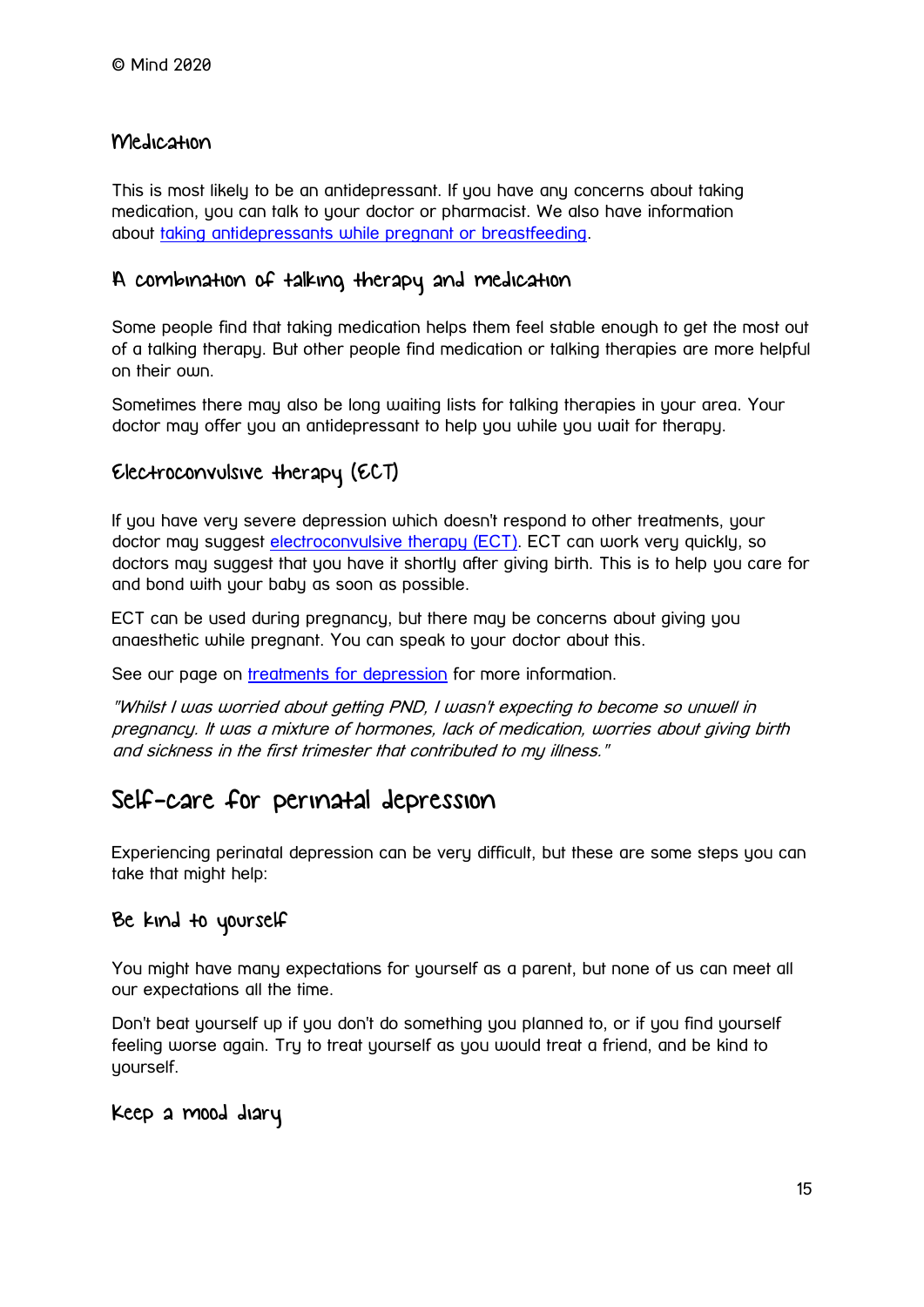This can help you keep track of any changes in your mood, and you might find that you have more good days than you think. This can also help you notice if any activities, places or people make you feel better or worse.

See our [useful contacts](https://www.mind.org.uk/information-support/types-of-mental-health-problems/postnatal-depression-and-perinatal-mental-health/useful-contacts/) page for links to online mood diaries, including mood tracking apps to use on your phone.

#### Look after your hygiene

When you're experiencing depression, it's easy for hygiene to not feel like a priority. But small things can make a big difference to how you feel. For example, you could take a shower and get dressed, even if you're not going out of the house.

#### Speak to people with similar experiences

Often we can feel that we are the only ones feeling how we do. There are peer support and advice groups available to share thoughts, feelings and experiences.

Contact Mind's *[Infoline](https://www.mind.org.uk/information-support/helplines/)* or visit a [local Mind](https://www.mind.org.uk/about-us/local-minds/) to find out about peer support options in your area.

#### Contact specialist organisations

[PANDAS](http://www.pandasfoundation.org.uk/) offers information and support for people experiencing antenatal and postnatal depression. See our [useful contacts](https://www.mind.org.uk/information-support/types-of-mental-health-problems/postnatal-depression-and-perinatal-mental-health/useful-contacts/) page for other organisations that can help.

#### Ask for help

Where possible, ask for and accept help from those around you. Practical and emotional support from family, friends and community can be vital in helping you to cope.

For more ideas, see our page on [ways to look after your mental health when becoming a](https://www.mind.org.uk/information-support/types-of-mental-health-problems/postnatal-depression-and-perinatal-mental-health/self-care/)  [parent.](https://www.mind.org.uk/information-support/types-of-mental-health-problems/postnatal-depression-and-perinatal-mental-health/self-care/)

## <span id="page-15-0"></span>What is perinatal anxiety?

If you experience anxiety while you are pregnant or after giving birth, this may be called:

- prenatal or antenatal anxiety while you are pregnant
- postnatal anxiety during roughly the first year after giving birth
- perinatal anxiety any time from becoming pregnant to around a year after giving birth.

Lots of people are aware that you can become depressed after having a baby. But many people also experience anxiety during pregnancy and after giving birth. In fact, it is common to experience depression and anxiety together.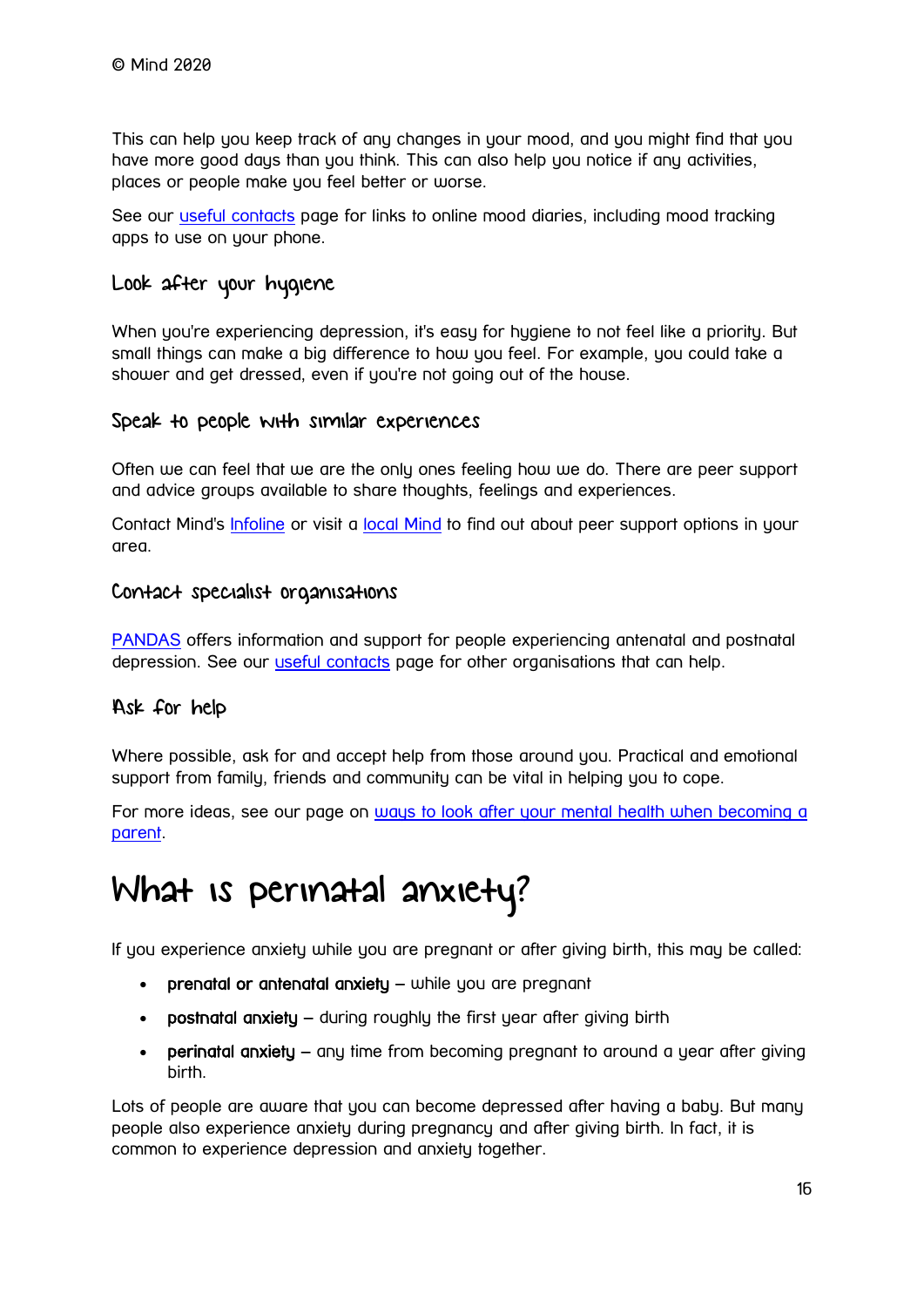The information on this page is about perinatal anxiety, so it is relevant if you are experiencing either prenatal or postnatal anxiety. It covers:

- [Signs and symptoms of perinatal anxiety](https://www.mind.org.uk/information-support/types-of-mental-health-problems/postnatal-depression-and-perinatal-mental-health/perinatal-anxiety/#SignsAndSymptomsOfPerinatalAnxiety)
- [Treatments for perinatal anxiety](https://www.mind.org.uk/information-support/types-of-mental-health-problems/postnatal-depression-and-perinatal-mental-health/perinatal-anxiety/#TreatmentsForPerinatalAnxiety)
- [Self-care for perinatal anxiety](https://www.mind.org.uk/information-support/types-of-mental-health-problems/postnatal-depression-and-perinatal-mental-health/perinatal-anxiety/#SelfCareForPerinatalAnxiety)

If you experience anxiety specifically about childbirth, this is called 'tokophobia'. Pregnancy charity Tommy's has [information about tokophobia and what support is](http://www.tommys.org/pregnancy/health/mental-health/tokophobia-fear-of-childbirth)  [available.](http://www.tommys.org/pregnancy/health/mental-health/tokophobia-fear-of-childbirth)

### Signs and symptoms of perinatal anxiety

These are some of the common signs and symptoms of perinatal anxiety:

#### Effects on your body

The common effects of perinatal anxiety on your body include:

- a churning feeling in your stomach
- feeling light-headed or dizzy
- pins and needles
- feeling restless or unable to sit still
- headaches, backache or other aches and pains
- faster breathing
- a fast, thumping or irregular heartbeat
- sweating or hot flushes
- finding it [hard to sleep,](https://www.mind.org.uk/information-support/types-of-mental-health-problems/sleep-problems/#.XFmn1dL7TIU) even when you have the chance
- grinding your teeth, especially at night
- nausea (feeling sick)
- needing the toilet more or less often
- changes in your sex drive
- having [panic attacks.](https://www.mind.org.uk/information-support/types-of-mental-health-problems/anxiety-and-panic-attacks/panic-attacks/)

#### Effects on your mind

The common effects of perinatal anxiety on your mind include:

• feeling tense, nervous or unable to relax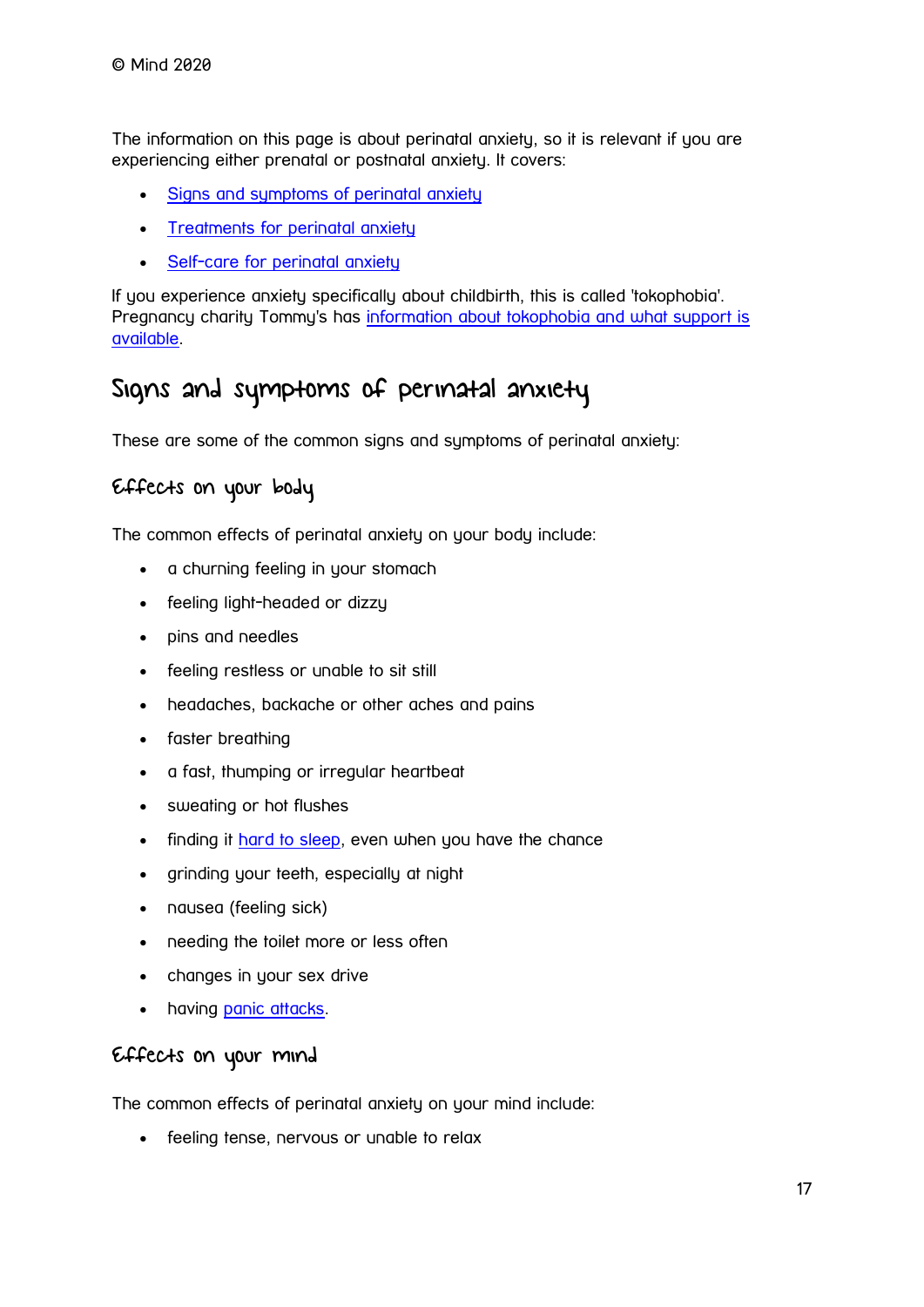- having a sense of dread, or fearing the worst
- feeling like the world is speeding up or slowing down
- feeling like other people can see you're anxious and are looking at you
- feeling like you can't stop worrying, or that bad things will happen if you stop worrying
- worrying about anxiety itself, for example worrying about when panic attacks might happen
- wanting lots of reassurance from other people or worrying that people are angry or upset with you
- worrying that you're losing touch with reality
- worrying a lot about things that might happen in the future
- rumination thinking a lot about bad experiences, or thinking over a situation again and again
- depersonalisation feeling disconnected from your mind or body, or like you're watching someone else (this is a type of [dissociation\)](https://www.mind.org.uk/information-support/types-of-mental-health-problems/dissociation-and-dissociative-disorders/)
- derealisation feeling disconnected from the world around you, or like the world isn't real (this is a type of dissociation).

### Treatments for perinatal anxiety

There are various treatments that you may be offered for perinatal anxiety. Your doctor should discuss these options with you, so you can make a decision together about the best treatment for you:

#### Talking therapy

The talking therapy you are most likely to be offered for anxiety is cognitive behavioural [therapy \(CBT\).](https://www.mind.org.uk/information-support/drugs-and-treatments/cognitive-behavioural-therapy-cbt/)

Your local mental health services may also run specific counselling or group programmes for anxiety. You can speak to your doctor or contact your local services to find out what is available.

See our pages on [talking therapy and counselling](https://www.mind.org.uk/information-support/drugs-and-treatments/talking-therapy-and-counselling/) for more information.

#### Self-help resources

Your doctor could give you access to online CBT programmes to try yourself. Or they may prescribe self-help books to help you learn to manage your anxiety.

#### Medication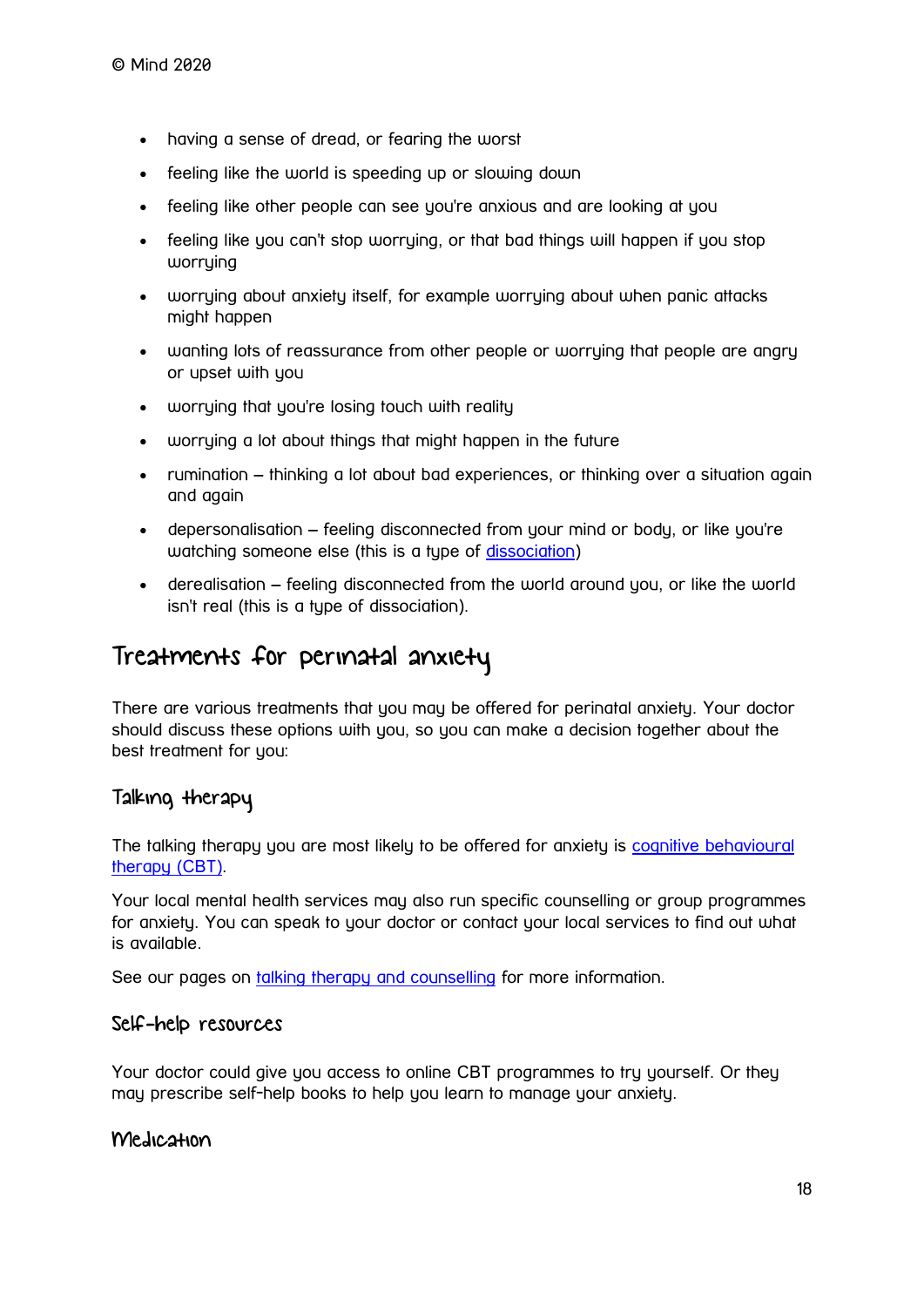There are several types of [medication](https://www.mind.org.uk/information-support/types-of-mental-health-problems/bipolar-disorder/medication/) that can help to manage anxiety. If you have any concerns about taking medication, you can talk to your doctor or pharmacist. This includes discussing any concerns about taking medication during pregnancy or while breastfeeding.

See our page on [talking to your GP](https://www.mind.org.uk/information-support/guides-to-support-and-services/seeking-help-for-a-mental-health-problem/talking-to-your-gp/) if you're worried about having this conversation.

#### A combination of talking therapy and medication

You may be offered a combination of a talking therapy and medication. Many people find that taking medication helps them feel stable enough to get the most out of a talking therapy. But others find medication or talking therapies are more helpful on their own.

If there are long waiting lists for talking therapies in your area, your doctor may recommend that you try an [alternative to therapy.](https://www.mind.org.uk/information-support/drugs-and-treatments/talking-therapy-and-counselling/alternatives-to-therapy/) These can help you manage your mental health while you are on the waiting list.

See our page on [treatments for anxiety](https://www.mind.org.uk/information-support/types-of-mental-health-problems/anxiety-and-panic-attacks/anxiety-treatments/) for more information.

"I was dealing with panic attacks, and distressing thoughts about my baby being better off without me."

### Self-care for perinatal anxiety

Experiencing anxiety can feel very overwhelming and leave you struggling to cope with daily tasks and interactions.

Here are some ideas on how to look after yourself and help yourself cope:

#### Try shifting your focus

If you're feeling anxious about something right now, try to shift your focus onto something small, like the details of a picture or the texture of something you're wearing.

If you can, try to keep your thoughts entirely on this one thing, really taking in all the small details. This can help you take a moment to calm down.

#### Learn some breathing exercises

Controlling your breathing can help with some of the physical sensations of anxiety and help you to relax. There's an example of a [breathing exercise](https://www.mind.org.uk/information-support/tips-for-everyday-living/relaxation/relaxation-exercises/) on our page about [relaxation.](https://www.mind.org.uk/information-support/tips-for-everyday-living/relaxation/)

#### Try doing some physical activity

This can help distract you from any thoughts making you anxious, and also use up some of the anxious energy you might be feeling.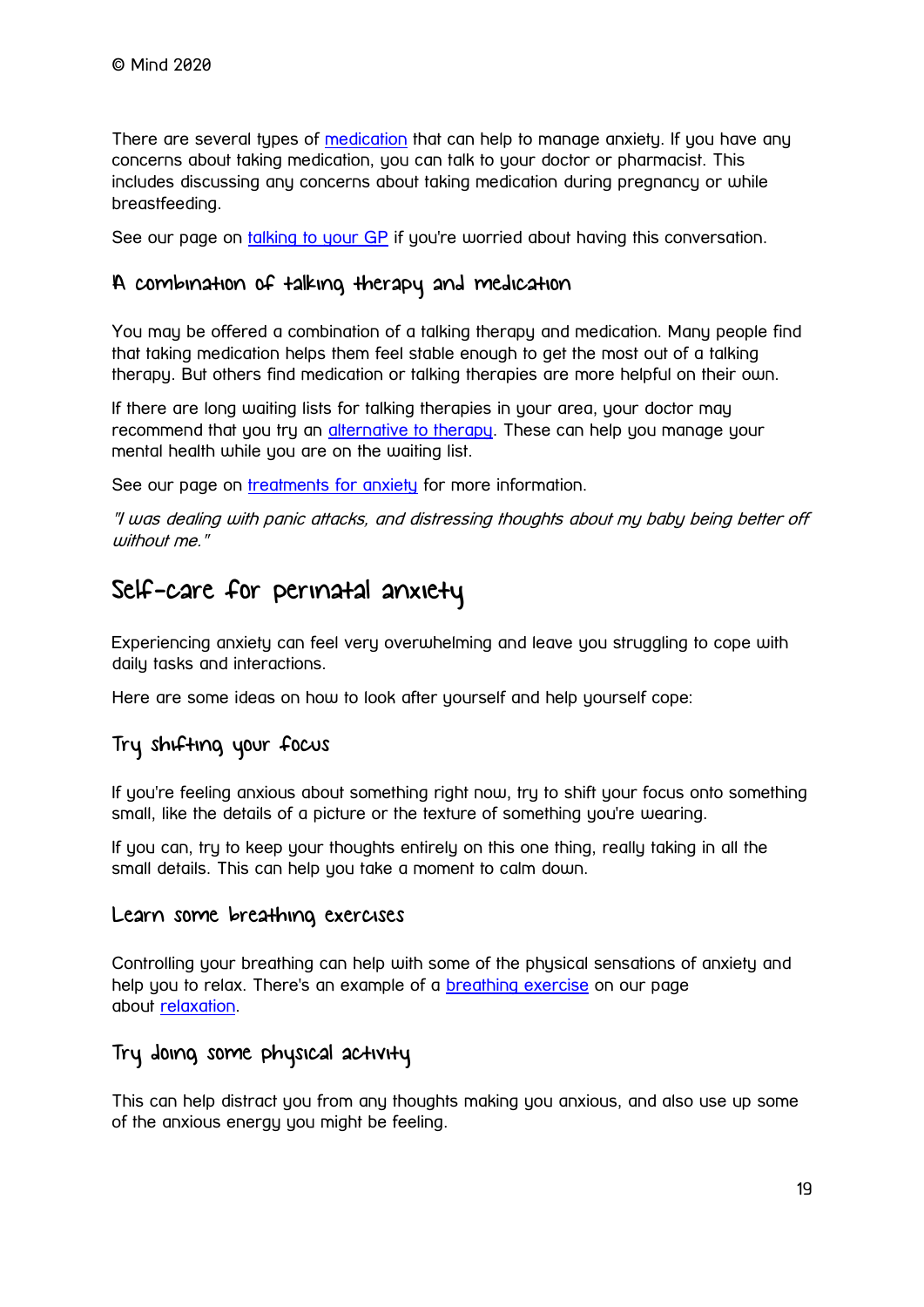It doesn't have to be playing a sport or going to the gym. For example, you might want to go for a walk or do some physical activity around the house, like tidying.

See our pages on [physical activity and your mental health](https://www.mind.org.uk/information-support/tips-for-everyday-living/physical-activity-and-your-mental-health/) for more ideas.

#### Contact specialist organisations

Charities like [Anxiety UK](https://www.anxietyuk.org.uk/) and [No Panic](https://www.nopanic.org.uk/) offer support, advice and information for people experiencing anxiety.

For more ideas, see our page on ways to look after your mental health when becoming a [parent.](https://www.mind.org.uk/information-support/types-of-mental-health-problems/postnatal-depression-and-perinatal-mental-health/self-care/)

## <span id="page-19-0"></span>What is perinatal OCD?

Obsessive-compulsive disorder (OCD) is a type of anxiety disorder. Perinatal OCD is when you experience OCD during pregnancy or in the first year after giving birth.

This page covers:

- [Signs and symptoms of perinatal OCD](https://www.mind.org.uk/information-support/types-of-mental-health-problems/postnatal-depression-and-perinatal-mental-health/perinatal-ocd/#SignsAndSymptomsOfPerinatalOCD)
- [Treatments for perinatal OCD](https://www.mind.org.uk/information-support/types-of-mental-health-problems/postnatal-depression-and-perinatal-mental-health/perinatal-ocd/#TreatmentsForPerinatalOCD)
- [Self-care for perinatal OCD](https://www.mind.org.uk/information-support/types-of-mental-health-problems/postnatal-depression-and-perinatal-mental-health/perinatal-ocd/#SelfCareForPerinatalOCD)

### Signs and symptoms of perinatal OCD

OCD has two main parts: obsessions and compulsions.

- Obsessions are unwelcome thoughts, images, urges, worries or doubts that repeatedly appear in your mind. They can make you feel very anxious, although some people describe it as 'mental discomfort' rather than anxiety.
- Compulsions are repetitive activities that you do to reduce the distress and anxiety caused by obsessions. It could be something like repeatedly checking that you locked a door or repeating a specific phrase in your head. Repeating compulsions is often very time-consuming, and the relief they give doesn't usually last very long.

It's normal to worry about your child's wellbeing and want to protect your baby while you are pregnant and after giving birth. But if you start to experience obsessive and compulsive symptoms that affect your daily life and wellbeing, you may be experiencing perinatal OCD.

The obsessions and compulsions you may experience are likely to relate to feelings about being a parent and your baby.

#### Common obsessions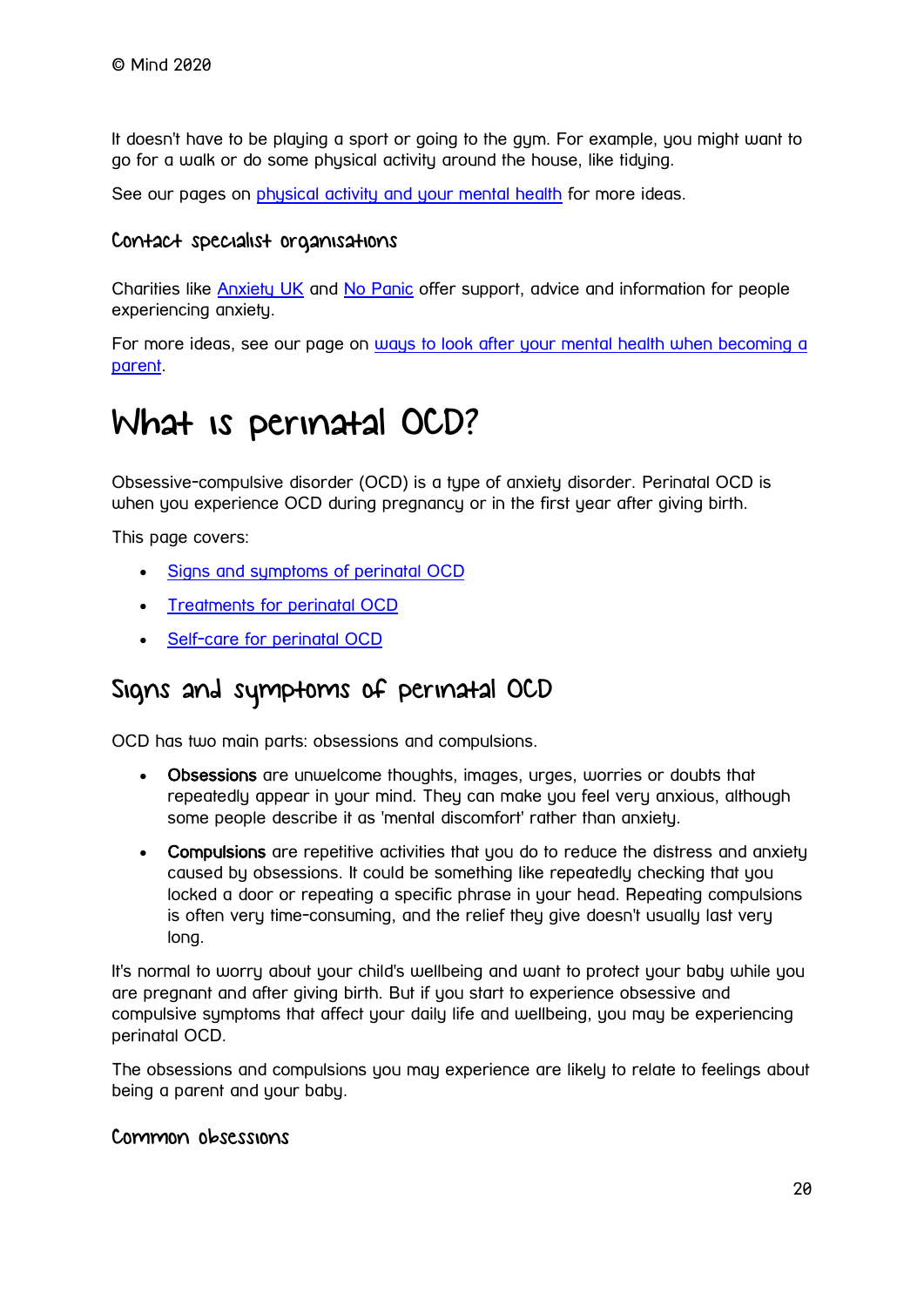Examples of common perinatal obsessions include:

- intrusive thoughts about hurting your baby, during or after pregnancy
- disturbing thoughts of sexually abusing your child
- fear of being responsible for giving a child a serious disease
- fear of making the wrong decision for example, about vaccinations or medical treatment.

These thoughts can be very upsetting and frightening. It's important to remember that they are not your fault. Having an intrusive thought doesn't mean that you want to act on it, or that you will act on it.

#### Common compulsions

Examples of common perinatal compulsions include:

- excessive washing of clothes, toys or bottles
- avoiding changing soiled nappies because you're worried about accidentally touching your baby inappropriately
- keeping your baby away from other people in case they hurt them or contaminate them
- constant checking on the baby for example, waking them up when they're asleep to check on them
- repeatedly asking people around you for reassurance that your baby hasn't been hurt or abused
- going over what happened each day to reassure yourself that you haven't harmed your baby.

It can be very hard to open up and talk to someone about your obsessions or compulsions. But there are treatments and support options which may help.

"I spent the first few months of my daughter's life consumed with anxiety that I would somehow contaminate her. My hands were raw from constant washing. I got the help I needed and am finally enjoying being a mummy."

### Treatments for perinatal OCD

There are various treatments that you may be offered for perinatal OCD. Your doctor should discuss these options with you, so you can make a decision together about the best treatment for you:

#### Talking therapy

The main types of talking therapy offered for OCD are: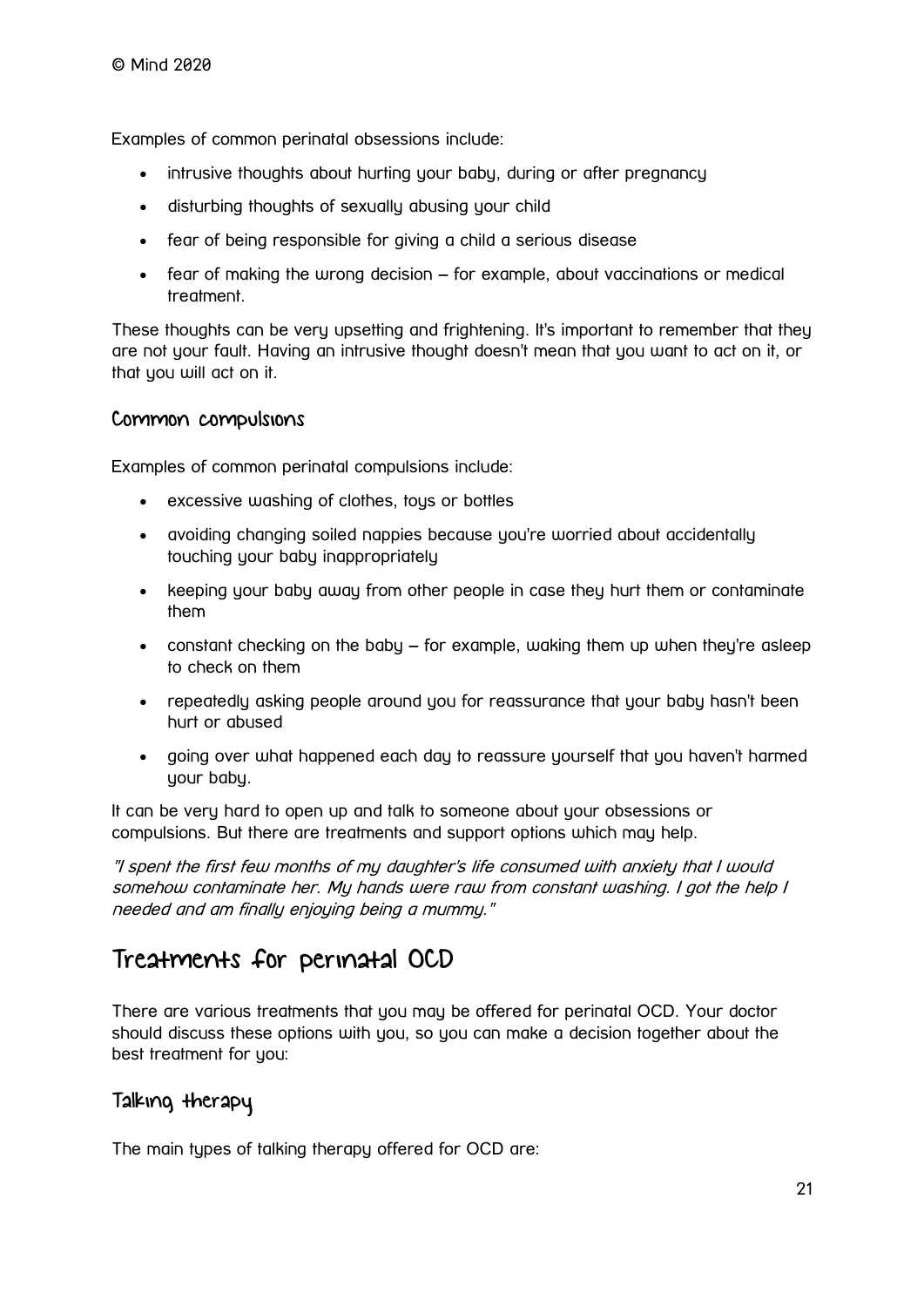- [cognitive behavioural therapy \(CBT\)](https://www.mind.org.uk/information-support/drugs-and-treatments/cognitive-behavioural-therapy-cbt/)
- [exposure and response prevention \(ERP\),](https://www.mind.org.uk/information-support/types-of-mental-health-problems/obsessive-compulsive-disorder-ocd/treatments-for-ocd/#ExposureAndResponsePreventionERP) which is a specific form of CBT used to treat OCD.

ERP is a talking therapy that helps you understand how your OCD works and what you need to do to overcome it. Your therapist will help you confront your obsessions and learn how to resist the urge to carry out compulsions.

ERP is only available in certain areas of the country.

#### Medication

You may also be offered [medication](https://www.mind.org.uk/information-support/drugs-and-treatments/medication/) to treat any symptoms of anxiety.If you have any concerns about taking medication, you can talk to your doctor or pharmacist. This includes discussing any concerns about taking medication during pregnancy or while breastfeeding.

See our page on [talking to your GP](https://www.mind.org.uk/information-support/guides-to-support-and-services/seeking-help-for-a-mental-health-problem/talking-to-your-gp/) if you're worried about having this conversation.

#### A combination of talking therapy and medication

Some people find that taking medication alongside a talking therapy can help them get the most out of their therapy.

If there are long waiting lists for talking therapies in your area, your doctor may recommend that you explore an [alternative to therapy.](https://www.mind.org.uk/information-support/drugs-and-treatments/talking-therapy-and-counselling/alternatives-to-therapy/) These can help you manage your mental health while you are on the waiting list.

See our page on [treatments for OCD](https://www.mind.org.uk/information-support/types-of-mental-health-problems/obsessive-compulsive-disorder-ocd/treatments-for-ocd/) for more information.

"During my second pregnancy, I had an experience seeing blood on a public toilet seat which led onto a severe obsession with the irrational thought that I had contracted HIV. This irrational thought took over my life. It turned into what felt like a huge monster."

### Self-care for perinatal OCD

Experiencing perinatal OCD can be very difficult, but there are steps you can take to help yourself cope. Here are some ideas to help manage your OCD:

#### Contact specialist organisations

Charities like [OCD UK](http://www.ocduk.org/) and [OCD Action](http://www.ocdaction.org.uk/) have resources to help you understand and cope with your OCD. They also run peer support groups and online forums where you can talk to other people living with OCD. [Maternal OCD](http://www.maternalocd.org/) also offers specific support for perinatal OCD.

#### Try self-help resources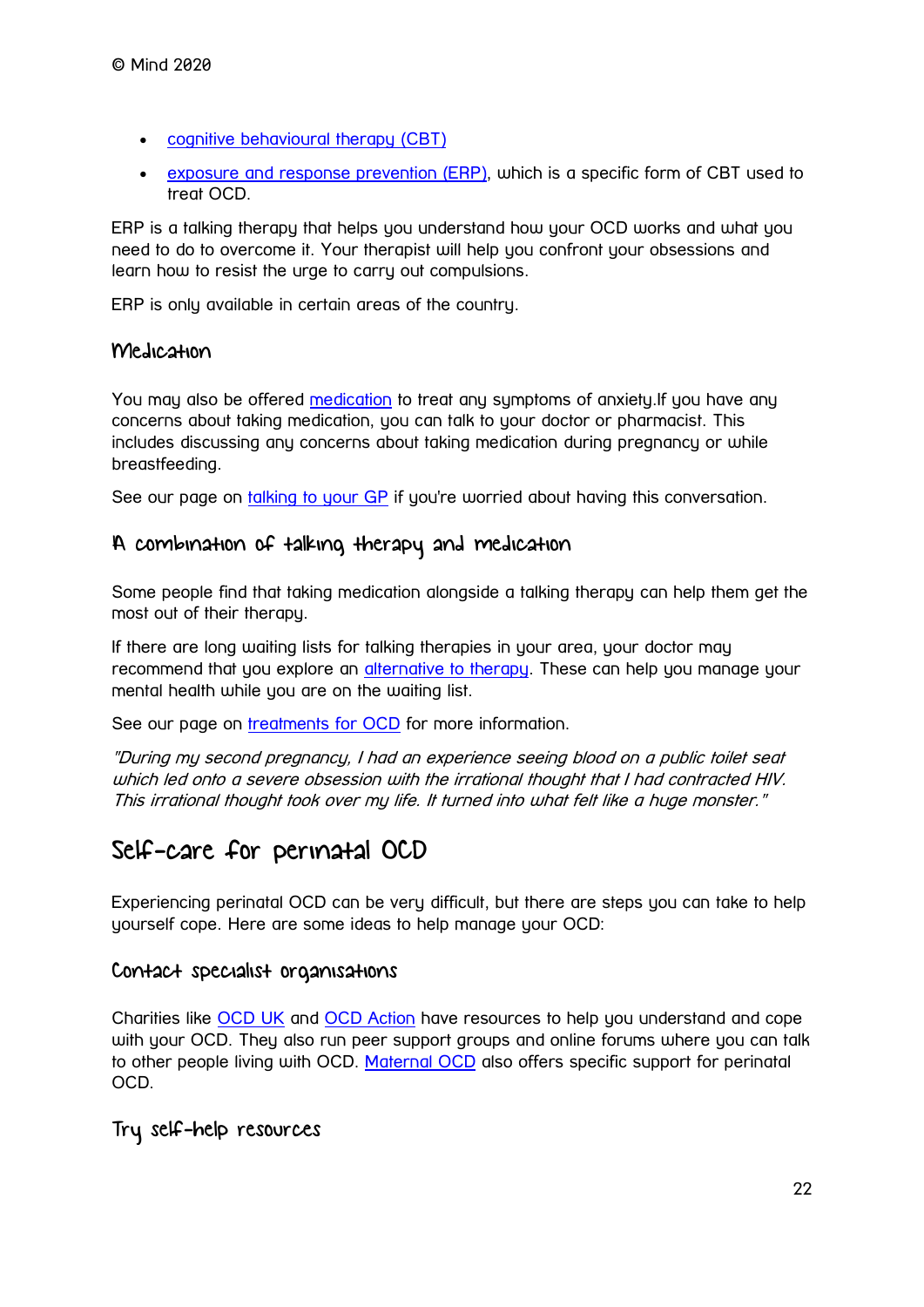See our page on [self-care for OCD](https://www.mind.org.uk/information-support/types-of-mental-health-problems/obsessive-compulsive-disorder-ocd/self-care-for-ocd/) for a list of self-help resources that you might find helpful.

#### Talk to someone you trust

Having the support of those around you can make a big difference to how much you feel able to cope with your obsessions and compulsions.

If you feel comfortable, you could talk to them about your obsessions and compulsions. And you could talk about how you'd like them to respond and support you.

For more ideas, see our page on ways to look after your mental health when becoming a [parent.](https://www.mind.org.uk/information-support/types-of-mental-health-problems/postnatal-depression-and-perinatal-mental-health/self-care/)

"I thought I was a horrible failure… I'd panic that they thought I would hurt him and then take him away. After this I became so obsessed that they would, I would watch him constantly and not sleep to make sure nothing happened to him."

# <span id="page-22-0"></span>What is PTSD and birth trauma?

Postnatal post-traumatic stress disorder (PTSD) is a type of anxiety disorder. It is also known as birth trauma.

You may develop postnatal PTSD if you experience traumatic events during labour or childbirth.

This page covers:

- [Causes of postnatal PTSD](https://www.mind.org.uk/information-support/types-of-mental-health-problems/postnatal-depression-and-perinatal-mental-health/ptsd-and-birth-trauma/#CausesOfPostnatalPTSD)
- [Signs and symptoms of postnatal PTSD](https://www.mind.org.uk/information-support/types-of-mental-health-problems/postnatal-depression-and-perinatal-mental-health/ptsd-and-birth-trauma/#SignsAndSymptomsOfPostnatalPTSD)
- [Treatments for postnatal PTSD](https://www.mind.org.uk/information-support/types-of-mental-health-problems/postnatal-depression-and-perinatal-mental-health/ptsd-and-birth-trauma/#TreatmentsForPostnatalPTSD)
- [Self-care for postnatal PTSD](https://www.mind.org.uk/information-support/types-of-mental-health-problems/postnatal-depression-and-perinatal-mental-health/ptsd-and-birth-trauma/#SelfCareForPostnatalPTSD)

### Causes of postnatal PTSD

Examples of traumatic events that may cause postnatal PTSD include:

- a difficult labour with a long and painful delivery
- an unplanned caesarean section
- emergency treatment
- other shocking, unexpected and traumatic experiences during birth.

Some people feel that having a new baby makes up for any traumatic experiences. Or they may think that enjoying being a new parent means they will soon forget about trauma.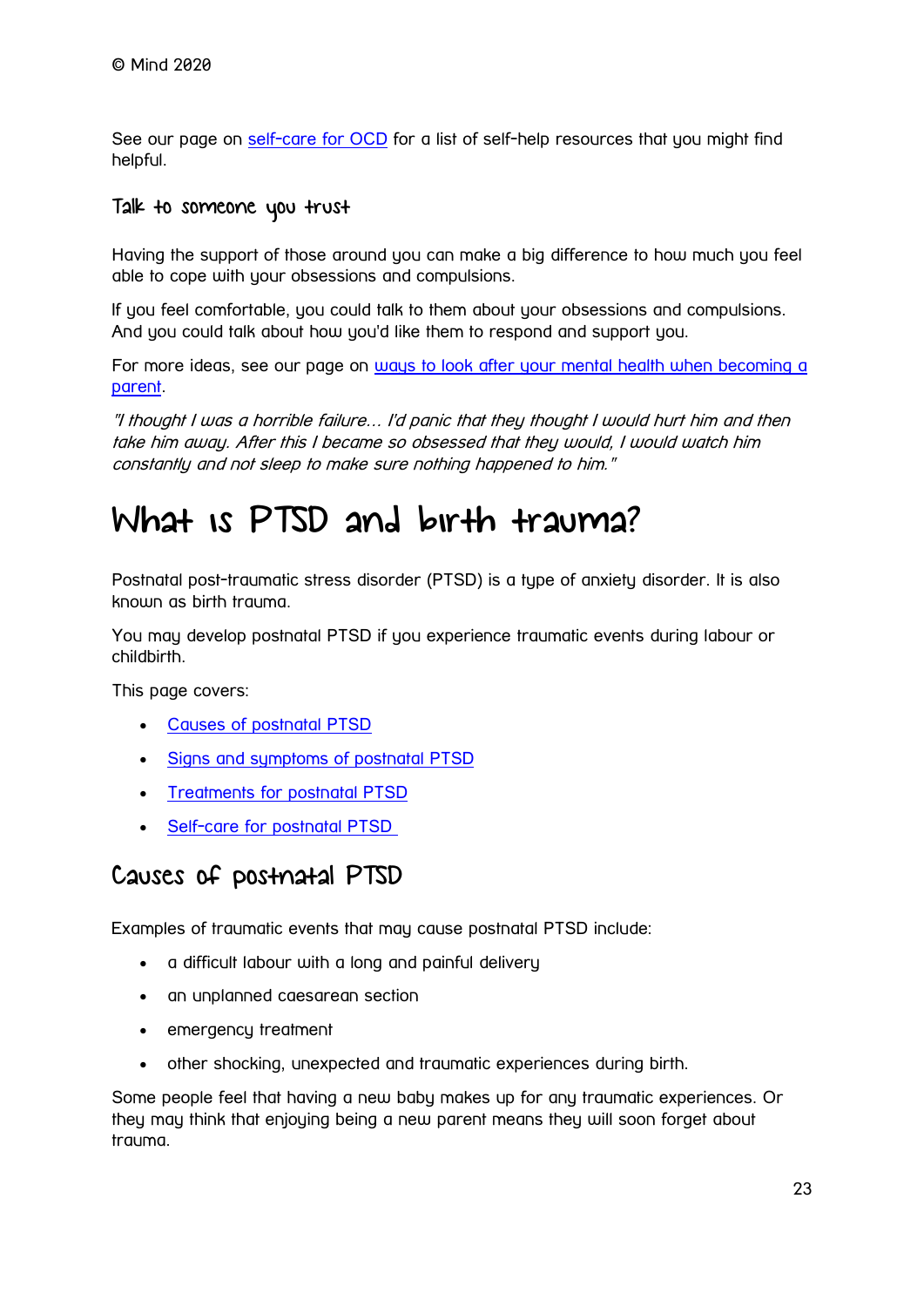But these traumatic experiences can have a negative effect on your relationship with your baby and the people around you.

You may feel disappointed that childbirth was not the experience you were hoping for. Or you might feel angry with the medical staff if you felt that the delivery wasn't handled well.

Your experiences may also make you feel anxious about having another baby in future, in case you have to go through a similar experience during birth.

"I had a traumatic birth. I was so petrified that my son would die that in my head it was easier not to love him just in case."

### Signs and symptoms of postnatal PTSD

Some of the common signs and symptoms of postnatal PTSD include:

#### Re-living aspects of the trauma

This may include:

- vivid flashbacks (feeling that the trauma is happening right now)
- intrusive thoughts and images
- nightmares
- intense distress at real or symbolic reminders of the trauma
- physical sensations such as pain, sweating, nausea or trembling.

#### Alertness or feeling on edge

This may include:

- panicking when reminded of the trauma
- being easily upset or angry
- extreme alertness, sometimes known as 'hypervigilance'
- finding it [hard to sleep,](https://www.mind.org.uk/information-support/types-of-mental-health-problems/sleep-problems/) even when you have the chance
- irritability or aggressive behaviour
- finding it hard to concentrate, including on simple or everyday tasks
- being jumpy or easily startled
- self-destructive or reckless behaviour
- other symptoms of anxiety.

#### Avoiding feelings or memories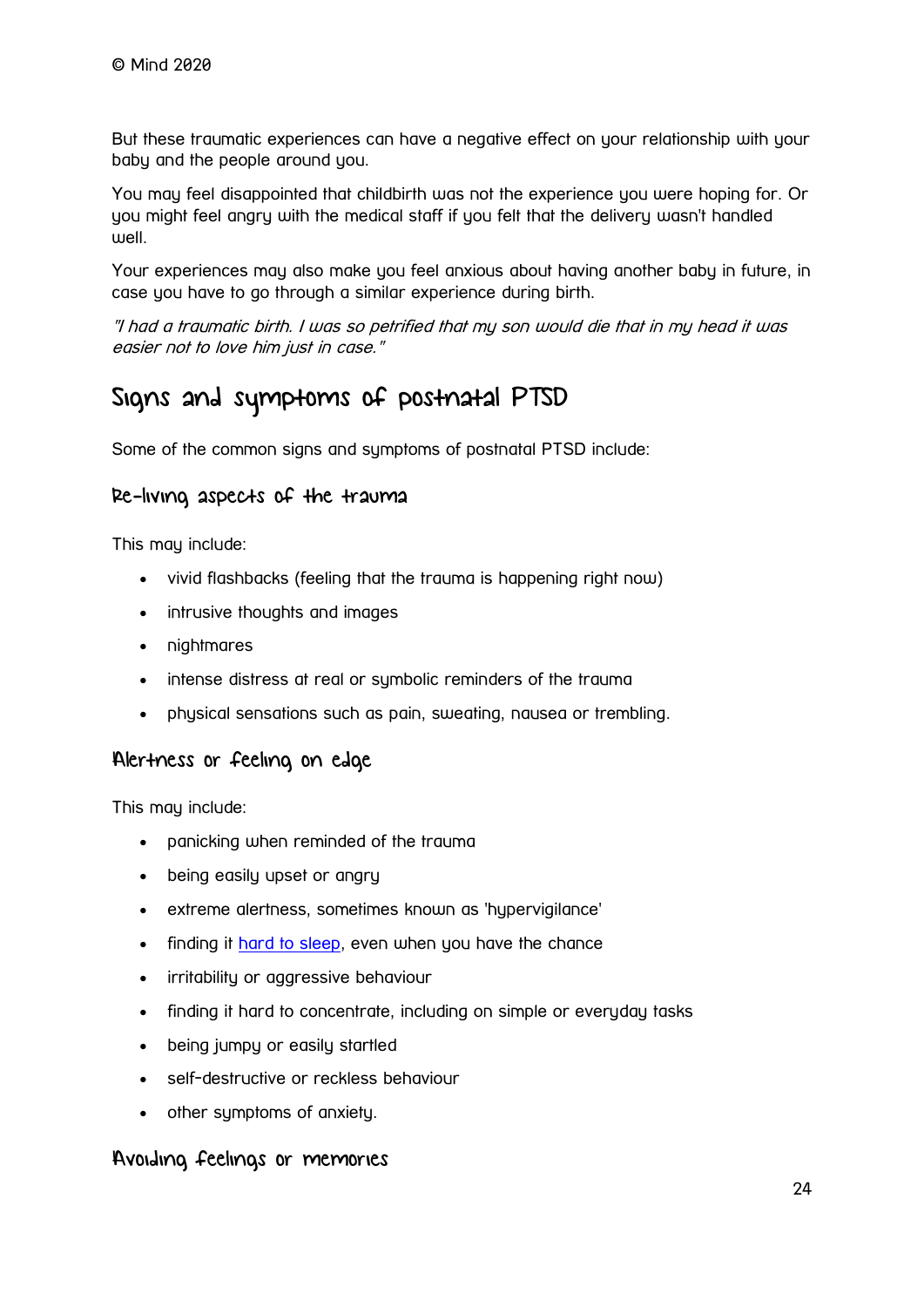This may include:

- feeling like you have to keep busy
- avoiding situations that remind you of the trauma
- being unable to remember details of what happened
- feeling emotionally numb or cut off from your feelings
- feeling physically numb or detached from your body
- being unable to express affection
- using [alcohol or recreational drugs](https://www.mind.org.uk/information-support/types-of-mental-health-problems/drugs-recreational-drugs-alcohol/) to avoid memories.

#### Difficult beliefs and feelings

This may include:

- feeling like you can't trust anyone
- feeling like nowhere is safe
- feeling like nobody understands
- blaming yourself for what happened
- overwhelming feelings of anger, sadness, guilt or shame.

### Treatments for postnatal PTSD

There are various treatments that you may be offered for postnatal PTSD. Your doctor should discuss these options with you, so you can make a decision together about the best treatment for you:

#### Talking therapy

The main treatments for PTSD are specific tupes of talking therapy:

- Trauma-focused cognitive behavioural therapy (CBT), which is specifically designed to treat PTSD. See our pages on [CBT](https://www.mind.org.uk/information-support/drugs-and-treatments/cognitive-behavioural-therapy-cbt/) for more information.
- Eye movement desensitisation and reprocessing (EMDR). In this treatment a therapist guides you to make rhythmic eye movements while recalling the traumatic event. The eue movements are designed to stimulate the informationprocessing system in the brain. The aim of the treatment is to help you process the traumatic events, and speed up re-adjustment and recovery.

#### Medication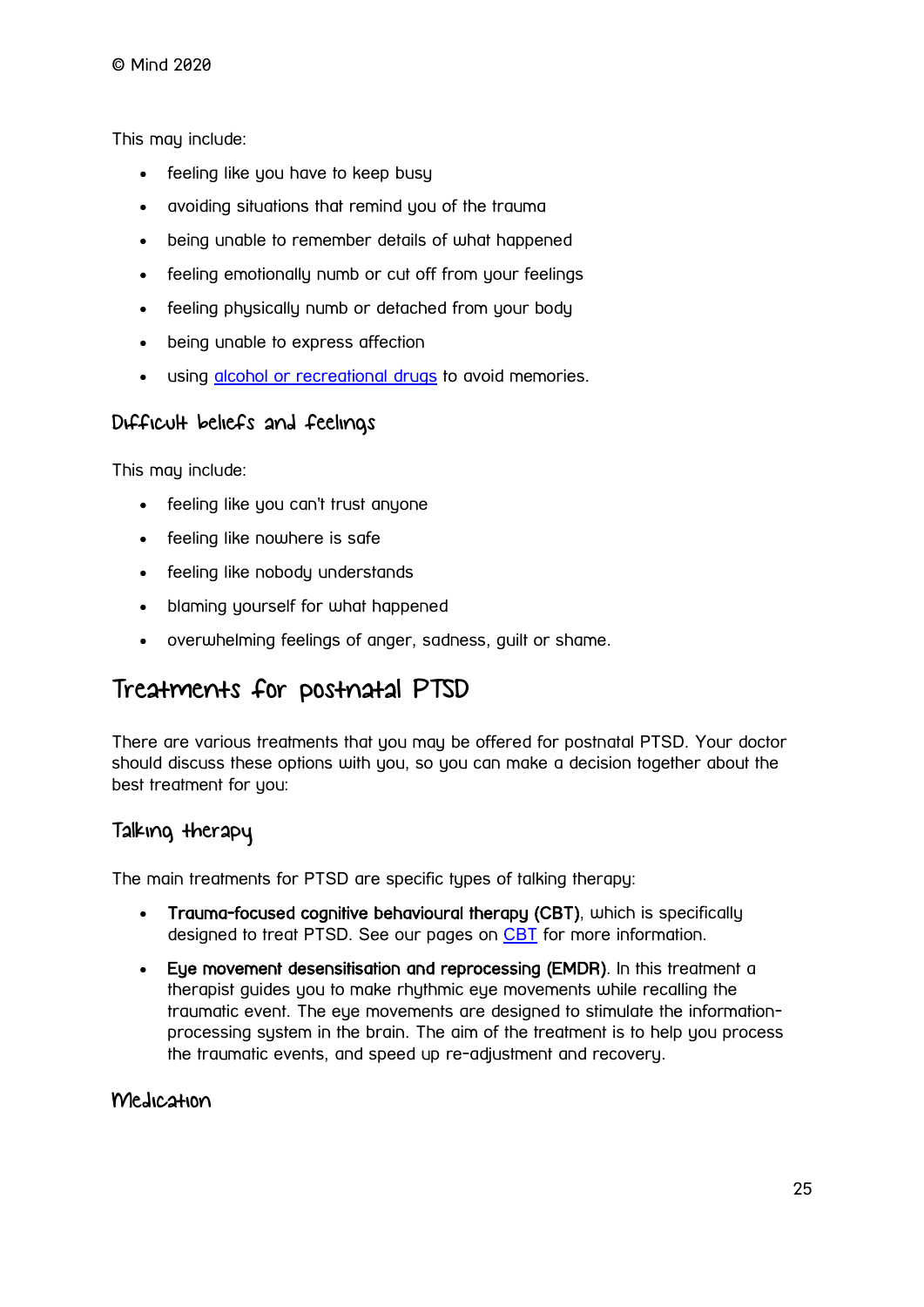[Medication](https://www.mind.org.uk/information-support/drugs-and-treatments/medication/) is not normally offered to treat PTSD itself. But there are a few related reasons why your doctor may offer you medication:

- It is common to also experience anxiety and depression alongside PTSD. Your doctor might offer you medication to treat those symptoms.
- Your doctor might offer you medication to help you feel more stable and able to care for your baby.
- Sometimes there are long waiting lists for talking therapies in your area. Your doctor may offer you medication to help you while you wait for therapy.

See our page on [treatments for PTSD](https://www.mind.org.uk/information-support/types-of-mental-health-problems/post-traumatic-stress-disorder-ptsd/treatments-for-ptsd/) for more information.

### Self-care for postnatal PTSD

Living with the effects of a traumatic birth can feel very challenging, but there are some things you can do to help yourself:

#### Get to know your triggers

You might find that certain experiences, situations or people seem to trigger flashbacks or other symptoms. These might include specific reminders of past trauma, such as smells, sounds, words, places, or particular types of book or film.

Some people find things especially difficult on significant dates. For example, this could be the anniversary of a traumatic experience, such as a child's birthday.

#### Confide in someone

If you experience postnatal PTSD, you may find it hard to open up to others. This may be because you feel unable to talk about what has happened to you. But you don't need to be able to describe the trauma to tell someone how you are currently feeling.

It could help to talk to a friend or family member. Or you might want to speak to a professional such as a GP or a trained listener at a helpline. See our page on [helplines](https://www.mind.org.uk/information-support/guides-to-support-and-services/crisis-services/helplines-listening-services/)  [and listening services](https://www.mind.org.uk/information-support/guides-to-support-and-services/crisis-services/helplines-listening-services/) for more information.

#### Give yourself time

Everyone has their own response to trauma and it's important to take things at your own pace. For example, it may not be helpful to talk about your experiences before you feel ready.

Try to be patient with yourself. Don't judge yourself for needing time and support to recover from postnatal PTSD.

#### Try peer support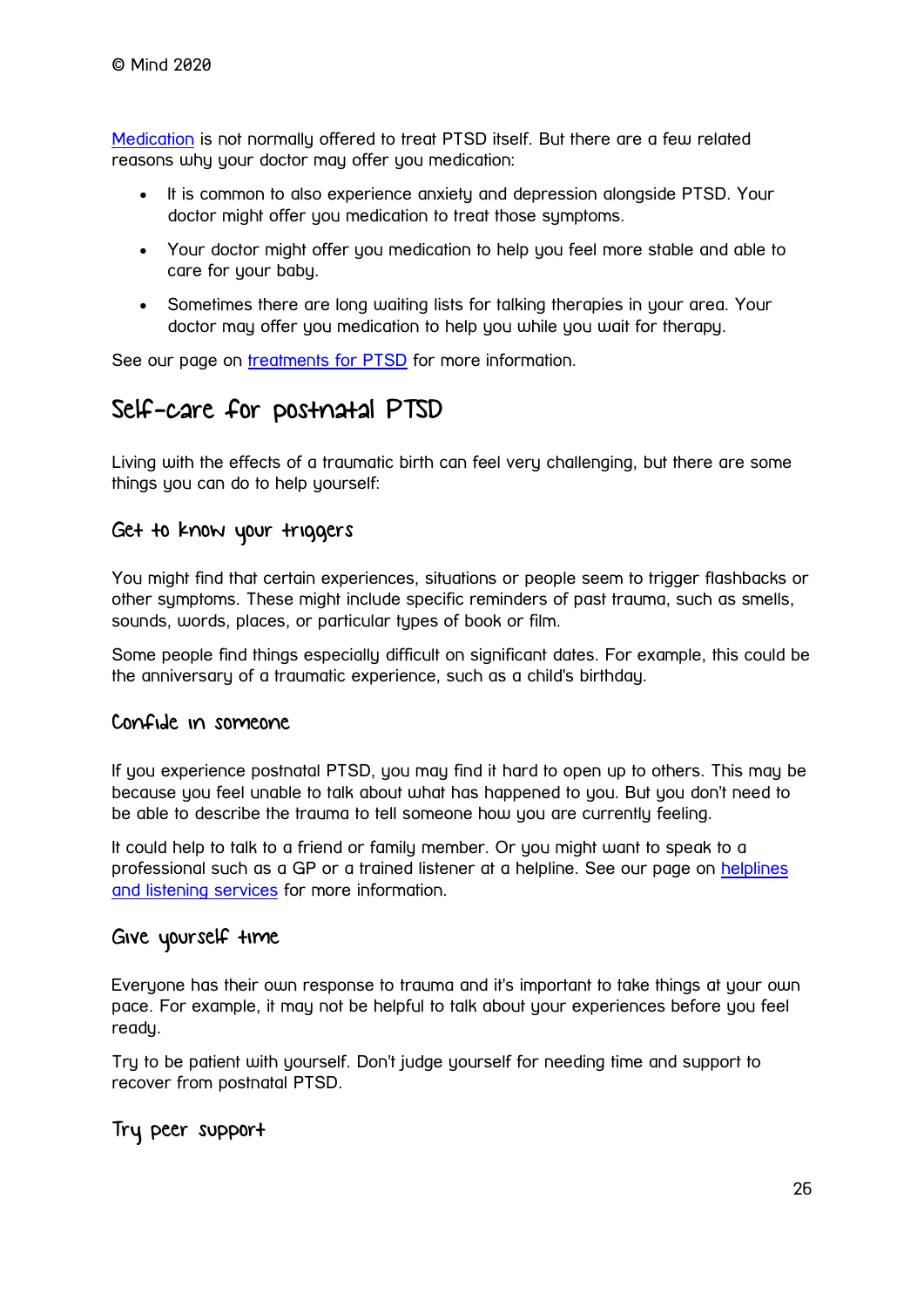Peer support brings together people who have similar experiences, to share and listen to each other's experiences. This includes meeting in person at a local peer support group, or joining an online community like Mind's [Elefriends.](https://www.mind.org.uk/information-support/support-community-elefriends/)

See our pages on [peer support](https://www.mind.org.uk/information-support/drugs-and-treatments/peer-support/) to find out more.

#### Find specialist support

There are organisations that specialise in advice and support for postnatal PTSD, for example the [Birth Trauma Association.](https://www.birthtraumaassociation.org.uk/)

See our [useful contacts page](https://www.mind.org.uk/information-support/types-of-mental-health-problems/post-traumatic-stress-disorder-ptsd/useful-contacts/) for details of more organisations who could help.

#### Look after your physical health

Coping with postnatal PTSD can be exhausting. You might feel like you can't find the energy to take care of yourself. But where possible, looking after your physical health can make a difference to how you feel emotionally. For example, it can help to spend time outside, look after your diet, and try to do some physical activity.

For more ideas, see our page on ways to look after your mental health when becoming a [parent.](https://www.mind.org.uk/information-support/types-of-mental-health-problems/postnatal-depression-and-perinatal-mental-health/self-care/)

# <span id="page-26-0"></span>What is postpartum psychosis?

Postpartum psychosis is a serious but rare mental health problem which develops after you give birth. It is sometimes called puerperal psychosis.

Postpartum psychosis can be an overwhelming and frightening experience, and it is important to seek help as soon as possible if you experience symptoms. But with the right support, most people fully recover.

This page covers:

- [Signs and symptoms of postpartum psychosis](https://www.mind.org.uk/information-support/types-of-mental-health-problems/postnatal-depression-and-perinatal-mental-health/postpartum-psychosis/#SignsAndSymptomsOfPostpartumPsychosis)
- [Causes of postpartum psychosis](https://www.mind.org.uk/information-support/types-of-mental-health-problems/postnatal-depression-and-perinatal-mental-health/postpartum-psychosis/#CausesOfPostpartumPsychosis)
- [Treatments for postpartum psychosis](https://www.mind.org.uk/information-support/types-of-mental-health-problems/postnatal-depression-and-perinatal-mental-health/postpartum-psychosis/#TreatmentsForPostpartumPsychosis)
- [Self-care for postpartum psychosis](https://www.mind.org.uk/information-support/types-of-mental-health-problems/postnatal-depression-and-perinatal-mental-health/postpartum-psychosis/#SelfCareForPostpartumPsychosis)
- [Planning another pregnancy](https://www.mind.org.uk/information-support/types-of-mental-health-problems/postnatal-depression-and-perinatal-mental-health/postpartum-psychosis/#PlanningAnotherPregnancy)

### Signs and symptoms of postpartum psychosis

The symptoms of postpartum psychosis usually start quite suddenly, within a few weeks after you give birth. 'Postpartum' means after childbirth.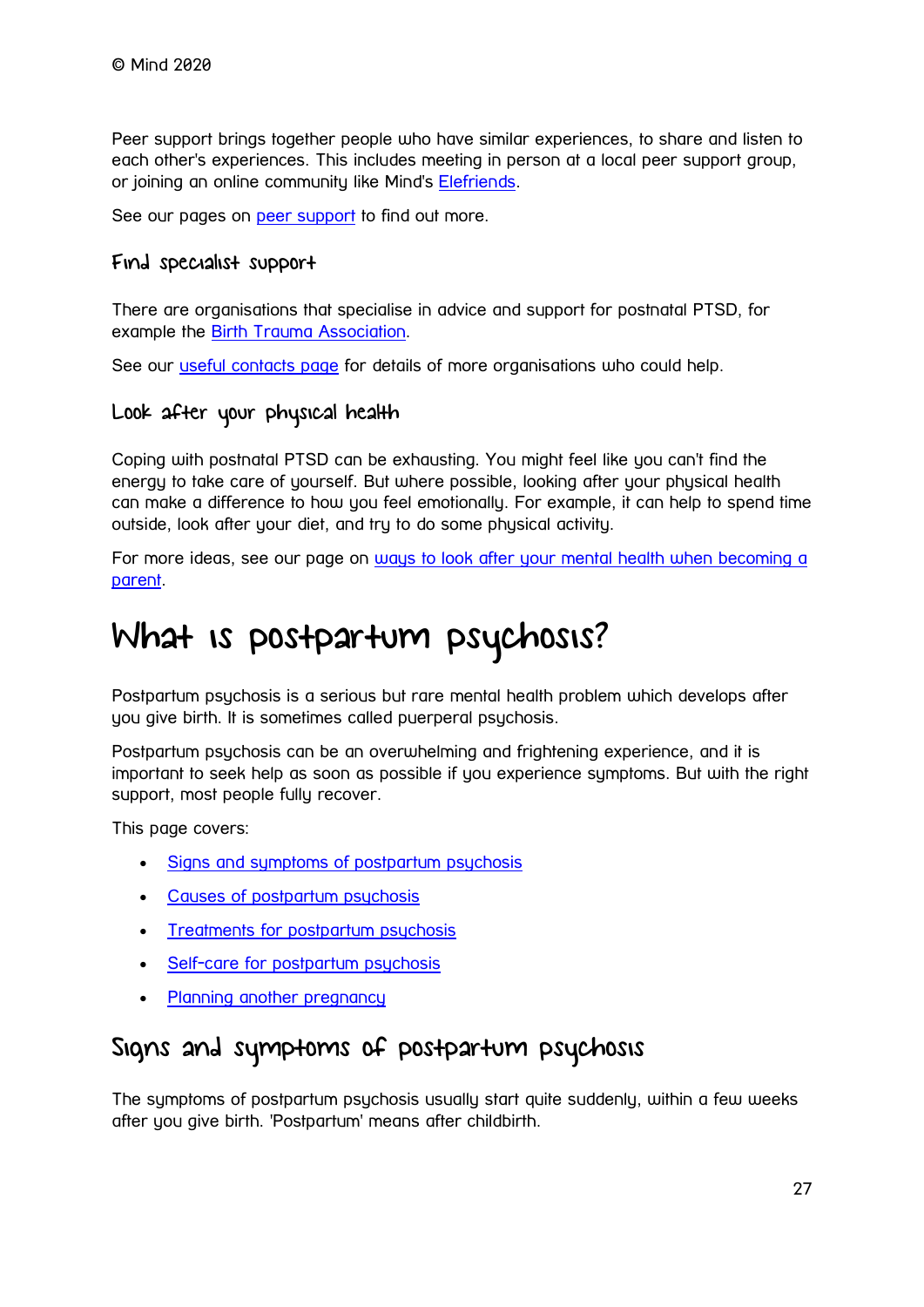If you have postpartum psychosis, you are likely to experience a mix of [psychosis,](https://www.mind.org.uk/information-support/types-of-mental-health-problems/psychosis/) [depression](https://www.mind.org.uk/information-support/types-of-mental-health-problems/depression/) and [mania.](https://www.mind.org.uk/information-support/types-of-mental-health-problems/hypomania-and-mania/) This means you may experience these common sumptoms:

#### How you might feel

You may feel:

- excited or elated
- severely depressed
- rapid mood changes
- confused or disorientated.

#### How you might behave

You may be:

- restless
- [unable to sleep,](https://www.mind.org.uk/information-support/types-of-mental-health-problems/sleep-problems/) even when you have the chance
- unable to concentrate
- experiencing psychotic symptoms, like delusions or hallucinations.

#### What are delusions and hallucinations?

Delusions and hallucinations are aspects of psychosis which you may experience.

Delusions are strong beliefs that other people don't share. For example, you might think that:

- you are being followed
- your thoughts are being read
- you are very powerful and able to influence things outside of your control
- you have special insight or divine experiences.

Some delusions can be very frightening, such as believing that someone is trying to control you or kill you. These sorts of delusions are often called paranoid thinking or paranoia. See our information on [delusions](https://www.mind.org.uk/information-support/types-of-mental-health-problems/psychosis/types-of-psychosis/#delusions) and [paranoia](https://www.mind.org.uk/information-support/types-of-mental-health-problems/paranoia/) to find out more.

Hallucinations are when you experience things that others around you don't. For example hearing voices, seeing visual hallucinations and other unexplained sensations. See our information on [hallucinations](https://www.mind.org.uk/information-support/types-of-mental-health-problems/psychosis/types-of-psychosis/#hallucinations) and [hearing voices](https://www.mind.org.uk/information-support/types-of-mental-health-problems/hearing-voices/) to find out more.

### Causes of postpartum psychosis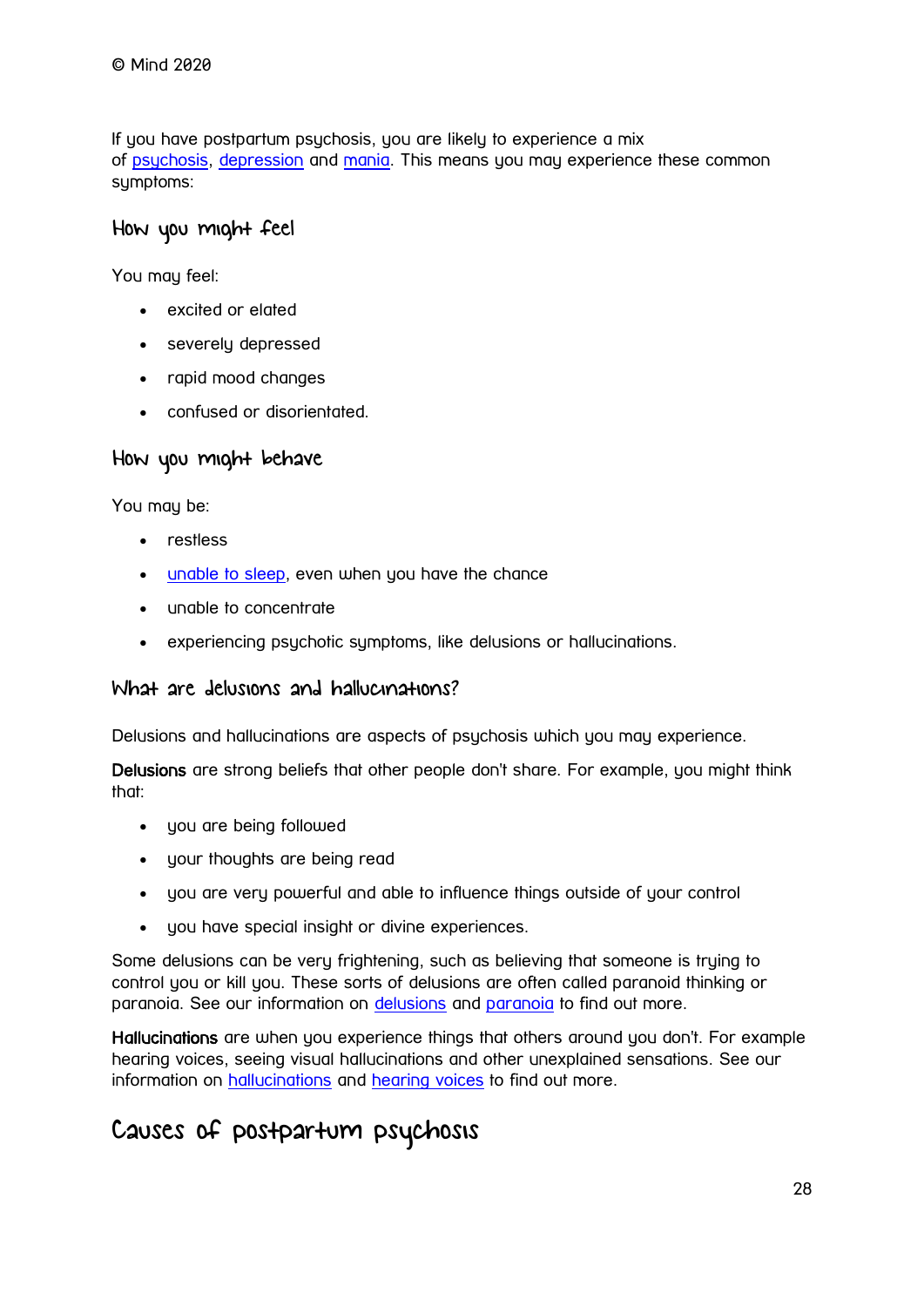There is no clear evidence on what causes postpartum psychosis. But there are some factors which mean you may be more likely to develop it. For example, if you have:

- a family history of mental health problems, particularly a family history of postpartum psychosis
- a diagnosis of **[bipolar disorder](https://www.mind.org.uk/information-support/types-of-mental-health-problems/bipolar-disorder/)** or [schizophrenia](https://www.mind.org.uk/information-support/types-of-mental-health-problems/schizophrenia/)
- a [traumatic birth](https://www.mind.org.uk/information-support/types-of-mental-health-problems/postnatal-depression-and-perinatal-mental-health/ptsd-and-birth-trauma/) or pregnancy
- experienced postpartum psychosis before.

But you can develop postpartum psychosis even if you have no history of mental health problems.

If you are at a higher risk of developing postpartum psychosis, it's important to discuss your mental health with your doctor or midwife. They can help you think about how you can plan ahead.

Action on Postpartum Psychosis (APP) has a [series of guides about postpartum](http://www.app-network.org/what-is-pp/app-guides/)  [psychosis.](http://www.app-network.org/what-is-pp/app-guides/) This includes a guide to planning pregnancy if you are at high risk of developing postpartum psychosis.

### Treatments for postpartum psychosis

There are various treatments that you may be offered for postpartum psychosis. Your doctor should discuss these options with you, so you can make a decision together about the best treatment for you:

#### Medication

Your doctor is most likely to offer you an [antipsychotic](https://www.mind.org.uk/information-support/drugs-and-treatments/antipsychotics/) drug to manage your mood and psychotic symptoms. They may also offer you an [antidepressant.](https://www.mind.org.uk/information-support/drugs-and-treatments/antidepressants/)

See our pages on [medication](https://www.mind.org.uk/information-support/drugs-and-treatments/medication/) for more information.

#### ECT

If your symptoms are very severe and other treatments don't work, your doctor may offer you [electroconvulsive therapy \(ECT\).](https://www.mind.org.uk/information-support/drugs-and-treatments/electroconvulsive-therapy-ect/)

#### Will I have to go into hospital?

Your doctor may decide that treating you in hospital is the best way to get the help you need. If it's possible, you should be admitted to a mother and baby unit (MBU), where you can stay with your baby while getting treatment.

See our page on [support and services](https://www.mind.org.uk/information-support/types-of-mental-health-problems/postnatal-depression-and-perinatal-mental-health/support-and-services/) for more information.

### My experience of postpartum psychosis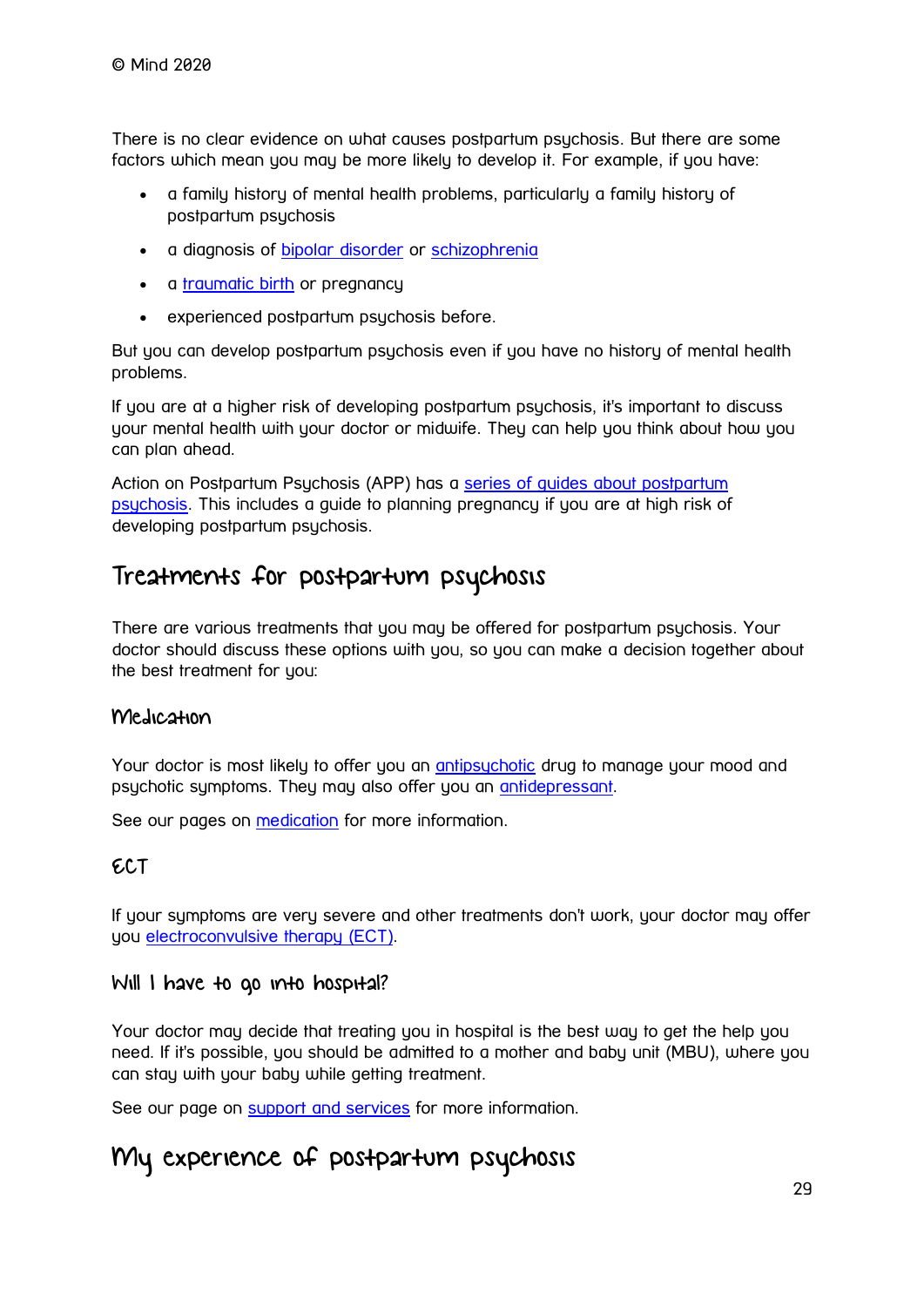"I became ill almost as soon as Joe was born."

#### [Read Eve's story](https://www.mind.org.uk/information-support/your-stories/my-experience-of-postpartum-psychosis/)

### Self-care for postpartum psychosis

If you are experiencing postpartum psychosis, the most important thing to do is get help. Speak to a health professional if you feel able, such as your doctor or a psychiatrist.

If you don't feel able to speak to a health professional, you could talk to someone who you trust about how you're feeling, and ask for their support in getting help.

Once you're receiving professional help, there are things you can also do to look after yourself while you recover:

#### Join a peer support group

You might feel really alone or as if nobody understands, but talking to other people can help. Peer support is a way to share your feelings and experiences with other people who've had similar experiences.

Action on Postpartum Psychosis runs a [peer support network for women who have](http://www.app-network.org/peer-support/)  [experienced postpartum psychosis.](http://www.app-network.org/peer-support/) Or you could try an online peer support group, like Mind's supportive community [Elefriends.](https://www.mind.org.uk/information-support/support-community-elefriends/)

#### Recognise your triggers

Try keeping a diary of your moods and what's going on in your life. This might help you recognise patterns or notice what affects your mental health. It can also help you become aware of the sort of experiences or feelings that might make you feel worse.

This gives you the chance in future to notice what's going on before you become more unwell, and ask for help.

#### Contact specialist organisations

Action on Postpartum Psychosis has a quide to recovering from postpartum psychosis. This includes lots of tips and ideas about how to cope in the days and months after being diagnosed.

For more ideas, see our page on [ways to look after your mental health when becoming a](https://www.mind.org.uk/information-support/types-of-mental-health-problems/postnatal-depression-and-perinatal-mental-health/self-care/)  [parent.](https://www.mind.org.uk/information-support/types-of-mental-health-problems/postnatal-depression-and-perinatal-mental-health/self-care/)

### Planning another pregnancy

If you have experienced postpartum psychosis before, you may worry about becoming pregnant again.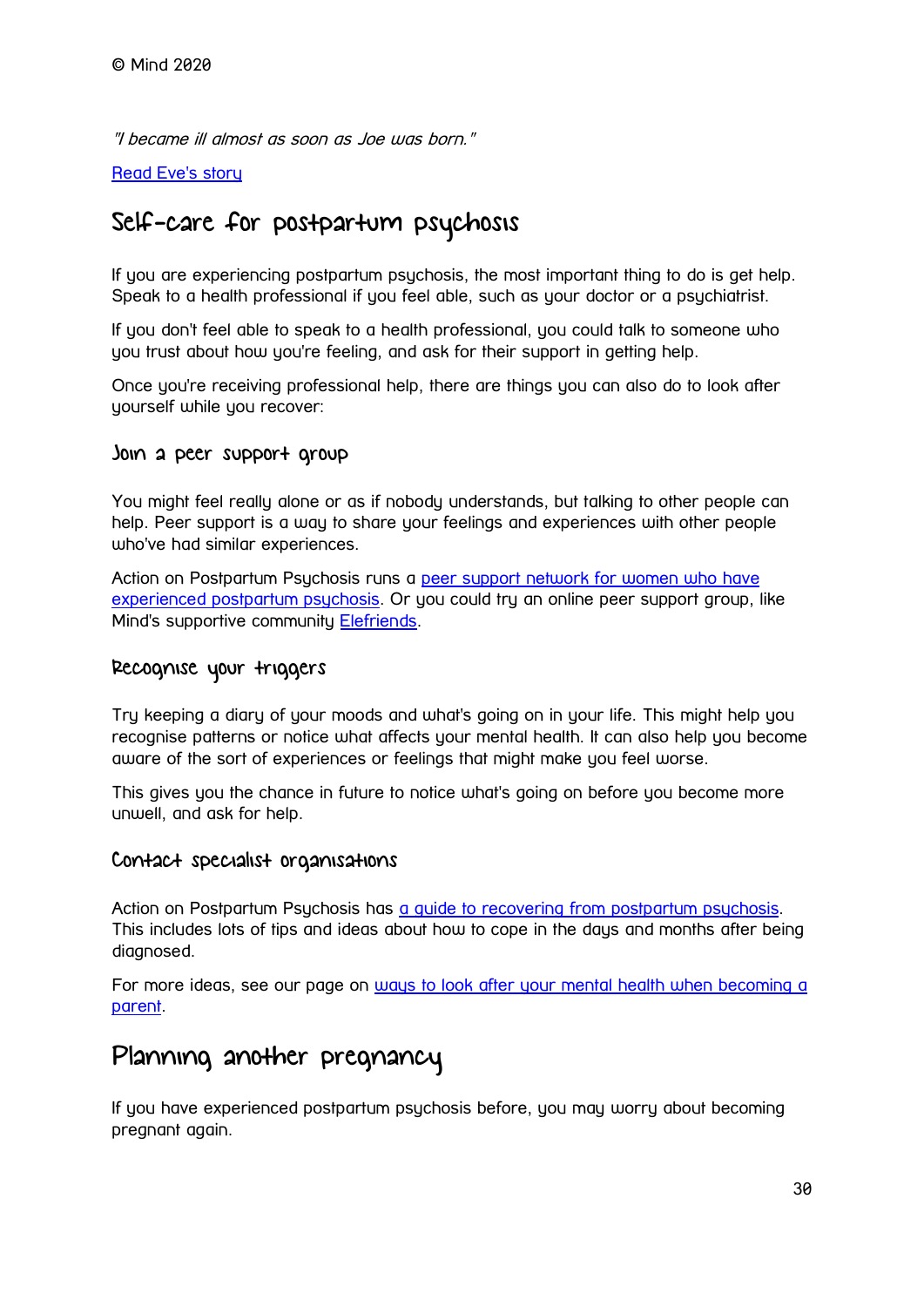Experiencing postpartum psychosis does mean you are more likely to develop it again with future pregnancies. But with the right support, you can plan ahead in case it does happen again.

So if you want to have another baby, or if you find out that you're pregnant, you should talk to your doctor and make a plan as soon as possible.

Your doctor can also refer you to a perinatal psychiatrist. This is a specialist doctor who can support you if you are pregnant or recently gave birth, and have experience of mental health problems.

Action on Postpartum Psychosis (APP) has a series of quides about postpartum [psychosis.](http://www.app-network.org/what-is-pp/app-guides/) This includes a guide to planning pregnancy if you are at high risk of developing postpartum psychosis.

# <span id="page-30-0"></span>How can I look after myself?

Becoming a new parent can be a very stressful experience. Finding ways to look after yourself that fit in with your responsibilities and needs can make a big difference to your mental health. Here are some ideas:

### Build your support network

Talking to other new parents, and finding that they share the anxieties and frustrations you are experiencing, can be very reassuring.

It can also give you a chance to share skills and experiences, realise that you are not alone and get some emotional and practical support. It can help you feel more confident as a new parent.

These are some ideas you could try:

#### Go to local parent-and-baby groups

If you're feeling nervous about being around new people, try doing something based around an activity. This might make it easier to start talking to other parents. For example, you could try doing music or yoga.

There are also antenatal groups for parents who are expecting babies. You can ask your midwife or doctor for more information about these.

#### Contact specialist organisations

Organisations like [Home-Start](http://www.home-start.org.uk/) and [NCT](https://www.nct.org.uk/) help new parents to develop their support networks and look after their mental health.

#### Access online support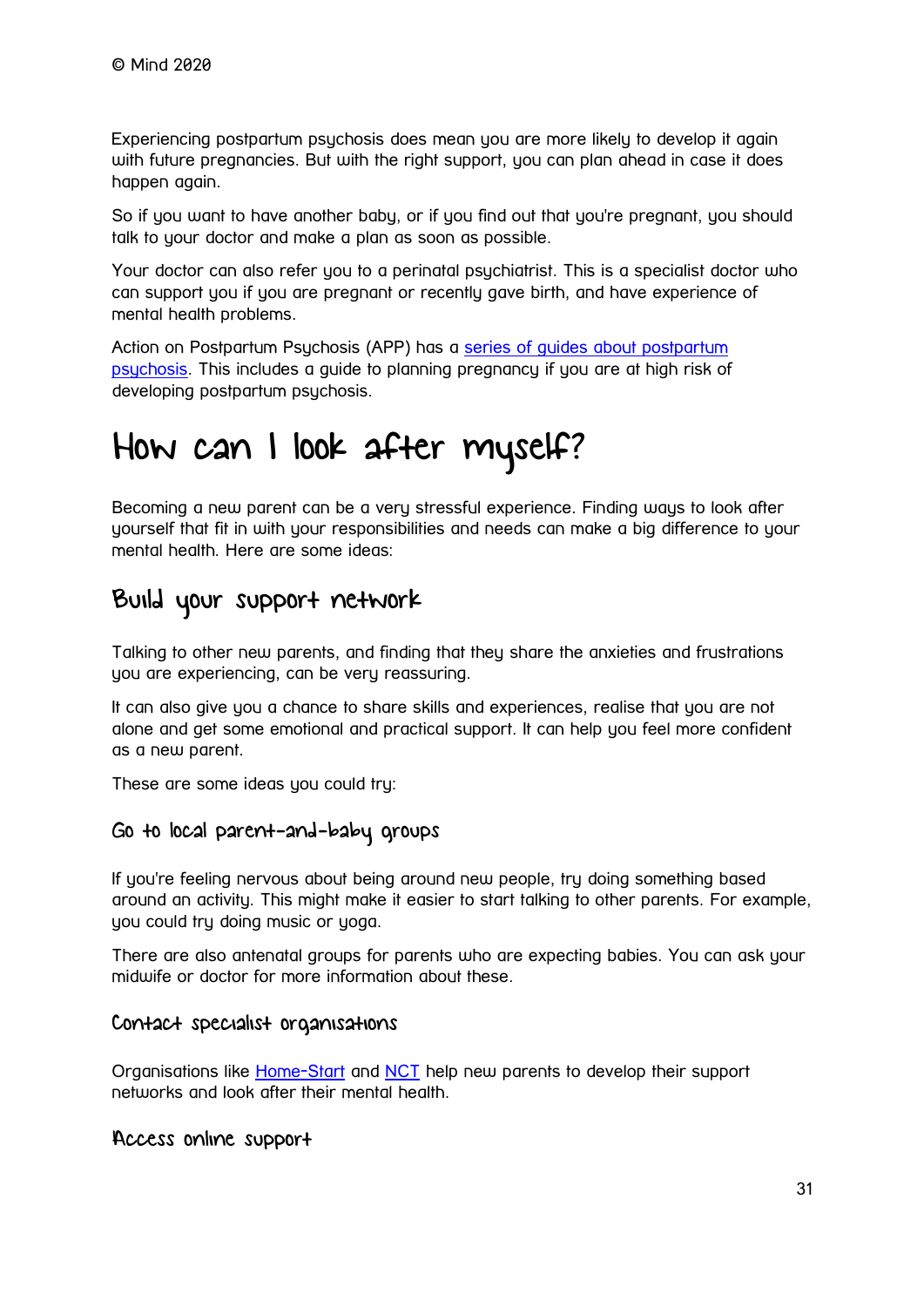There are lots of online communities where you can share your experiences of being a parent and living with a mental health problem.

Websites like [netmums](http://www.netmums.com/) have forums where you can talk to other parents. Mind runs an online peer support community called [Elefriends](https://www.mind.org.uk/information-support/support-community-elefriends/) for anyone who wants support for their mental health.

See our page on [online mental health tools](https://www.mind.org.uk/information-support/tips-for-everyday-living/online-mental-health/online-mental-health-tools/) for more information.

#### Try peer support

Peer support brings together people with similar experiences, so they can share those experiences and tips to help each other cope.

Many organisations run peer support programmes for people with perinatal mental health problems. For example:

- [Action Postpartum Psychosis](http://www.app-network.org/) runs a peer support network for anyone with experience of postpartum psychosis.
- [PANDAS](http://www.pandasfoundation.org.uk/) runs support groups for perinatal mental health problems.
- Or you can also contact your [local Mind](https://www.mind.org.uk/about-us/local-minds/) to see if they offer any peer support groups in your area.

See our pages on [peer support](https://www.mind.org.uk/information-support/drugs-and-treatments/peer-support/) for more information.

"I finally found the strength to open up and share my experience with others. I was so surprised to find I was not unique, and found comfort knowing others had been through the same. We found ways to help each other and overcome difficult times."

### Manage daily tasks

Coping with household tasks while pregnant or while looking after a new baby can be a challenge for anyone.

Finding ways to manage day-to-day tasks can help take the pressure off. It can also make you feel more able to cope with the symptoms of your mental health problem.

These are some ideas which may help:

#### Accept help

If you have people close to you who want to do something practical to help, there is nothing wrong with accepting their support. For example, they might help you with shopping, cooking meals or cleaning.

Cook meals in advance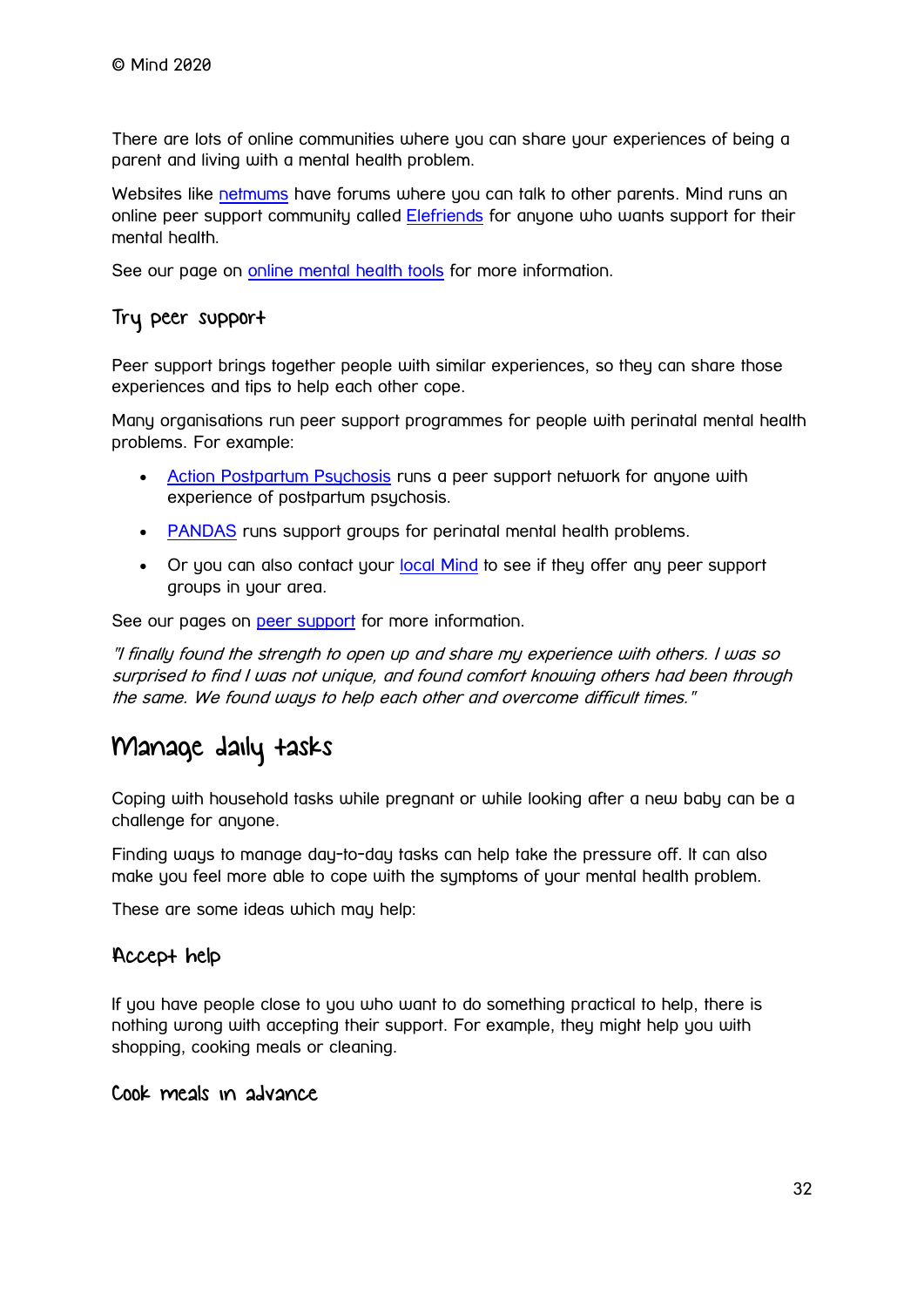You can make planning food easier by batch-cooking meals in advance and freezing them. Take advantage of times when you have more energy to cook, so you've got access to fast and healthy meals when you're feeling unwell.

#### Take it slowly

It's easy to feel overwhelmed while you're pregnant or when you're looking after a new baby.

Try setting yourself 20 minutes to do as much of a task as you can. For example, throwing things in the washing machine or sorting through paperwork.

Taking things 20 minutes at a time can make tasks feel more manageable. It can help you take advantage of getting a little bit done whenever you feel able.

#### Don't pressure yourself

You might want to keep up with all the things you used to do around the house. But if you're also looking after a new baby, this takes up a lot of time and affects how much sleep you get.

Try not to set unrealistic standards for yourself or get too frustrated if you don't do the things you planned to.

[Read Selina's blog about her own experience of postnatal depression.](https://www.mind.org.uk/information-support/your-stories/surviving-postnatal-depression/)

### Look after yourself

Finding time to think about yourself while pregnant or looking after your baby may feel like a challenge. Making small changes can help you look after your mental health.

These are some ideas to help take care of yourself:

#### Keep active

This could be going for a walk with the pram, dancing to music at home or doing gentle yoga. Physical activity can boost your mood, and help you feel like you're getting to do some things for yourself.

See our pages on [physical activity and your mental health](https://www.mind.org.uk/information-support/tips-for-everyday-living/physical-activity-and-your-mental-health/) for more information.

#### Try to get some sleep

Getting good sleep with a new baby might sound impossible. But finding time to rest whenever you have the chance can make a big difference to your mental health.

Try sleeping when your baby sleeps or, if you can, ask your partner to help with feeding your baby during the night.

See our pages on [coping with sleep problems](https://www.mind.org.uk/information-support/types-of-mental-health-problems/sleep-problems/) to find some tips which may help.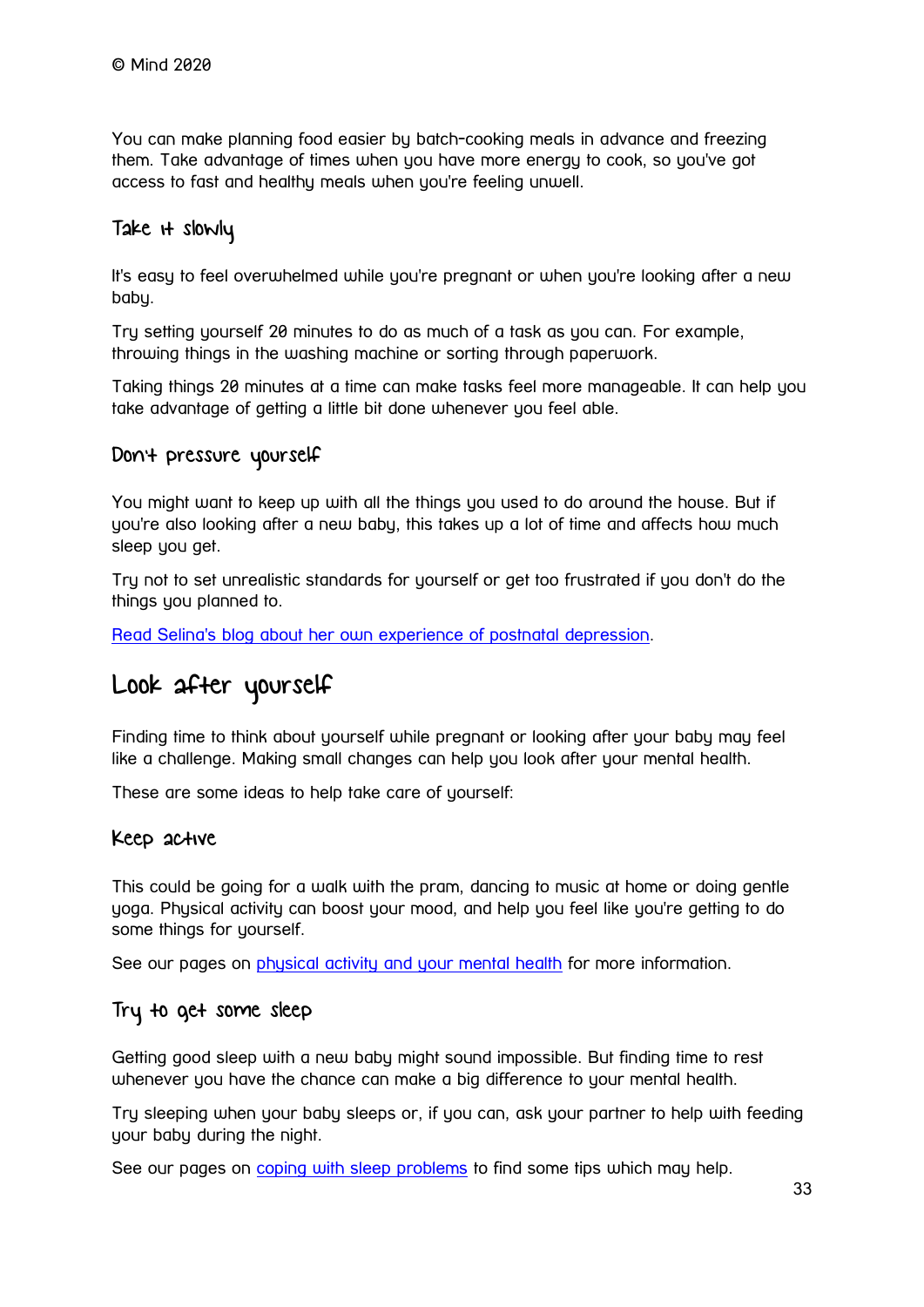#### Take time to relax

You might feel like you have no time for yourself, or that all you do is sit around at home.

Try to make a bit of time to do something that makes you feel good, even if it is only for a few minutes. And think about what really helps you unwind, whether it's reading a book, watching TV or doing crafts.

See our pages on **[relaxation](https://www.mind.org.uk/information-support/tips-for-everyday-living/relaxation/)** for more ideas.

# <span id="page-33-0"></span>What support and services are there?

There are various organisations, support services and health professionals who can support your mental health during pregnancy and after having a baby. This page has information about the main options.

These may include general health and pregnancy support services like:

- [your GP](https://www.mind.org.uk/information-support/types-of-mental-health-problems/postnatal-depression-and-perinatal-mental-health/support-and-services/#YourGP)
- [antenatal care](https://www.mind.org.uk/information-support/types-of-mental-health-problems/postnatal-depression-and-perinatal-mental-health/support-and-services/#AntenatalCare) (with your midwife or obstetrician)
- [your health visitor](https://www.mind.org.uk/information-support/types-of-mental-health-problems/postnatal-depression-and-perinatal-mental-health/support-and-services/#YourHealthVisitor)

There are also more specialist services to support you if you are at risk of becoming more unwell, or if you become more unwell. These include:

- [perinatal mental health services](https://www.mind.org.uk/information-support/types-of-mental-health-problems/postnatal-depression-and-perinatal-mental-health/support-and-services/#PerinatalMentalHealthServices)
- [community mental health teams \(CMHTs\) and crisis teams](https://www.mind.org.uk/information-support/types-of-mental-health-problems/postnatal-depression-and-perinatal-mental-health/support-and-services/#CommunityMentalHealthTeamsCMHTsAndCrisisTeams)
- [hospitals, and mother and baby units \(MBUs\)](https://www.mind.org.uk/information-support/types-of-mental-health-problems/postnatal-depression-and-perinatal-mental-health/support-and-services/#MotherAndBabyUnitsMBUsAndHospitals)

Or you can access support and services through [voluntary organisations and charities.](https://www.mind.org.uk/information-support/types-of-mental-health-problems/postnatal-depression-and-perinatal-mental-health/support-and-services/#VoluntaryOrganisationsAndCharities)

We also have information on [what to do if you don't get the support that you need.](https://www.mind.org.uk/information-support/types-of-mental-health-problems/postnatal-depression-and-perinatal-mental-health/support-and-services/#WhatIfIDontGetTheSupportThatINeed)

If you want to find out about the treatment options for a specific mental health diagnosis, see our pages on:

- [perinatal depression](https://www.mind.org.uk/information-support/types-of-mental-health-problems/postnatal-depression-and-perinatal-mental-health/postnatal-and-antenatal-depression/)
- [perinatal anxiety](https://www.mind.org.uk/information-support/types-of-mental-health-problems/postnatal-depression-and-perinatal-mental-health/perinatal-anxiety/)
- [perinatal OCD](https://www.mind.org.uk/information-support/types-of-mental-health-problems/postnatal-depression-and-perinatal-mental-health/perinatal-ocd/)
- [postnatal PTSD](https://www.mind.org.uk/information-support/types-of-mental-health-problems/postnatal-depression-and-perinatal-mental-health/ptsd-and-birth-trauma/)
- [postpartum psychosis](https://www.mind.org.uk/information-support/types-of-mental-health-problems/postnatal-depression-and-perinatal-mental-health/postpartum-psychosis/)

"Getting the right support at the right time is so important. If you reach out and don't get heard the first time, keep trying."

### General health and pregnancy support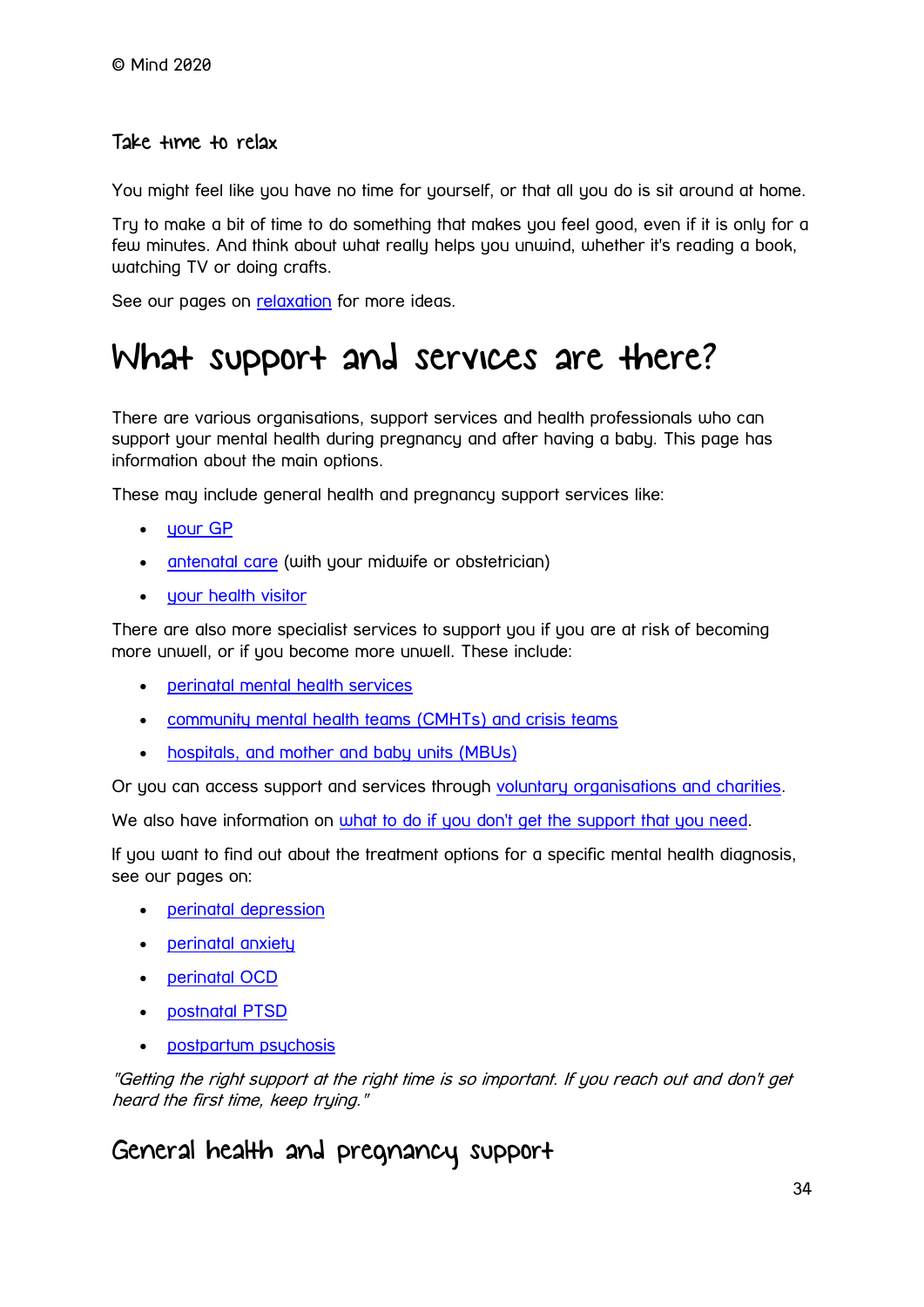#### Your GP

You can always talk to your doctor about your mental health. They can discuss your options for treatment and support, refer you to services and prescribe medication.

See our page on [talking to your doctor](https://www.mind.org.uk/information-support/guides-to-support-and-services/seeking-help-for-a-mental-health-problem/talking-to-your-gp/) if you are worried about having this conversation.

#### Antenatal care

You are likely to be in contact with several different health professionals while you are pregnant. At some point, they should ask you about your mental health and how you're feeling during pregnancy. If they don't ask, you can always bring up any concerns you have.

The NHS website has information about the [health professionals who may support you](http://www.nhs.uk/conditions/pregnancy-and-baby/pages/antenatal-team-midwife-obstetrician-pregnant.aspx)  [during pregnancy.](http://www.nhs.uk/conditions/pregnancy-and-baby/pages/antenatal-team-midwife-obstetrician-pregnant.aspx) You can also visit the NHS's [Start4Life](http://www.nhs.uk/start4life) website for information about pregnancy and becoming a new parent.

#### Your health visitor

Your health visitor can offer support for looking after your baby and managing your mental health. You can also talk to them about anything you're worried about, or any difficult feelings or thoughts you're having.

They can let you know about other services in your area, or they might suggest that you speak to your doctor.

### Specialist services

#### Perinatal mental health services

There are specialist mental health services in some parts of the country for anyone who is pregnant or has recently given birth. These are called perinatal mental health services. They include teams of specialist nurses and doctors, as well as specialist hospital wards called [mother and baby units \(MBUs\).](https://www.mind.org.uk/information-support/types-of-mental-health-problems/postnatal-depression-and-perinatal-mental-health/support-and-services/#MotherAndBabyUnitsMBUsAndHospitals)

If you've had certain mental health problems in the past, you are likely to be in contact with a perinatal mental health team throughout your pregnancy. This could include a past diagnosis of [bipolar disorder](https://www.mind.org.uk/information-support/types-of-mental-health-problems/bipolar-disorder/) or experience of [psychosis.](https://www.mind.org.uk/information-support/types-of-mental-health-problems/psychosis/) The perinatal mental health team can check how you're doing, assess your medication and plan your birth.

Unfortunately these services aren't available in all parts of the country, and accessing them can be difficult. You can contact Mind's [Infoline](https://www.mind.org.uk/information-support/helplines/) for information about perinatal mental health services available in your area.

#### Community mental health teams (CMHTs) and crisis teams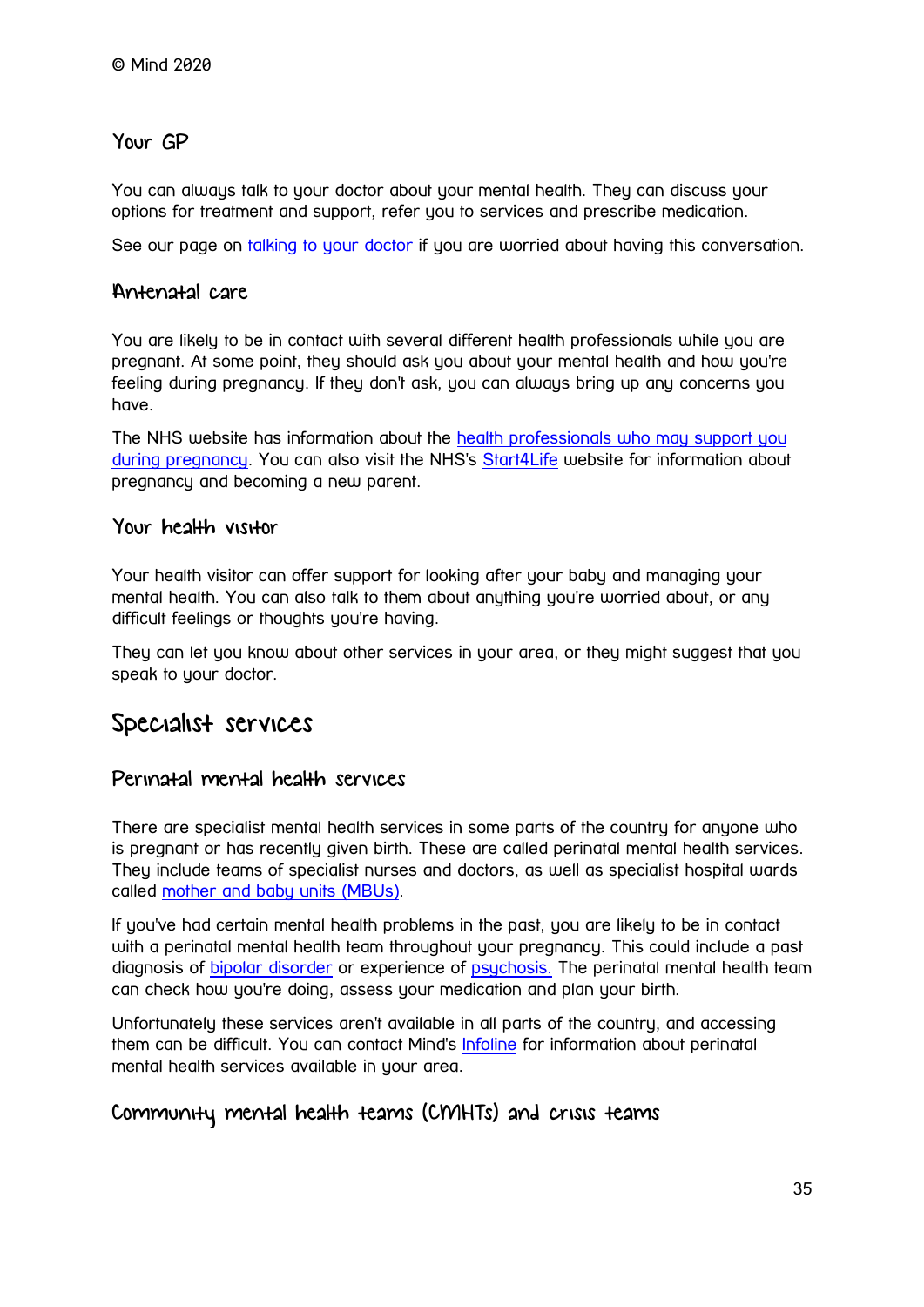If you have a diagnosed mental health problem, you may already be in contact with your local CMHT or crisis team. They may be able to support you if there aren't any specialist perinatal mental health services near you.

See our information on [CMHTs](https://www.mind.org.uk/information-support/types-of-mental-health-problems/mental-health-problems-introduction/support-services/#CommunityMentalHealthTeamsCMHTs) and [crisis teams](https://www.mind.org.uk/information-support/guides-to-support-and-services/crisis-services/crisis-teams-crhts/) to find out more.

#### Mother and baby units (MBUs) and hospitals

Mother and baby units (MBUs) are specialist psychiatric wards in hospitals. You can be admitted to an MBU with your baby if you are having mental health problems during pregnancy or after giving birth.

The MBU can give you treatment and support for your mental health problem. They can also support you in developing parenting skills and bonding with your baby.

Unfortunately there are very few MBUs around the country, and there are a limited number of places in each MBU. The Action on Postpartum Psychosis (APP) website has a [map showing the locations of MBUs around the UK.](http://www.app-network.org/what-is-pp/getting-help/mbus/)

If you are admitted to a regular psychiatric ward, you are unlikely to be able to keep your baby with you. If you do have to be away from your baby while you're being treated, it should only be for as long as is needed to keep you safe.

See our page on [treatment in hospital](https://www.mind.org.uk/information-support/guides-to-support-and-services/crisis-services/treatment-in-hospital/) for more information.

### Voluntary organisations and charities

There are several voluntary organisations and charities who offer a range of support to families and new parents:

- [Family Lives](http://www.familylives.org.uk/) offers confidential support, information and advice for parents.
- [Home Start](http://www.home-start.org.uk/) offers a service which pairs you with a volunteer who visits you to offer practical and emotional support.
- [Family Action](https://www.family-action.org.uk/) offers specialist support services for parents with a mental health problem. This includes services during pregnancy and after giving birth.
- [NCT](https://www.nct.org.uk/) runs a range of courses for new parents and has a membership that runs activities and social groups.
- The [Association for Postnatal Illness \(APNI\)](http://apni.org/) offers information and support about postnatal depression. This includes information for partners and carers.
- The [Breastfeeding Network](https://www.breastfeedingnetwork.org.uk/) offers nationwide support about breastfeeding.

See our [useful contacts](https://www.mind.org.uk/information-support/types-of-mental-health-problems/postnatal-depression-and-perinatal-mental-health/useful-contacts/) page for details of other organisations who may be able to help. This includes organisations who can help if you have a specific mental health diagnosis.

"It is okay to admit you're not perfect and need help. Most people will be glad to hear your experience so they can either get the courage to open up or take comfort that they are not alone."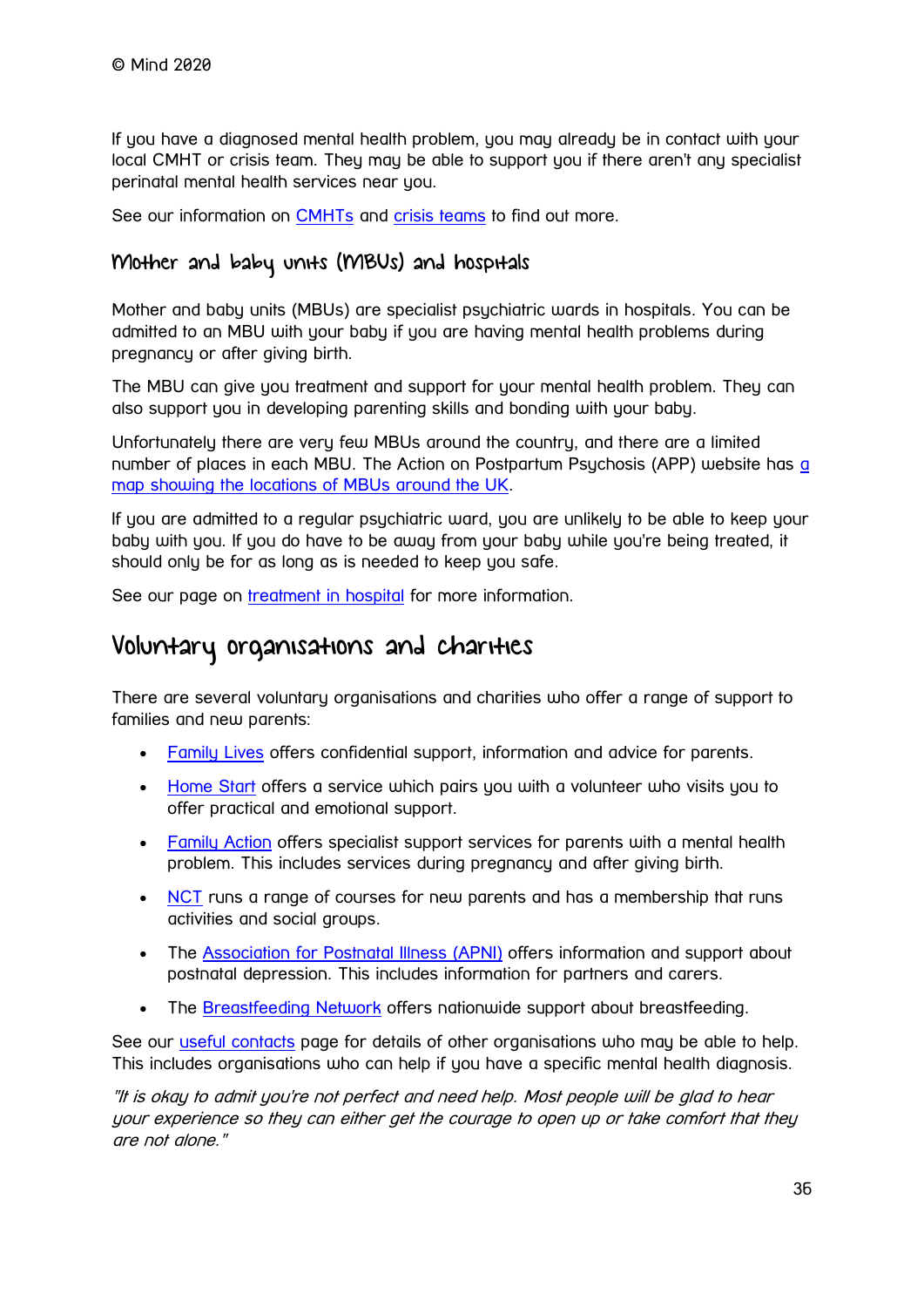### What if I don't get the support that I need?

The symptoms of perinatal mental health problems can change a lot from day to day. It might be hard for health professionals, like your doctor or midwife, to understand what you're experiencing and offer the right support for you.

If you don't feel like you're getting the help and support you need, you can bring this up with a health professional. See our pages on [how to talk to your doctor](https://www.mind.org.uk/information-support/guides-to-support-and-services/seeking-help-for-a-mental-health-problem/) for more advice.

You may also need to ask a few times to get the support you need. This can be difficult when you're struggling with your mental health. You can ask someone you trust to support you in seeking help, or you might want the support of an advocate. See our pages on **[advocacy](https://www.mind.org.uk/information-support/guides-to-support-and-services/advocacy/)** for more information.

Or you might worry that asking for help for your mental health might mean your child is taken away from you. It is very rare for parents to be separated from their children for this reason. And there is lots of [support available](https://www.mind.org.uk/information-support/tips-for-everyday-living/parenting-with-a-mental-health-problem/support/) to help you make sure that this doesn't need to happen.

# <span id="page-36-0"></span>How can other people help?

This section is for family and friends who want to support someone experiencing a perinatal mental health problem.

If your partner is pregnant or recently gave birth and you're worried about your own mental health during this time, see our page on [partners' mental health.](https://www.mind.org.uk/information-support/types-of-mental-health-problems/postnatal-depression-and-perinatal-mental-health/partners/)

It might feel upsetting and frustrating if someone close to you is experiencing a perinatal mental health problem. But it's important not to blame them for how they are feeling.

Some people who experience perinatal mental health problems might not want to ask for help. This may be out of fear that they are judged as a bad parent, or because they worry that their baby will be taken away from them.

You may want to reassure them that many people have these experiences, and that they can get better. Here are some ways you can help:

### Make time for them

You might want to offer to help your friend or family member, but worry that this is intruding on their private time. Or you may worry that they don't feel able to ask for your support.

But it's always worth offering to help. There are a few ways you can do this:

#### Offer to spend casual time with them

Just having some company while getting on with daily tasks and looking after their baby can help them feel less isolated.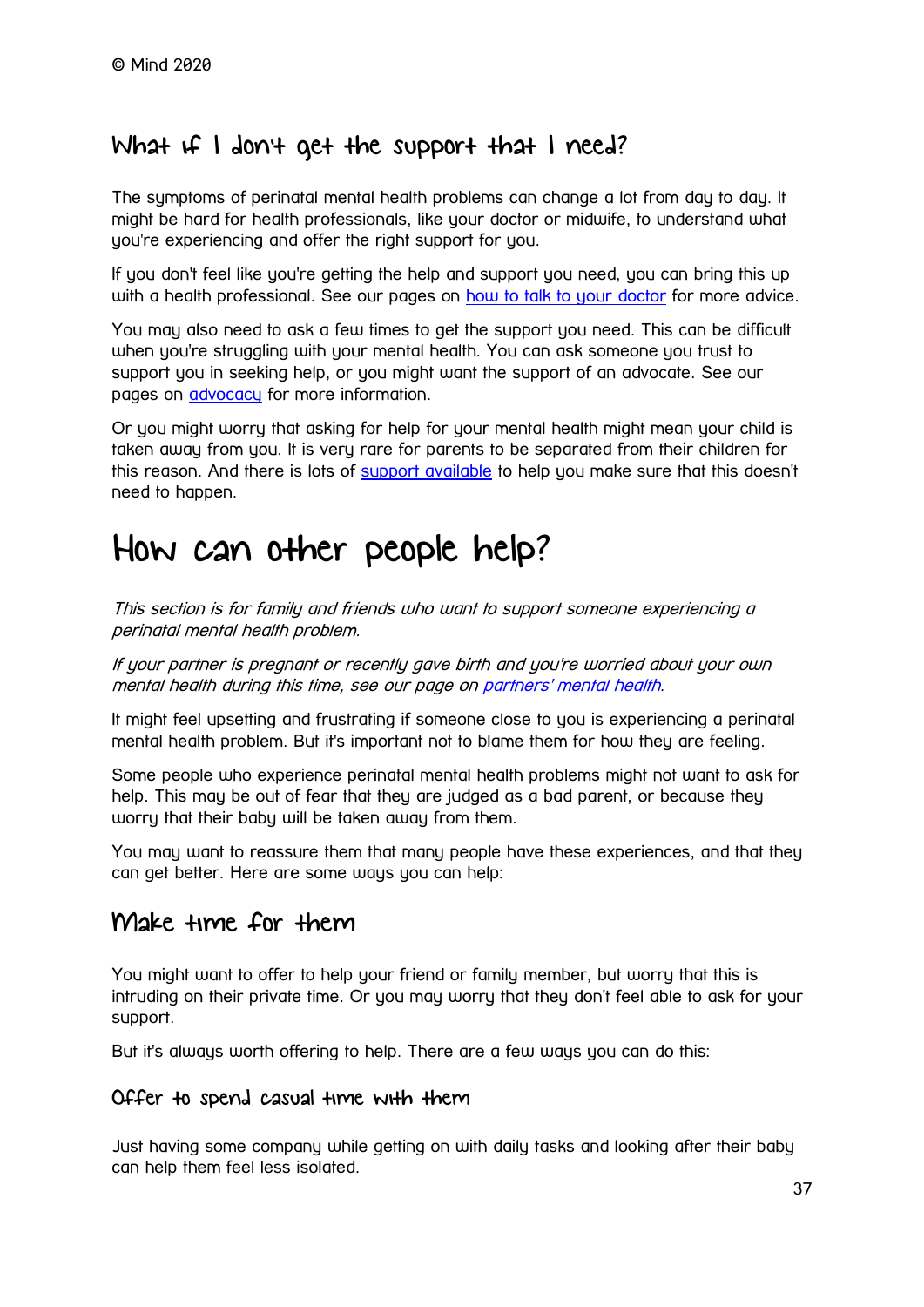#### Make time to keep in touch

If your friend or family member is struggling with their mental health, it can make a big difference if they feel that you're thinking of them and want to spend time together.

#### Suggest activities that you used to do together

Becoming a parent can make some people feel as if they're losing touch with their previous identities. See if you can find things to do together that you did before they became a parent.

#### Offer to go to parent-child groups or activities together

This can help if your friend or family member feels nervous about going to a group on their own.

### Be patient

These are some ideas for helping your friend or family member with their mental health, and being patient with them if they are struggling:

#### Give them space

Your friend or family member may feel guilty if they don't have lots of time to spend with other people, or if they can't reply to messages. You could let them know that they only need to see you or respond to you whenever they feel able. Or simply send them a message to tell them that you are thinking of them, but they don't need to send a response.

#### Learn about perinatal mental health

If you're worried about how to talk to them about their mental health, try reading the rest of these pages to learn more. You might then find it easier to talk about, especially if they're finding difficult to open up about how they feel.

#### Listen to them

Try to keep the focus on your friend or family member rather than coming back to your own feelings. Unless you have experienced being a new parent, it might not help to compare things to your own experiences.

#### Don't judge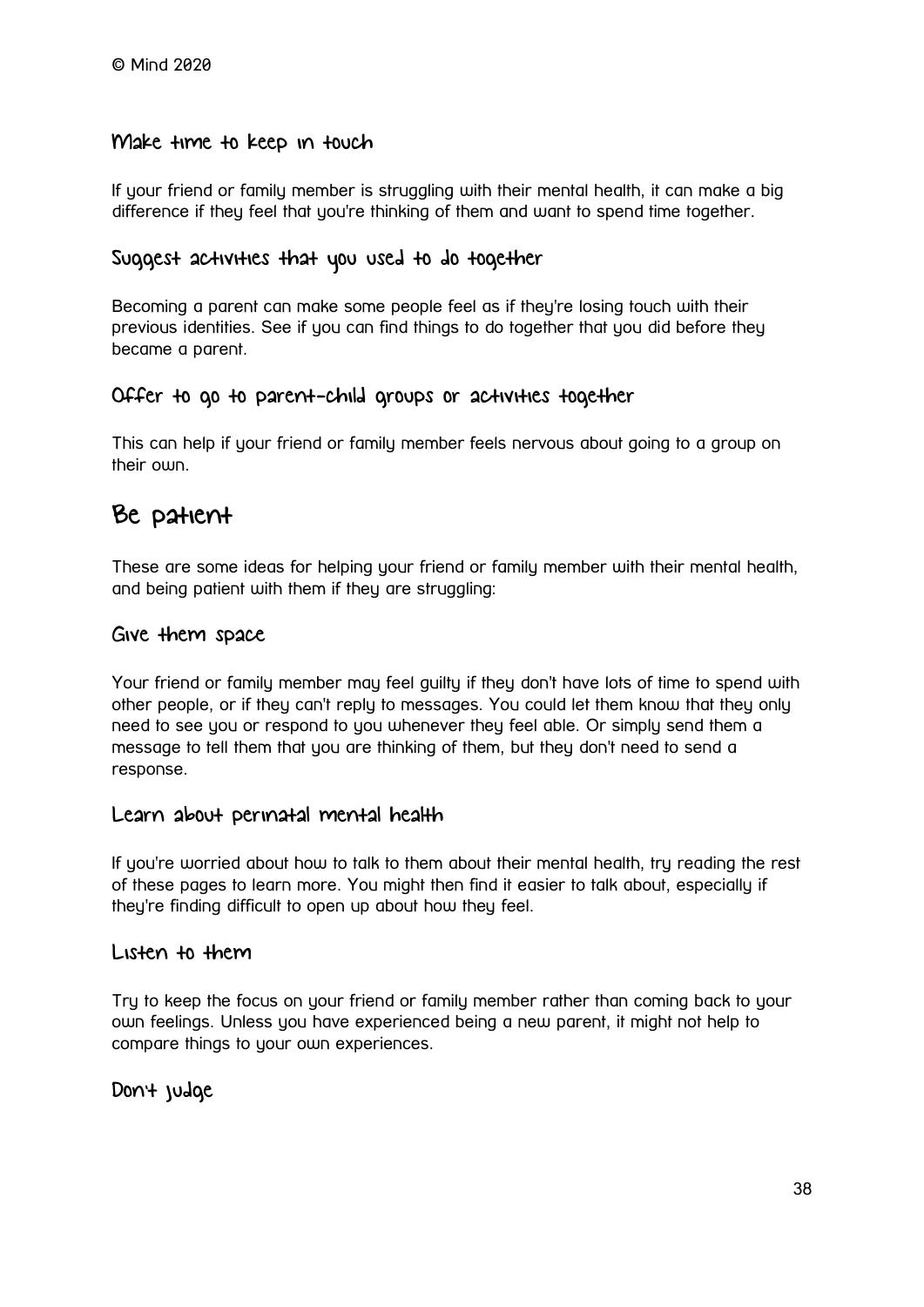If they open up about distressing thoughts, try not to judge them. It's likely to be very difficult for them to talk about these sorts of thoughts. Try to listen and offer support where possible.

"It took at least a year for me to overcome my post natal depression, and nearly resulted in the breakdown of my relationship."

### Offer practical support

The best way to find out what your friend or family member needs is to ask them. But if they feel very low, they might find it difficult to make suggestions. You might want to offer to:

- do cleaning, laundry and other household tasks
- help to cook and do the shopping
- look after the baby, so your friend or family member can get some sleep or have some time for themselves.

### Support them to get help

Your friend or family member might feel daunted about asking for help with their mental health or with parenting. They may worry that people will think they're a bad parent. There are a few ways you can help with this:

#### Offer to help them arrange a doctor's appointment

See our pages on [helping someone else seek help](https://www.mind.org.uk/information-support/guides-to-support-and-services/seeking-help-for-a-mental-health-problem/helping-someone-else-seek-help/) for tips on how to provide this support.

#### Go with them to appointments

You could offer to look after their baby or older children while they go to appointments. Or you could help them plan what they'd like to talk about.

#### Help them research different options for support

This could include peer [support](https://www.mind.org.uk/information-support/types-of-mental-health-problems/postnatal-depression-and-perinatal-mental-health/support-and-services/) groups or parenting groups. See our page on support [and services](https://www.mind.org.uk/information-support/types-of-mental-health-problems/postnatal-depression-and-perinatal-mental-health/support-and-services/) or [useful contacts](https://www.mind.org.uk/information-support/types-of-mental-health-problems/postnatal-depression-and-perinatal-mental-health/useful-contacts/) for more information.

# <span id="page-38-0"></span>Useful contacts

Mind's services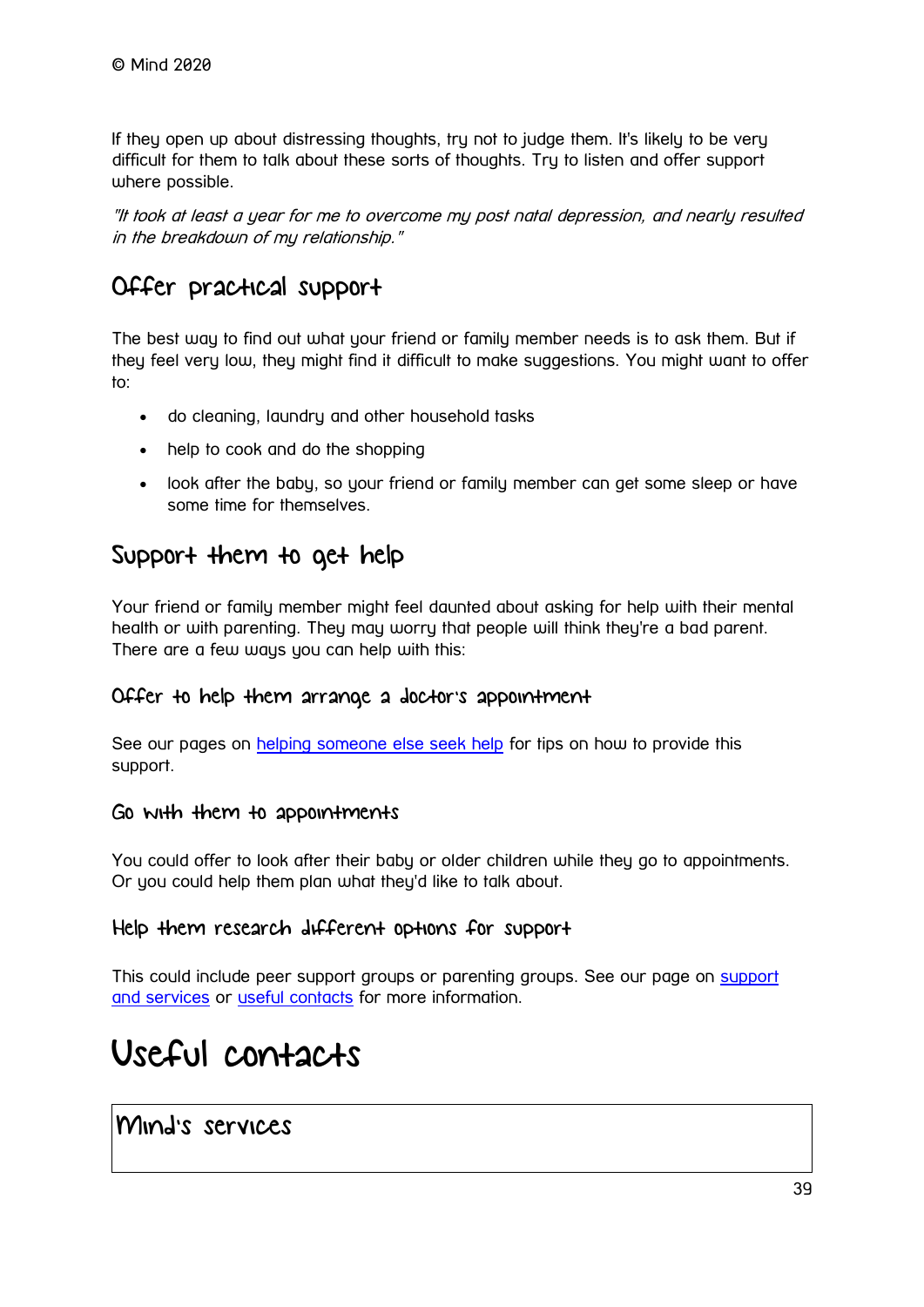- Helplines all our helplines provide information and support by phone and email. Our Blue Light Infoline is just for emergency service staff, volunteers and their families.
	- $\circ$  Mind's Infoline 0300 123 3393, info@mind
	- $\circ$  Mind's Legal Line 0300 466 6463, legal@mind
	- $\circ$  Blue Light Infoline 0300 303 5999, bluelightinfo@mind
- Local Minds there are over 140 local Minds across England and Wales which provide services such as [talking treatments,](https://www.mind.org.uk/information-support/drugs-and-treatments/talking-treatments/) [peer support,](https://www.mind.org.uk/information-support/drugs-and-treatments/peer-support/) and [advocacy.](https://www.mind.org.uk/information-support/guides-to-support-and-services/advocacy/) [Find](https://www.mind.org.uk/information-support/local-minds/)  [your local Mind here,](https://www.mind.org.uk/information-support/local-minds/) and contact them directly to see how they can help.
- Elefriends is a supportive online community for anyone experiencing a mental health problem. See our [Elefriends page](https://www.mind.org.uk/elefriends/) for details.

### Other organisations

#### Action on Postpartum Psychosis (APP)

#### [app-network.org](https://www.app-network.org/)

Information and support for anyone affected by postpartum psychosis.

#### Anxiety UK

[03444 775 774](tel:+44-3444-775-774) (helpline) [07537 416 905](sms:+44-7537-416-905) (text) [anxietyuk.org.uk](https://www.anxietyuk.org.uk/) Advice and support for people living with anxiety.

#### The Association for Post Natal Illness

[020 7386 0868](tel:+44-20-7386-0868) [apni.org](https://www.apni.org/) Provides support for women experiencing postnatal depression.

#### Birth Trauma Association

[birthtraumaassociation.org.uk](https://www.birthtraumaassociation.org.uk/) Support for anyone affected by birth trauma, including partners.

#### The Breastfeeding Network

[0300 100 0212](tel:+44-300-100-0212) [breastfeedingnetwork.org.uk](https://www.breastfeedingnetwork.org.uk/) Support and information about breastfeeding and perinatal mental health.

#### Child Bereavement UK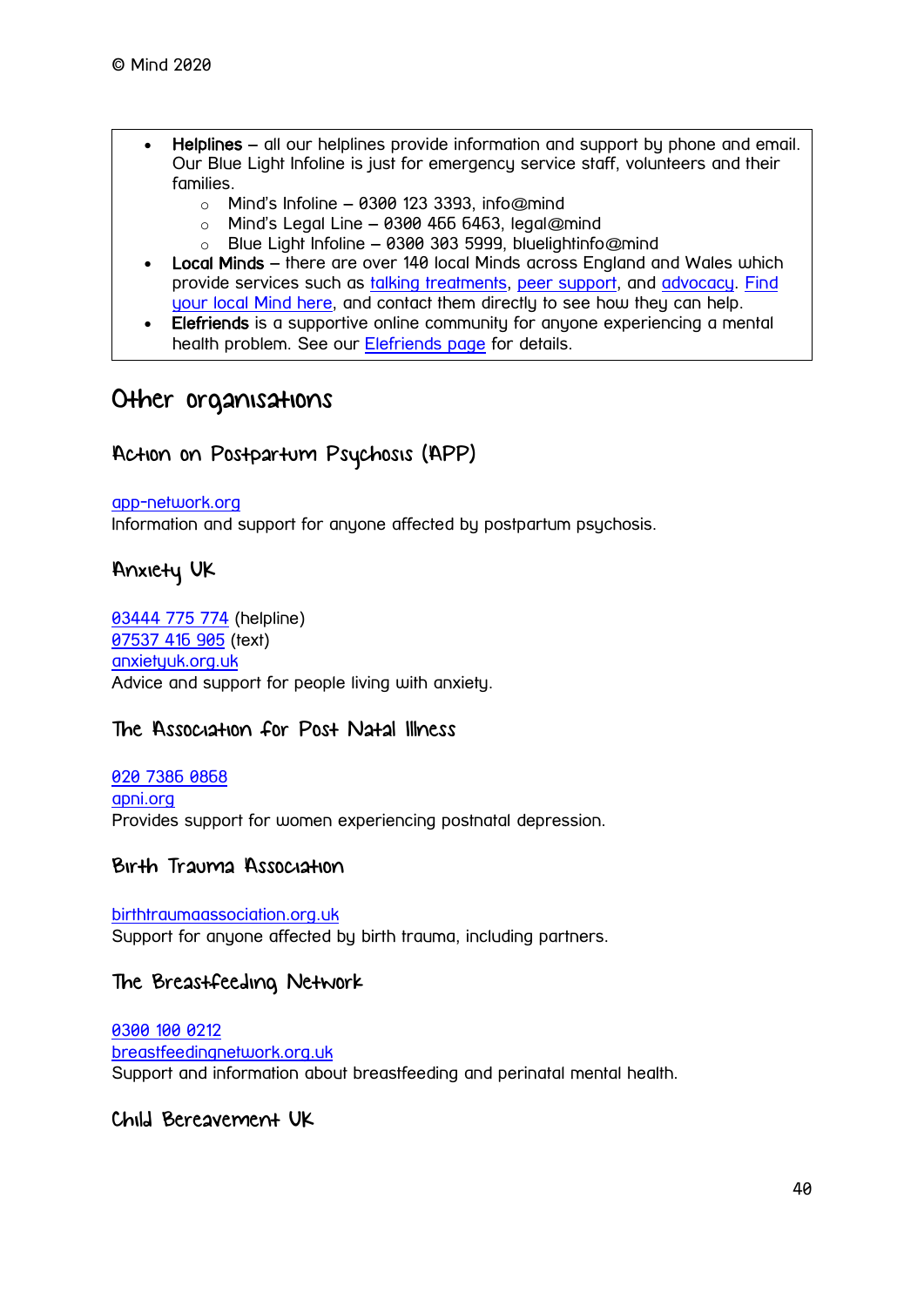[0800 028 8840](tel:+44-800-028-8840) [childbereavementuk.org](https://www.childbereavementuk.org/) Support when a baby or child of any age is dying, or a child is facing bereavement.

#### Family Action

[0808 802 6666](tel:+44-808-802-6666) [family-action.org.uk](https://www.family-action.org.uk/) Supports families of any kind, including with mental health problems.

#### Family Lives

[0808 800 2222](tel:+44-808-800-2222) [familylives.org.uk](https://www.familylives.org.uk/) Information and support for parents and families.

#### Fatherhood Institute

#### [fatherhoodinstitute.org](http://www.fatherhoodinstitute.org/) Information, research and training to support fathers and their families.

#### Gingerbread

#### [0808 802 0925](tel:+44-808-802-0925) [gingerbread.org.uk](https://www.gingerbread.org.uk/) Advice and practical support for single parent families.

#### Home-Start

[home-start.org.uk](https://www.home-start.org.uk/) Support for families with young children, including details of local services.

### The Lullaby Trust

**[0808 802 6868](tel:+44-808-802-6868)** (Bereavement support) [0808 802 6869](tel:+44-808-802-6869) (Information & advice) [lullabytrust.org.uk](https://www.lullabytrust.org.uk/) Information and support for people affected by Sudden Infant Death Syndrome (SIDS).

#### Maternal OCD

[maternalocd.org](https://www.maternalocd.org/) Information and support for people experiencing perinatal OCD, and their families.

#### The Miscarriage Association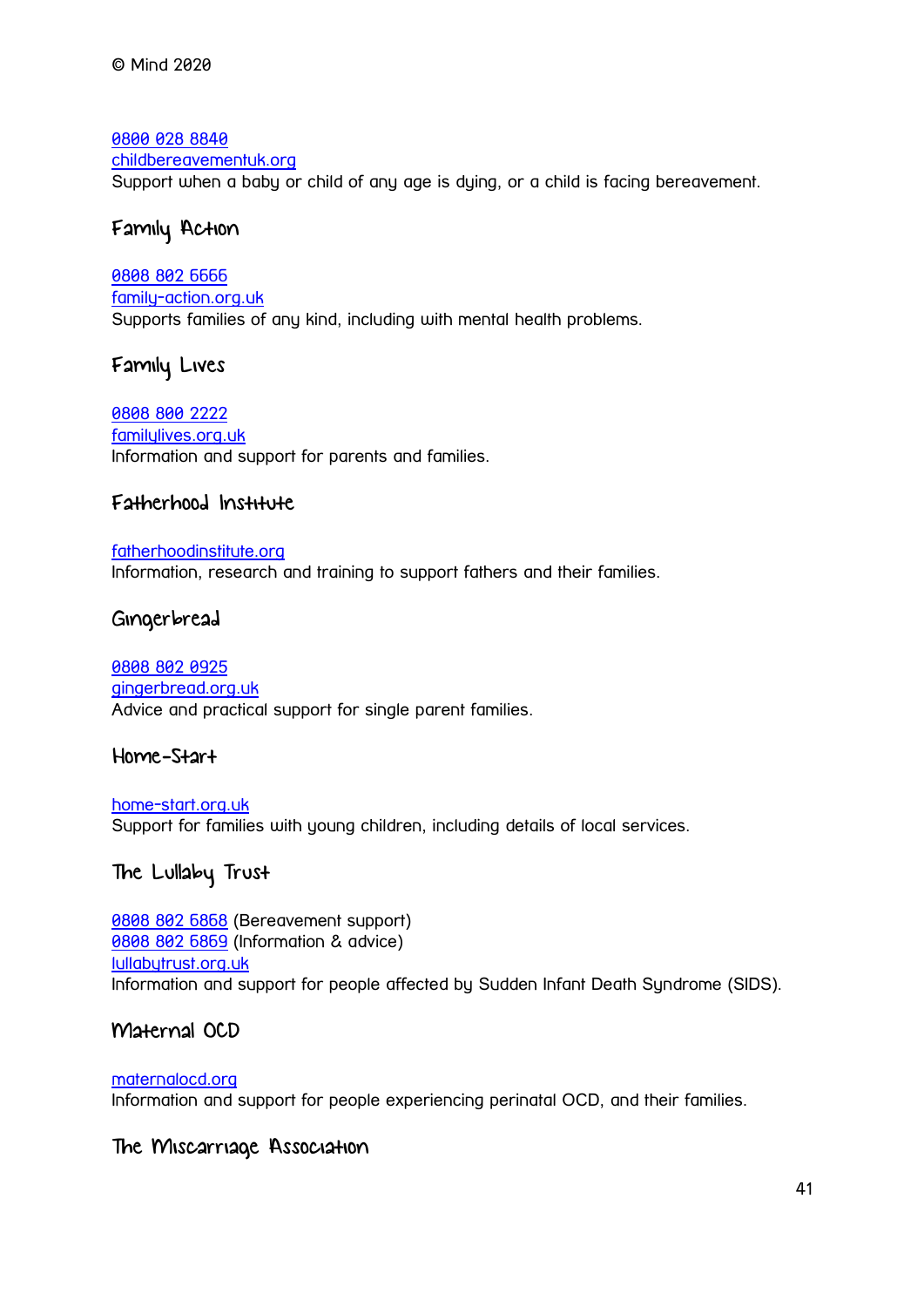[01924 200799](tel:+44-1924-200799)

[miscarriageassociation.org.uk](https://www.miscarriageassociation.org.uk/)

Information and support for anyone affected by miscarriage, molar pregnancy or ectopic pregnancy.

#### Mood Diaries

[medhelp.org/land/mood-tracker](https://www.medhelp.org/land/mood-tracker) [moodscope.com](https://www.moodscope.com/) [moodchart.org](http://www.moodchart.org/) [moodpanda.com](https://www.moodpanda.com/) Some examples of mood diaries – many more are available. Mind doesn't endorse any particular one.

#### The National Association for People Abused in Childhood (NAPAC)

#### [0808 801 0331](tel:+44-808-801-0331)

#### [napac.org.uk](https://www.napac.org.uk/)

A charity supporting adult survivors of any form of childhood abuse. Provides a support line and local support services.

#### **NCT**

[0300 330 0700](tel:+44-300-330-0700) [nct.org.uk](https://www.nct.org.uk/) Provides information, support and classes for parents.

#### Netmums

[netmums.com](https://www.netmums.com/) Online community for parents, which also facilitates local meet-ups.

#### NHS UK

#### [nhs.uk](https://www.nhs.uk/)

Information about health problems and treatments, including details of local NHS services in England.

#### No Panic

#### [0844 967 4848](tel:+44-844-967-4848)

#### [nopanic.org.uk](https://www.nopanic.org.uk/)

Provides a helpline, step-by-step programmes, and support for people with anxiety disorders.

#### OCD Action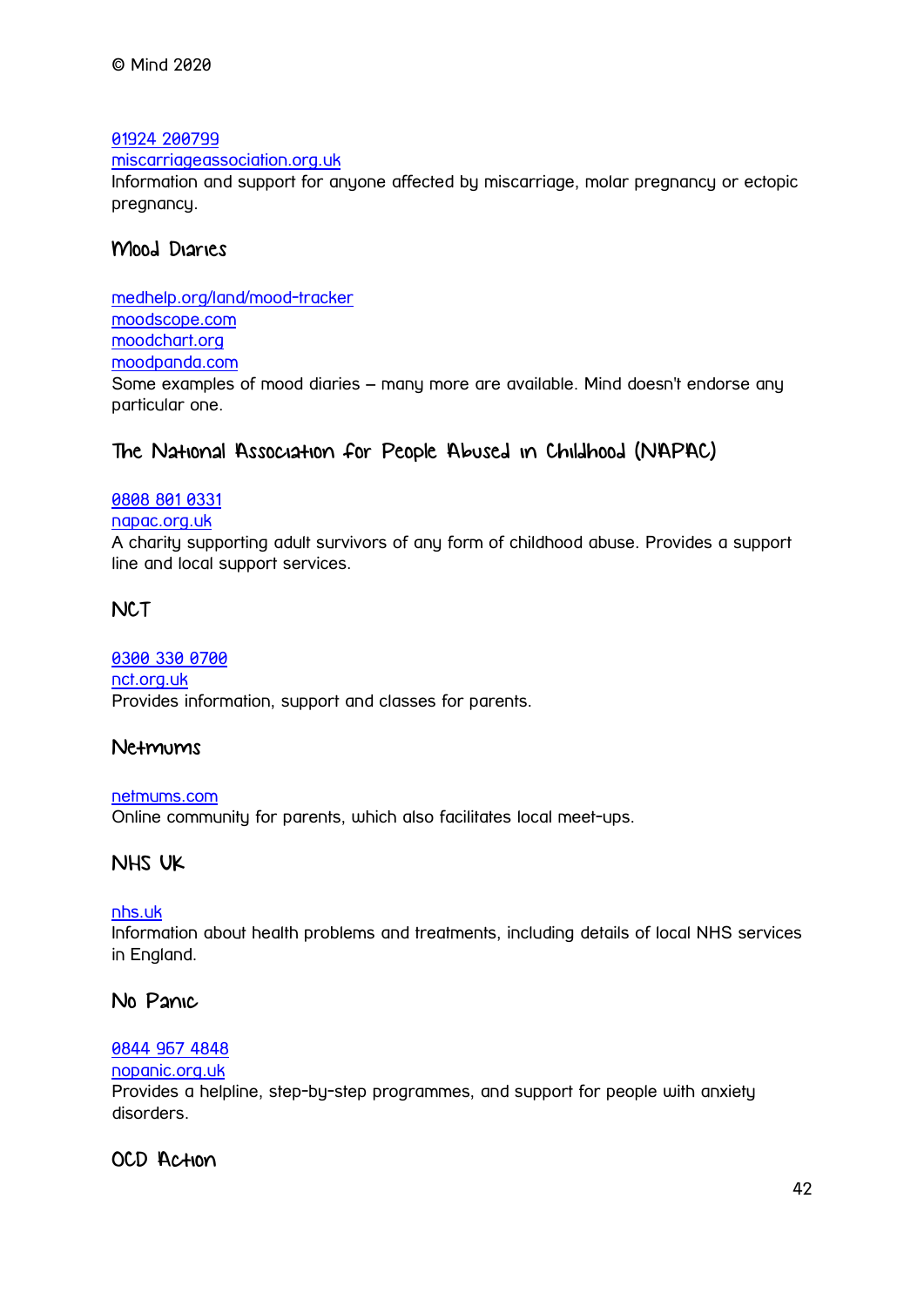#### [0845 390 6232](tel:+44-845-390-6232)

#### [ocdaction.org.uk](https://www.ocdaction.org.uk/)

Information and support for people affected by OCD and hoarding, including online forums and local support groups.

#### OCD UK

[03332 127890](tel:+44-3332-127890) [ocduk.org](https://www.ocduk.org/) Charity run by and for people with OCD.

#### PANDAS Foundation

#### [0843 28 98 401](tel:+44-843-28-98-401)

[pandasfoundation.org.uk](http://www.pandasfoundation.org.uk/)

Information and support for anyone experiencing a mental health problem during or after pregnancy.

#### Pink Parents

[pinkparents.org.uk](http://www.pinkparents.org.uk/) Information for gay and lesbian parents.

#### Postpartum Men

#### [postpartummen.com](http://postpartummen.com/)

Information and support for new fathers experiencing depression, anxiety and other mental health problems, including an online peer support forum.

#### Sands

[0808 164 3332](tel:+44-808-164-3332) [sands.org.uk](https://www.sands.org.uk/) Information and support for anyone affected by the death of a baby.

#### Start4Life

#### [nhs.uk/start4life](https://www.nhs.uk/start4life)

Information on pregnancy, breastfeeding and parenting from the NHS.

#### Tommy's

#### [tommys.org](https://www.tommys.org/)

Information and support for people affected by stillbirth, miscarriage and premature birth.